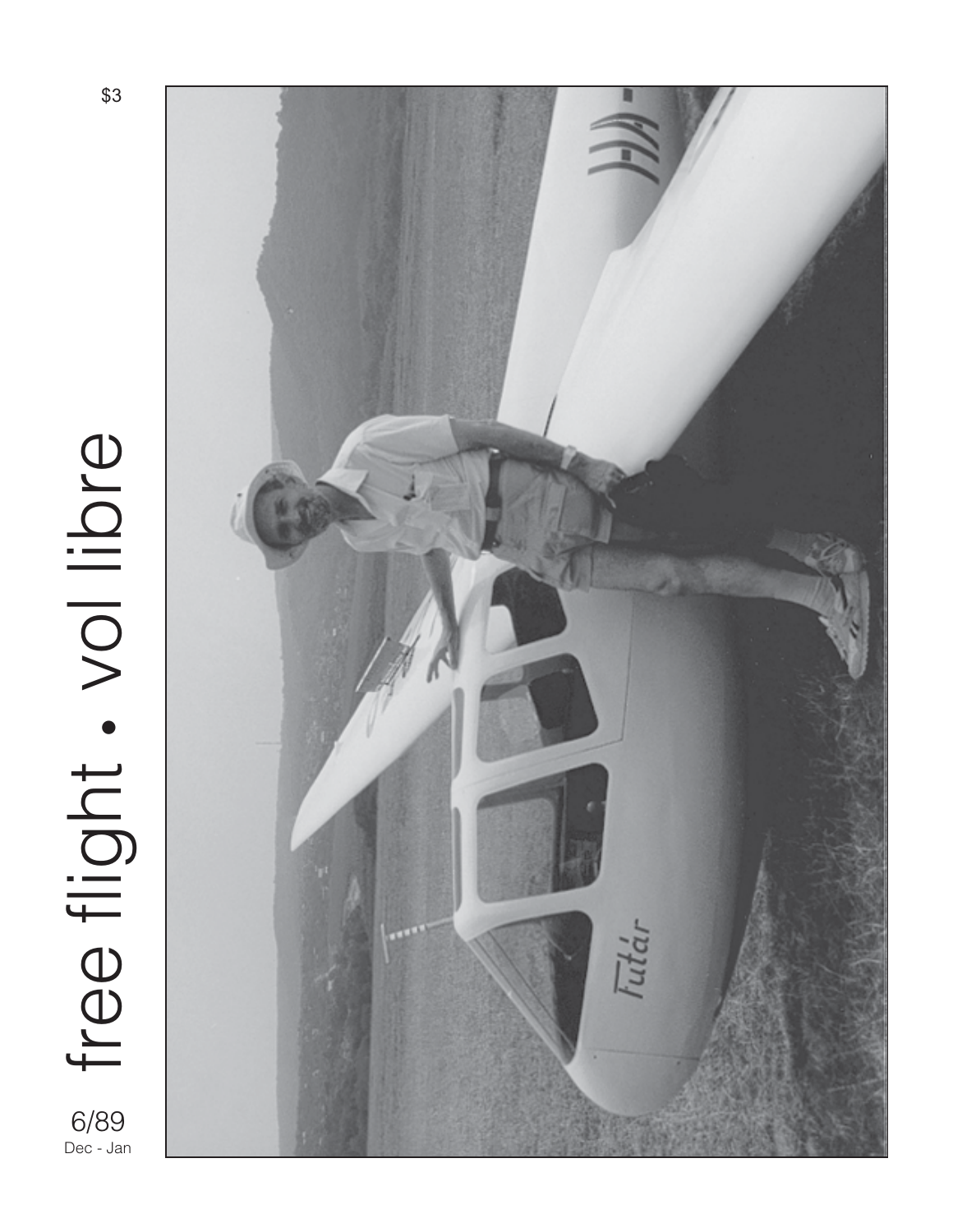### *POTPOURRI*

SAC was informed by Sport Canada on the 10th of July that we are not eligible for funding for 1989-90 and until further notice. Thus we are now totally on our own. The average yearly grant from 1979 to 1988 in 1989 dollars was \$14,000, or \$16 per person.

Perhaps it's a good thing as planning in an atmosphere of doubt is not conducive to good health and efficient use of funds. The cutback was not unexpected and steps were taken early on to ease the effects of this loss of revenue. Imaginative planning in our small store and a good response from our members through the use of the "Soaring Stuff" inserts resulted in increased sales. We will also receive higher than projected investment income essentially due to careful cash management and short-term interest rates, which have remained higher for longer than generally expected. In addition, a small gain in projected



receipts from an unexpected increase in membership – now at 1423 – which is the first time since 1982 that we have passed 1400.

Total expenditures should come in well below budget projection, primarily as a result of scaling back meetings and travel expenditures. On balance it seems fair to say that a combination of some tight fistedness on the expenditure side and a bit of luck on the revenue side will leave SAC in a financially stronger position than was expected at the beginning of the season, despite the cutting off of government funding.

What of the future. Inflation will continue, interest rates will fall and we cannot cut our Flight Training and Safety meetings without suffering for our short sightedness. Thus some real adjustments are necessary, the chief of which must be an increase in the value of the Pioneer Trust Fund which needs a steady infusion of capital until it earns enough interest to take the place of government funding. In line with this a drive for contributions, tax deductible, to this fund has started and the more you all contribute the less will be the need for an increase in membership rates.

You will all remember the arrival of an AIP circular, "Mid-Air Collision Avoidance Initiative" 0/10/88, which outlined a proposcd major re-organization of the Terminal Control Area structure. At first glance one had visions of an end to soaring in many of our gliding areas. Meetings and letters to Transport Canada disabused us of such major results. A request by Transport Canada to comment on the proposed changes spelled out in the AIP (which has a circulation of 65,000) brought 219 responses, 125 of these from the soaring community. In September, Transport Canada sent out to the responders a summary of their comments.

For the soaring community there is no immediate threat to our freedom in the skies which can be summarized by the TC statement in their letter, "Aircraft will not be required to carry Mode "C" transponders in any other airspace where they have not previously been required to carry a transponder, under the ANO. Therefore, if gliders and other aircraft have been flying in airspace where there is no requirement for a transponder, they will be able to continue to do so." Your Airspace committee will be informed by Transport Canada of any new developments, and in line with this our committee will be meeting with the TC Canadian Airspace Review in December to be brought up to date.

Thanks to our Directors, members of all our productive committees and our forty-four clubs and their enthusiastic members we have had an excellent year. Everything is up except accidents which bodes well for the new year.

Have a Merry Christmas with your loved ones, and in the new year, good fortune, good health and days full of happiness and high thermals. Take care.

*Gordon Bruce*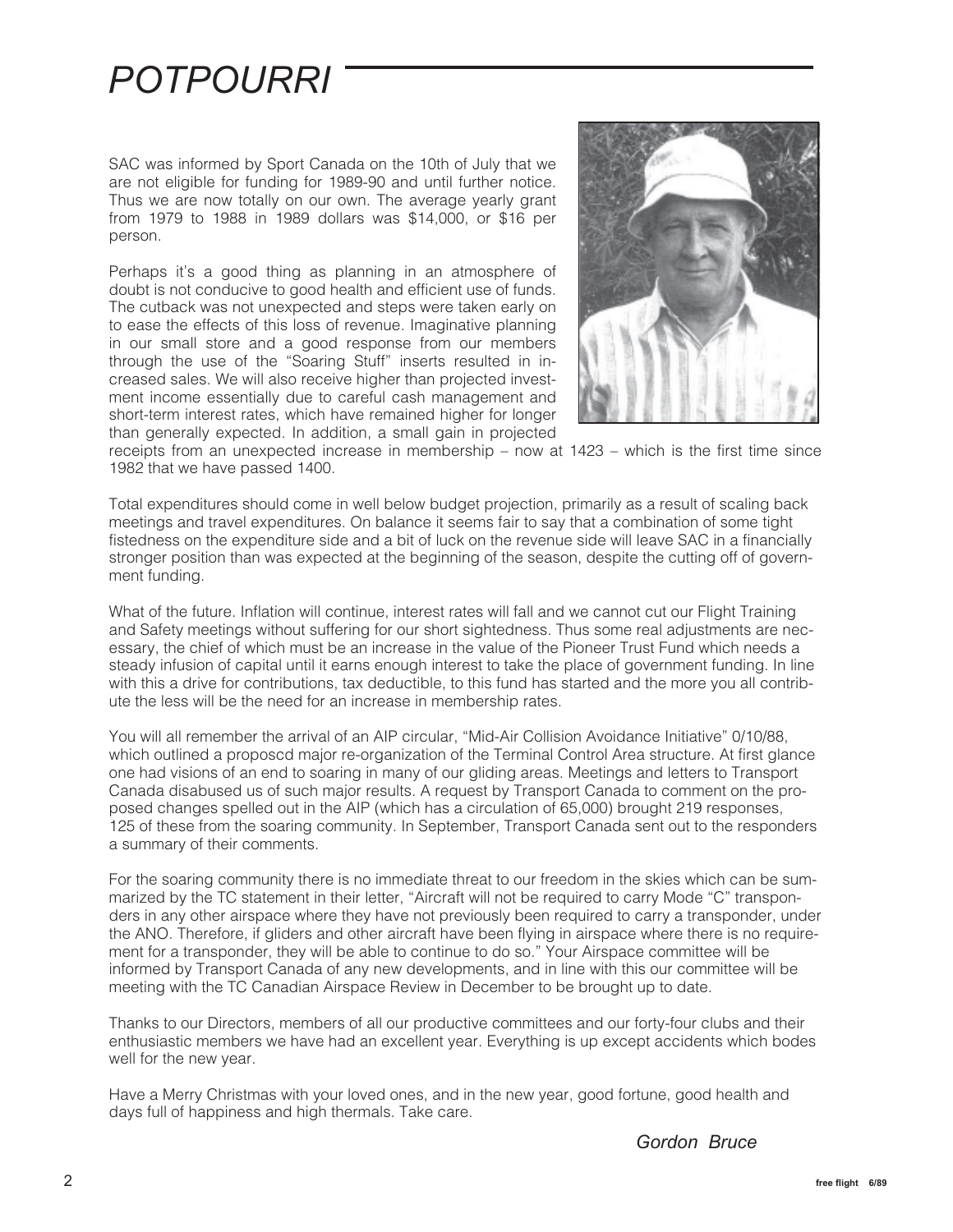

# free flight • vol libre

Trademark pending Marque de commerce en instance

6/89 Dec / Jan

The journal of the Soaring Association of Canada Le journal de l'Association Canadienne de Vol à Voile

ISSN 0827 – 2557

- 4 **Welcome to the club ! ?** Tiny horror stories — Gary Chapple
- 6 **Dancing with the ladies** The 17th International Oldtimer Rally in Hungary — George Eckschmiedt
- 12 **Every cloud has a silver lining** Doing the 5 hours — Marek Wakulczyk
- 13 **A cat among the pidgeons** A hot new aerobatic glider from South Africa — Trish Durbin
- 14 **Requiem for two ladies and a tramp** A lament for the 2–33 and a 1–26 — David McAsey
- 16 **Placard speeds** All about redlines — Steve Smith
- 18 **Report on the IGC meeting** Colin Bantin
- 19 **Hope for western instructors** Report on SAC course — Tom Schollie and Marek Wakulczyk
- 21 **For the instructor** The winter instructors meeting — Paul Moggach

### DEPARTMENTS

- 5 *Opinions* Tracking down a Kirby Kite, future direction for SAC? Flying your homebuilt in USA needs FAA OK, Grunau progress
- 20 *Club news*  Two diamonds in Cowley wave, Bulkley Valley news, BCSS news, landing out with a difference
- 21 *The National Office report* news from Nancy and Ella
- 23 *SAC video library listing Gordon Waugh*
- 24 *FAI page* Recent badges, SAC trophy info, FAI Sporting Licence details
- 27 *Accidents*

#### **Cover**

George Eckschmiedt and the Hungarian vintage sailplane, the Futár. George describes its flight characteristics in this issue. Note the plywood panel above the pilot's head position which restricts upward visibility.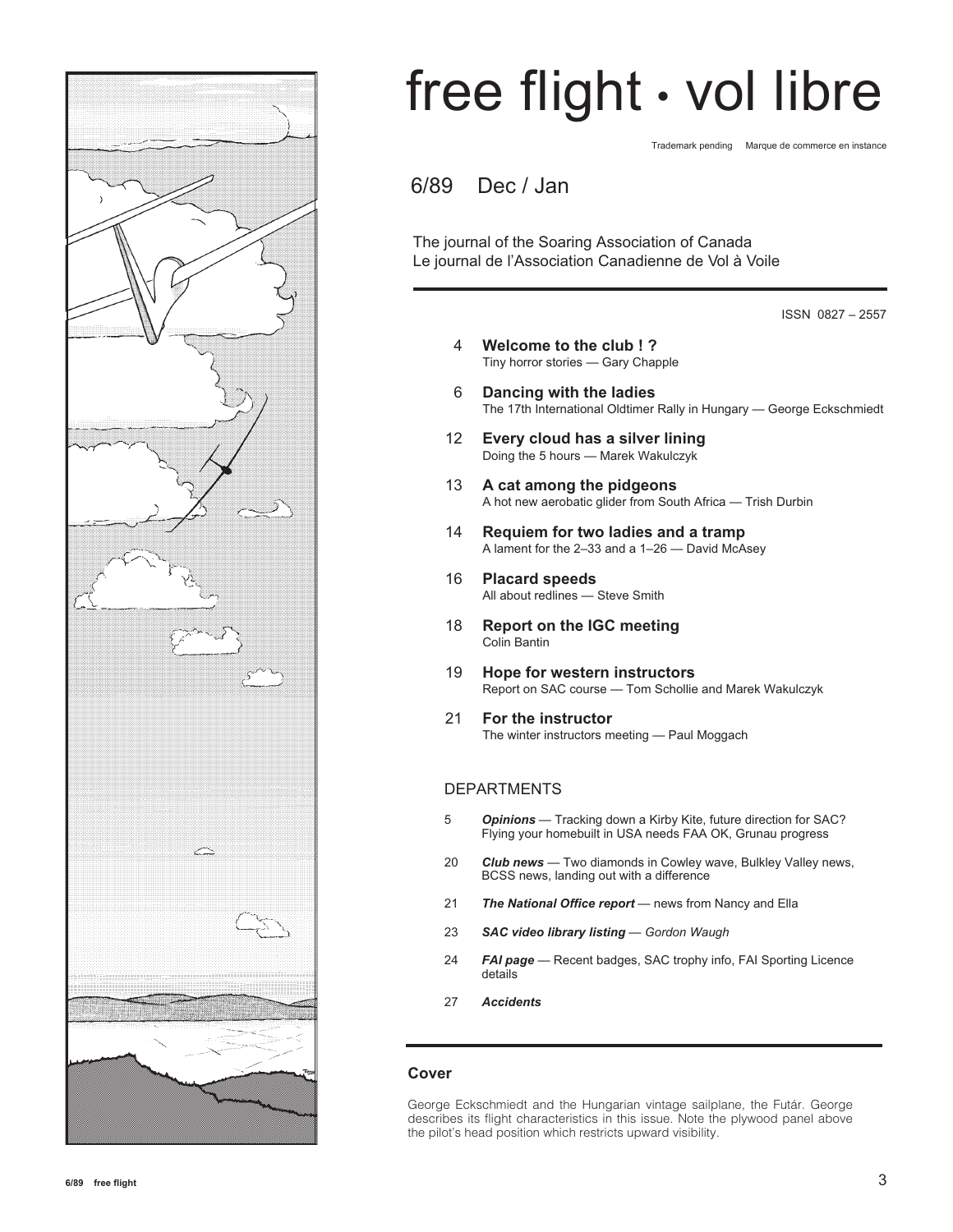### **WELCOME TO THE CLUB !?**

### **TINY HORROR STORIES**

### **Gary Chapple**

President, Mile Zero Cadet Soaring Association

I JUST DON'T BELIEVE THIS! Here I am, a SAC member for only a few months, and already I'm getting into the fray. But then Gordon Bruce did broach the subject in the 4/89 issue of free flight ... Perhaps a little background is appropriate here. Although I have only been a SAC member for a little while, I have been a power pilot for over 30 years. I've been a glider pilot for a decade and a towpilot for almost as long. So what took me so long to become a member? That's what I'm writing about. Now if you should recognize yourself in what follows it is quite unintentional. But I do want to illustrate my point. So I promise that if you don't tell, I never will.

Gordon stated that generally our clubs are doing well except for the recruitment of new members. I can fully understand his concern and perhaps by relating my experiences, and that of a friend, I can shed a little light on at least a couple reasons why our clubs aren't growing. I am far from an expert in this field, but I have had some difficulties getting to join a gliding club. And if I hadn't got the Mile Zero Cadet Soaring Association going in Dawson Creek, British Columbia, I might not have joined yet.

For a period of time after I got my glider pilot licence, I wasn't near any clubs. That wasn't a problem though because I was involved with an Air Cadet Squadron that had its own glider, so I didn't need to join a club. Then I moved to an area where there was no glider. But there were two clubs nearby. I say nearby because any enthusiastic soaring buff will happily drive a hundred miles (160 km for your Old Country types) or so to go flying. So what was the problem?

Let me tell you about the first group. I drove over to their place with a group of Air Cadets. The Cadet glider was there and the club's towplane was used, for which they were paid, by the way. Because I was with the Cadets, the club members would not talk to me. My friend was more insistent than I was and he got to talk to someone who said he would give him a ride in the Blanik, but only if he was interested in joining the club. Well, that was fine because that is precisely why my friend had come. He also wanted a membership for his son. Before he got to use his membership he overheard another club member remark that he should not have been sold a membership. "If they want to want to glide let them start their own club. We don't get enough time here ourselves." Neither my friend nor I ever went back. That club folded. It has now started up again but is struggling for members.

Undaunted, I tried the other club. Boy, was I made welcome. I was given a free flight which consisted of a tow to 2000 feet, two tight loops, a dive towards the ground with a pull–up, a right turn and descent to a landing. Good thing I was too inexperienced to be scared. Then came the shocker. Initial one time membership fee was three thousand dollars plus an annual dues of two hundred dollars. Then there would be the maintenance assessment at the end of the year. Smokin' thermals! I didn't want to buy their sailplane, I just wanted to fly it. By the way, that club has folded too.

I was recently at a club where a course was being held. The first day I arrived I asked about the course and was told that no one was around. Then it was suggested that I try the clubhouse. There I was told that I should try the field. I point out that after I got to know some of these people I really felt at home. Then I visited another club. The first person I met had been on the course I just mentioned and he introduced me to every member on the field. I had a great time and certainly felt most welcome. But at the same time a young gal who had just graduated from an Air Cadet course showed up with money to fly and wanting to join the club. No one seemed able to tell her how to join and it took over an hour and a half before someone showed enough interest to take her flying. I trust she was able to enroll, but I had to leave before I could find out.

I would hate to think I wrote all this, which must look like I'm unloading after a visit to the psychiatrist, without having a point in mind and some positive suggestions. We, as club



#### **The SOARING ASSOCIATION OF CANADA**

is a non-profit organization of enthusiasts who seek to foster and promote all phases of gliding and soaring on a national and international basis. The association is a member of the Aero Club of Canada (ACC), the Canadian national aero club which represents Canada in the Fédération Aéronautique Internationale (FAI), the world sport aviation governing body composed of national aero clubs. The ACC delegates to SAC the supervision of FAI related soaring activities such as competition sanctions, issuing FAI badges, record attempts, and the selection of a Canadian team for the biennial World soaring championships.

**free flight** is the official journal of SAC.

Material published in **free flight** is contributed by individuals or clubs for the enjoyment of Canadian soaring enthusiasts. The accuracy of the material is the responsibility of the contributor. No payment is offered for submitted material. All individuals and clubs are invited to contribute articles, reports, club activities, and photos of soaring interest. Prints (B&W) are preferred, colour prints and slides are acceptable. Negatives can be used if accompanied by a print.

**free flight** also serves as a forum for opinion on soaring matters and will publish letters to the editor as space permits. Publication of ideas and opinion in **free flight** does not imply endorsement by SAC. Correspondents who wish formal action on their concerns should contact their SAC Zone Director whose name and address is given in the magazine.

All material is subject to editing to the space requirements and the quality standards of the magazine.

The contents of **free flight** may be reprinted; however, SAC requests that both **free flight** and the author be given acknowledgement.

For change of address and subscriptions to non-SAC members (\$18 per year, \$US 18 in USA, \$US 24 overseas) please contact the National Office, address below.

> **President** Gordon Bruce **Vice President** Harald Tilgner **Executive Secretary** Nancy Nault **Corporate Treasurer** vacant **Corporate Secretary** Nancy Nault

**SAC National Office** Suite 306, 1355 Bank Street Ottawa, ON K1H 8K7 (613) 739-1063 Fax (613) 739-1826

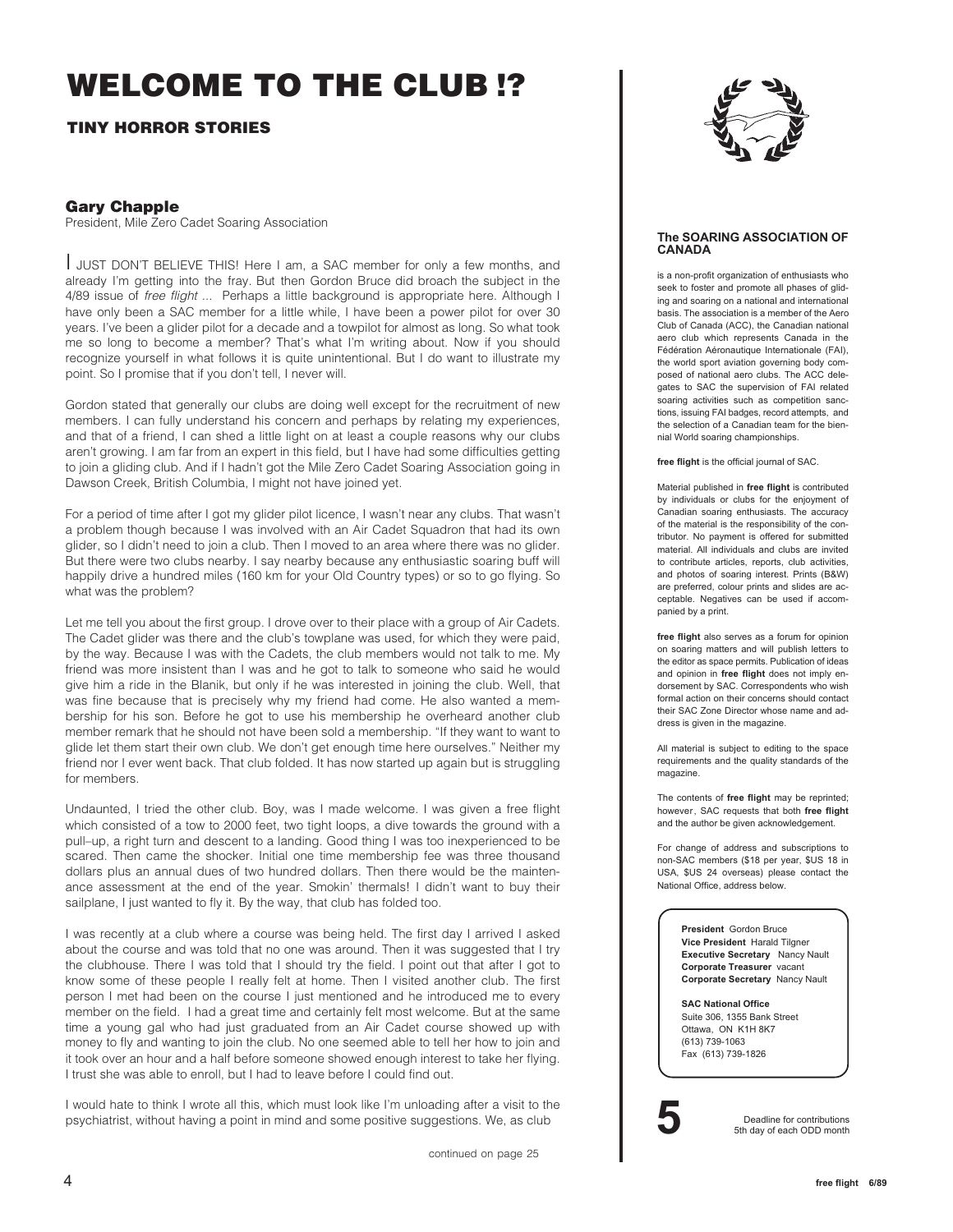#### **L'ASSOCIATION CANADIENNE DE VOL À VOILE**

est une organisation à but non lucratif formée de personnes enthousiastes cherchant à développer et à promouvoir le vol à voile sous toutes ses formes sur une base nationale et internationale.

L'association est membre de l'Aéro Club du Canada (ACC) représentant le Canada au sein de la Fédération Aéronautique Internationale (FAI), administration formée des aéro clubs nationaux responsables des sports aériens à l'échelle mondiale. Selon les normes de la FAI, l'ACC a délégué à l'Association Canadienne de Vol à Voile la supervision des activités de vol à voile telles que tentatives de records, sanctions des compétitions, délivrance des brevets de la FAI etc. ainsi que la sélection d'une équipe nationale pour les championnats mondiaux biennaux de vol à voile.

**vol libre** est le journal officiel de l'ACVV.

Les articles publiés dans **vol libre** sont des contributions dues à la gracieuseté d'individus ou de groupes enthousiastes du vol à voile.

Chacun est invité à participer à la réalisation de la revue, soit par reportages, échanges d'opinions, activités dans le club, etc. Un "courrier des lecteurs" sera publié selon l'espace disponible. Les épreuves de photos en noir et blanc sont préférables à celles en couleur ou diapositives. Les négatifs sont utilisables si accompagnés d'épreuves.

L'exactitude des articles publiés est la responsabilité des auteurs et ne saurait en aucun cas engager celle de la revue **vol libre,** ni celle de l'ACVV ni refléter leurs idées. Toute correspondance faisant l'objet d'un sujet personnel devra être adressé au directeur régional de l'ACVV dont le nom apparait dans la revue.

Les textes et les photos seront soumis à la rédaction et, dépendant de leur intérêt, seront insérés dans la revue.

Les articles de **vol libre** peuvent être reproduits librement, mais la mention du nom de la revue et de l'auteur serait grandement appréciée.

Pour changements d'adresse et abonnements aux non membres de l'ACVV (\$18 par an, \$EU 18 dans les Etats Unis, \$EU24 outre-mer) veuillez contacter le bureau national.

#### **EDITOR**

Tony Burton (403) 625-4563 Box 1916 Claresholm, Alberta T0L 0T0

Any service by Canada Post to above address. Commercial courier service, c/o "Claresholm Local Press"

**COMMERCIAL ADVERTISING** National Office (613) 739-1063

Date limite le 5 de chaque mois IMPAIR **5**



### **TRACKING DOWN A KIRBY KITE**

Dear Sirs,

Perhaps you can help me. I am the present owner of what I believe to be the only Kirby Kite glider (N37190) remaining in the USA (and most probably in this hemisphere). I am currently trying to compile a comprehensive history of its owners. I have been somewhat successful with the exception of a gap involving its acquisition and use in Canada ... early in its history.

Highlights of what I do know are that the ship was manufactured by Slingsby, England in October 1937 and thereupon acquired and flown by Anny Johnson, the English aviatrix. I then picked it up on being acquired in 1941 by the Harvard University Glider Club (Boston area) from the McGill University Glider Club in Montreal. From the mid–1940s to the early 1950s it was owned by Dr. August Raspet, who flew it at the 1947 US Nationals and subsequently used it in his bird performance studies at Mississippi State University. He did a paper on the subject that appeared in various soaring publications in the early 1950s. From Raspet, it went through a number of owners, all of whom I believe I can identify.

My problem is the period from the disposition of the ship by Anny Johnson to its acquisition in 1941 by the Harvard University Glider Club from the McGill University Glider Club. For your information there is a reference (including picture) in the July/August 1941 issue of Soaring to a James A. Simpson of Montreal, flying a Kirby Kite, as the only foreign pilot at the 1941 US Nationals at Elmira, NY. (Incidentally, Simpson made a 50 mile flight in the Kite at the Meet.) There is also a reference (including picture) in the August 1939 issue of Sailplane & Gliding to a J. Simpson, formerly of McGill University Glider Club in Montreal, helping out at the 1939 British Nationals. As you probably know, James Simpson was the first president of the Soaring Association of Canada, an early president of the Gatineau Glider Club, an early Silver C pilot (early 1940, 1945 or 1946) and the author of a number of papers on soaring.

It would seem that the key to my quest is either James Simpson and/or the McGill University Glider Club. If you or anybody in your organization can help me out or get in touch with someone who can, it will be most appreciated.

Thank you kindly for your help.

Very truly yours,

**Dale A. Busque**

Route 6 Andover, CT USA 06232

### **FUTURE DIRECTION FOR SAC ?**

I have recently just finished reading Paul Schweizer's book "Wings like Eagles", Stewart Midwinter's letter to Gordon Bruce, reprinted in free flight, and Ulli Werneburg's letter to Ontario pilots as their Zone Director. All relate to the current state of soaring in Canada. Mr. Midwinter and Mr. Werneburg are rightfully concerned about the budgetary problems with their respective associations. It is common knowledge now that with the present membership levels, government funding has dried up. Mr. Werneburg has approached our budgetary problems by polling the Ontario membership on changes to free flight (a big budgetary target), and/or increasing our fees by \$10, and/or seeking corporate sponsorships. Mr. Midwinter suggests some strength–in–numbers approach, in proposing to amalgamate our two associations to meet the government requirements to the benefit of both groups. While both of these gentlemen no doubt have good intentions, and I wish them good luck in their endeavours, I think that they both have fundamentally missed the mark.

Both are looking for outside organizations to solve what are basically internal problems. It would perhaps be enlightening for both of them to read Schweizer's account of the soaring movement of the United States. Approximately one–third of this book covers the administrative history of the Soaring Society of America over the last fifty years. While others may not draw the same conclusions, the main points that I have noted in this account are that:

• Membership is the most important single factor in the success of SSA. When they were a smaller organization they had similar problems to those we are now facing.

• Government support is extremely hard to rely on.

• Corporate sponsorship is unreliable. Unless the corporation is headed by an active glider pilot, or has vested interest in the soaring movement, they will not support our activities for long.

• You can't act like a big organization until you are one. Every attempt to put the cart before the horse in this sense left SSA on shaky financial ground.

• Membership fees do make a difference. As student membership fees increased in the USA there was a corresponding steady drop in student membership. Members want value or services for their money. The present membership fee of approximately \$45 (Canadian) is perceived by most members of the SSA to be good value for the services that they receive.

**continued on page 22**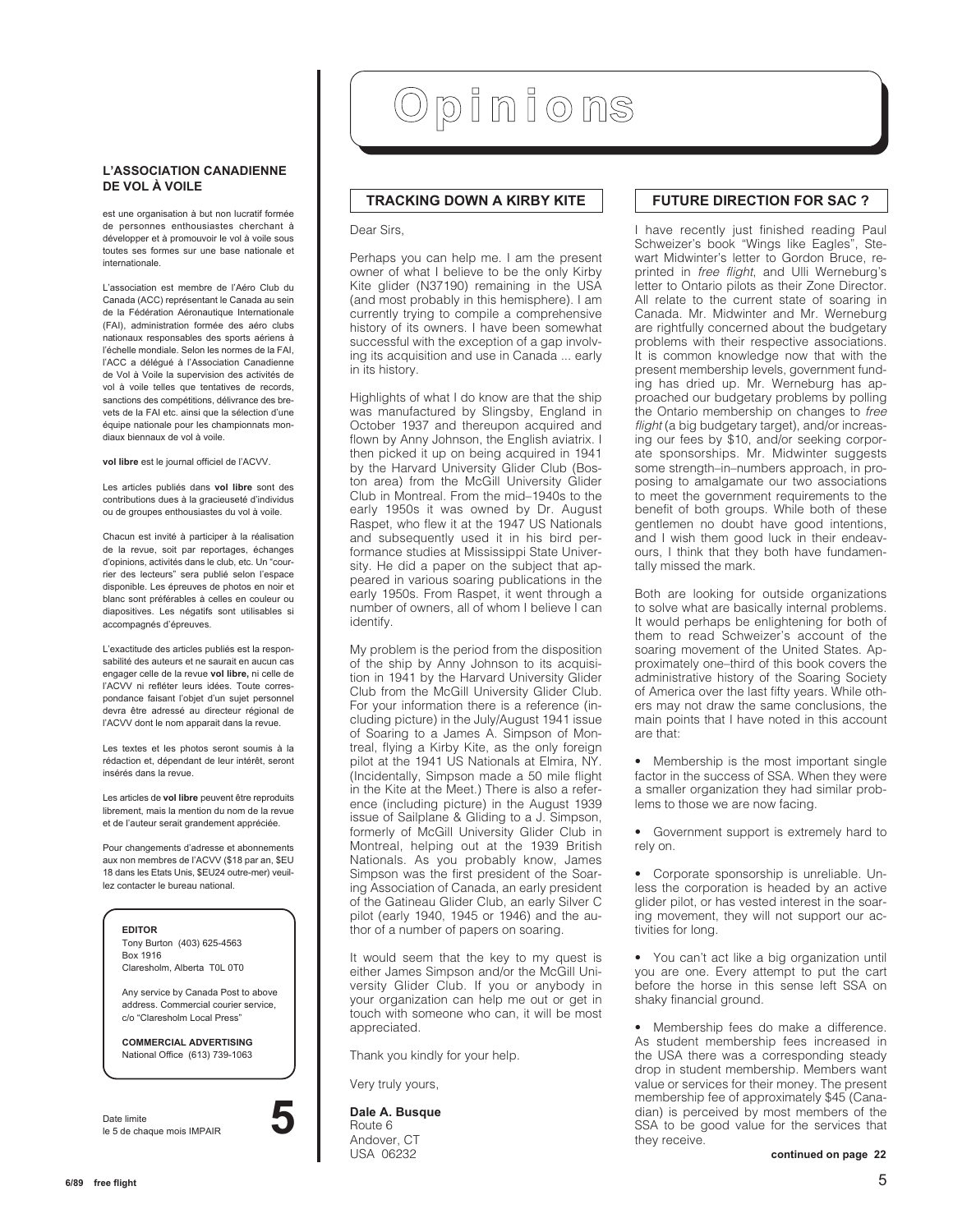## **DANCING DANCING WITH THE LADIES**

### **THE 17TH**

### **INTERNATIONAL INTERNATIONAL**

### **OLDTIMER OLDTIMER**

### **RALLY**

### **George Eckschmiedt**

Vancouver Soaring Association

**HIS WAS A RALLY that words are inade**quate to describe. You had to be there to feel the sight of 30 to 40 vintage gliders line up for takeoff; to share the thermal with 24 antique sailplanes each an almost irreplaceable example of beauty, engineering and craftsmanship; to meet my instructors of 39 years  $aqo$  — yes some of them still fly — friends, colleagues not seen for 33 years; the camaraderie and the overwhelming, warm feeling of nostalgia.

When I arrived at the airfield, just the sight of two beautiful Hungarian Oldtimer sailplanes – the Futár and the Június 18 – strategically displayed in front of the registration office, was enough to create the feeling of delight. About five years ago I had seen an example of the latter displayed in front of a building as only an ornament; I thought, what a nice touch to have these holy relics displayed here for all to see and at least to touch.

THIS WAS THE 17TH, ONE CAN NOW SAY TRADITIONAL, meeting for glider pilots and old sailplanes. The organizers were the Vintage Glider Club of Great Britain, and the first meeting took place in 1973 in Husbands Bosworth in England. The aim is to annually gather pilots and flyable vintage gliders somewhere in Europe. This year, the 60th anniversary of soaring in Hungary, it was their turn to host this coveted Rally.

It was a perfect opportunity to gather oldtimer Hungarian pilots from all over the world: Norbert Csanadi, Imre Mitter, Gyorgy Mezo, Laszlo Csernus, Erno Rubik, etc. from Hungary. Tony Almasy came from faraway Brasil, Fred Hefty, Les Bonis, Mr. Szalay, Kornel Nagy, Aladar Wieland from the USA. (Fred Hefty is the son of the first Hungarian fighter pilot of the 1914-18 war, and one of the leaders to establish gliding as a sport in Hungary in the early 20s. Fred was the first "dual" pilot before his teens, his father had strapped him onto the stick-fuselage of a Grunau 9 behind his seat and thus young Hefty had his intro. He is still flying.)

The Rally was held on Farkashegy airfield, located just outside of Budapest and was hosted by the two Hungarian clubs that fly there. Due to the large number of vintage aircraft anticipated, most of the clubs' aircraft were moved to nearby airfields for the duration of the Rally, so that many of the vintage planes would not have to be derigged every day but could be hangared overnight. (Many old aircraft take considerably more time to rig than today's superships.)

As the opening day grew nearer more and more gliders arrived, their pilots (and families) pitched their tents and started the assembly work on their craft. The Rally opened officially on the 20th of July with a short ceremony and flyby at the "Bowl", a shallow valley in the hills where many oldtimer pilots learned to fly.

Canada was represented by pilots only; none of us could afford to take a glider. From out west came Antonia Williams (Cservenka) who was an instructor at Farkashegy in the 50s (she still holds several Canadian feminine records) and George Eckschmiedt, Lloyd Davies from Winnipeg, and Csaba Gaal from Toronto. With the exception of the very popular Antonia – "Toncsi" – as everybody knows her in that corner of the world, she was nursing a nasty ear problem – we flew as much as we could.

**Csaba Gaal**

Imagine my excitement, when in the office I asked if it would be possible to fly here, I was informed by the charming young lady, that both of those planes are available for qualified pilots to fly, for the cost of one German Mark per minute. My God, I thought to myself, here are the planes I dreamt of flying when I was young, and I knew that I would never have the chance. Only eleven Futárs were ever built, and by 1954 the last ones had their C of A expiring. Only the hotshots and the privileged pilots were allowed to fly them. The Június 18s were reserved for pilots with much more experience than I had, or you had to have an instructor who would allow you to fly them. I had none of those, but I had my dreams. Now those dreams may come true!

To establish the credentials to fly, I simply introduced myself to the man in charge. He asked to see my Canadian licence, informed me that there were no requirements to fly your own plane, just line up in the takeoff line and off you go. To fly in one of the Hungarian planes, he requested a checkride with one of his designated instructors and if you are okay, you can fly any of their planes. If you wanted a winch launch, you should have a winch checkride also, as their winch had some peculiarities, such as quitting just when you pull up sharply, so better be safe! He had seen some of the winch operations at the western European airports and was not particularly impressed with the way they pulled up on takeoff, almost brutally. I agreed whole– heartedly.

The payment of 50 Marks was requested to officially register as a participant. This was, I suppose, mainly the cost of insurance for the event. Mercifully there were no accidents, only some minor incidents during the whole event, despite all the crowds, gaggles, and apparent lack of organization. For the licence requirement, either the participant's national licence, or lacking that, the FAI sporting licence, was acceptable. When you paid your money and the CFI accepted your credentials, you were issued a coloured tag identifying you. With a brown tag you were allowed access to the airport, parking (just about anywhere), and after the check instructor initialled your tag, to fly any glider on the field, subject to the owner's approval.

I could hardly wait. At the first opportunity I went to the flight line and lo and behold, there is the Június 18, and nobody was flying it. When I found the instructor responsible for it, I also found that someone had already smoothed my path, as I am offered to fly it without a checkride! All very nice, but I really wanted to have a checkride and I really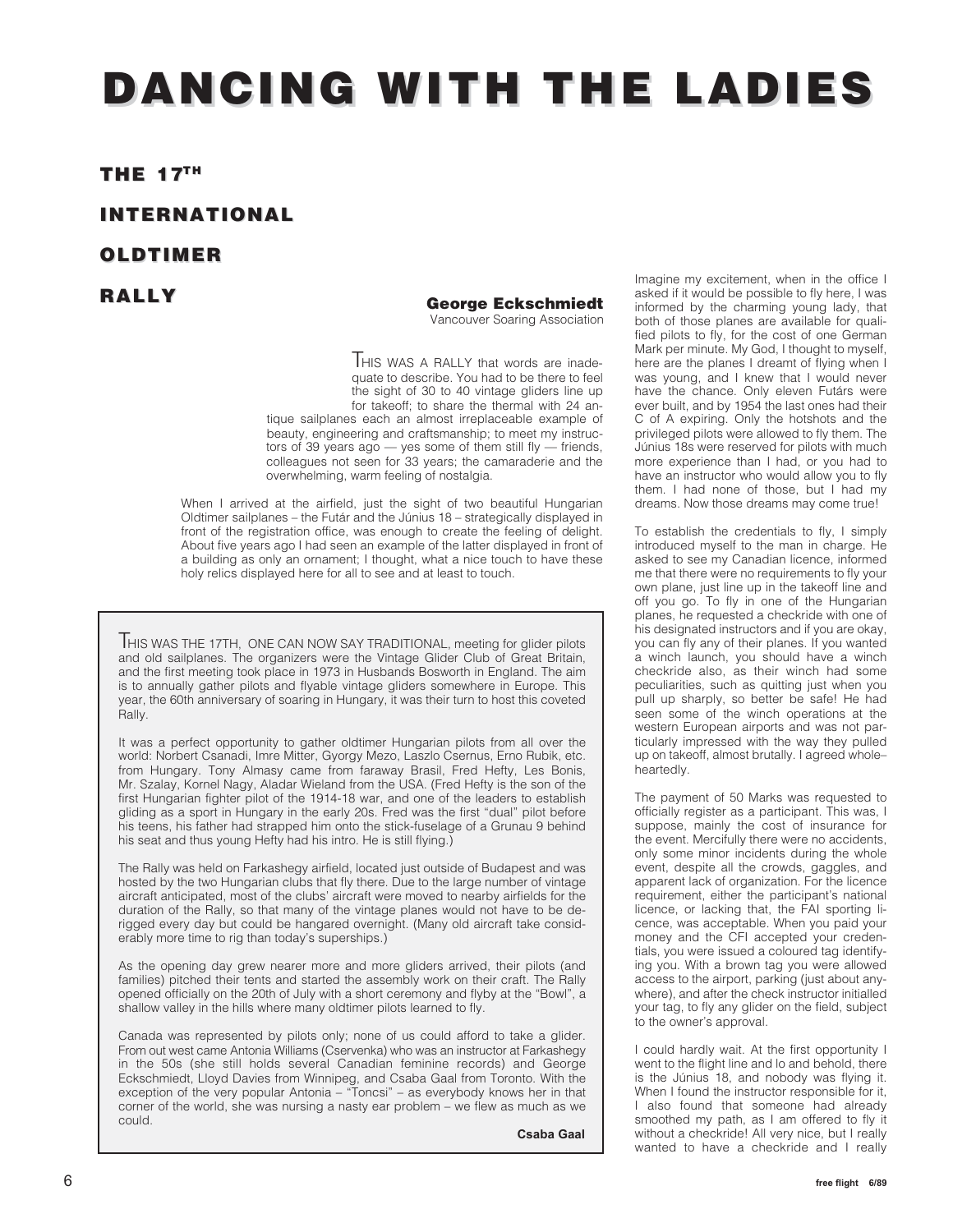wanted to fly the two seater Gobé also. (This is not an antique glider, but almost. The prototype flew in 1960, but it is still in current production and inexpensive. I have seen it many times, I have a model of it and understand it is an excellent trainer.) Off goes the Június 18 from the flight line and a Gobé is pushed ahead. You had to be there to believe the hospitality of those Hungarians.

**The GOBÉ** The Gobé was much more of a plane than expected, definitely having a mother image. Like a mother, she would not do anything to harm her charges. Docile, friendly, but ready to do her duty when called for. Just a few words about it – to say that this thing is not very pretty is being kind. In fact, with its pointed nose, it is almost ugly. The wings are corrugated sheets, the fuselage is partly fabric covered. But the visibility from the front seat is excellent, courtesy of the pointed nose. The span is only 14 metres, which contributed to the excellent aileron response that nearly caught me off guard right after lift off. It really responds! It gives you a month notice for the stall, the spin was honest, the recovery conventional and prompt. Her performance is about 23 to 1, on par with the 2–33. But can you buy a new 2-33 for less than \$20,000, never mind a Blanik? As for maintenance, the Blanik has 1410 major components and 14,442 rivets. The Gobé has 804 and 7280 respectively. Worth thinking about, but I know nobody cares. I think Lloyd Davies of Winnipeg recognized a good thing when he saw it as he had more than one flight in this alider.

**The A–15** One of the most interesting gliders I flew was the Russian Antonov A–15. Some information is already available, but a little more can be added to the story. The history surrounding this plane is interesting. To begin with, no individual can own a glider in Hungary yet. All gliders belong to the national sporting organization or to company–sponsored clubs. The story goes that this particular glider was found in a spare parts shipment for USSR Air Force planes stationed in Hungary. The resourceful Hungarians found a way of liberating the "spare parts" and made good use of it! I also recall that the Hungarians had ordered two or three of these A–15s for one of the World Championships that were held in England sometime in the sixties, and one of their contestants had a midair collision during the contest. The A–15 came out of this altercation in a much healthier condition than the other glider.

Back to this particular example – it was once abandoned because it was considered too expensive to professionally repair and be put back into flying condition. Two young engineers, Laszlo Toth and Karoly Borosnyai, did not care about this and took it on themselves to rebuild it, at their own cost, even though they did not own the plane. This way, for all practical purposes, they became the unofficial owners. To illustrate the intricate design and construction, they explained that the wing skins between the formers were chemically milled to reduce the weight. The rest of the construction is commensurate with this – the sailplane is totally out of character with anything else built by the Russians. They did a fantastic job of reconstruction. Everything was shiny, everything fitted well, a sight for

the pilot who appreciates technical detail. Even more fantastic was their attitude. They brought this plane to the Rally only so that other people could fly "their" glider and they accepted nothing in return. I was very happy to be the second Canadian after Csaba to fly this Russian bird.

She was one sophisticated lady. The flight characteristics reminded me of our Grob 103 Acro with the performance of the Jantar Standard. The roll rate was nothing to brag about, but the speed range and the glide slope certainly were. The original book quoted 39.5 to 1 and I would not doubt it. The control response of the huge V-tail was entirely conventional. I would have liked to spin her, but was politely discouraged. But I was also informed that just in case I spin it the recovery must be initiated with the rudder in the center position instead of the usual full opposite. Refined ladies always need special handling. The only item missed was an elevator trim. This meant that the plane had to be flown all the time, unless of course the balance worked out just right with the pilot. In anticipation of the Hungarian and German cooked meals I was going to be subjected to, I lost some weight before the trip, and with my weight I had no problem handling her. All it took was ... think the speed to fly ... and she seemed to know it. I towed to 600 metres, near a huge gaggle of gliders. I counted 24 in one thermal. By the time I overcame my amazement at the spectacular sight and got myself squared with the A–15, I was down to 400. The choice was landing or being the

the way, I slow down for a few circles, only to find I am being joined by a Belgian Rhönsperber. We join circles, but after the second one he keeps closing in on my tail. I am flying slower in this heavy lady than that 1938 wooden wonder! During all this fiddling and experimenting with the speed range, I get close to the stall only when I wanted to. The stall is clean with no wing dropping. Was this really a Ruski plane I think to myself, or somebody just goofed up for the benefit of the gliding world? But it is time to let someone else to enjoy her so I let the gear out and land with the recommended full flap and an ear to ear grin. Smooth as silk.

Pleasures such as these must not be gobbled down; they last a lot longer when savoured slowly, with all the senses involved, leaving a longer lasting impression on the brain. So I left flying the Futár for another day.

**The FUTAR** The Futár was the glamour girl of the Hungarian sailplane fleet at one time, and in its sexy white paint job it looked the role. Many pilots wanted her in her time, but she was selective in letting her pleasures be enjoyed. The first flight of the Futár prototype was in the winter of 1943-44. (Serial production was to begin in May 1944, but we all know why it did not proceed.) The prototype spun in during the test flight because the pilot was suffering from sunstroke. The repaired prototype flew again for the first time in May 1947. Another ten more were built during 1948-50 and everybody loved her. She was a fast lady with her  $20+$  kg/m<sup>2</sup> wing



25th in the gaggle. Heck, what's one more? Flaps full out, slow it down to just above the stall burble and let's see what happens. Miracle of miracles, we went back up to 800 metres, catching up with the gaggle. Time to find my own stuff. I head out, and on the way I find a Weihe circling under a cloud. I join her, and to my greatest surprise the A–15 keeps up. I look around to see if I am carrying an anti–gravity machine! We gain a couple of hundred metres, maintaining the same separation. I feel that it would be almost sacrilegious to gain on a Weihe, "Queen of the Floaters".

Trusting the A–15's superior penetration, I head over to the city. Finding good lift on loading, which made her more endowed than any of her contemporaries.

I am still unable to figure out why, by 1954, only four years after the last ones were completed, the Futárs were not seen at the airports. We young C badge pilots and other lower forms of life knew that no more would be built, heard about her excellent handling characteristics of low control forces, responsiveness and stability in turns, that it was faster than anything else before, so we just dreamt about her, knowing full well that she was unattainable for us. We were born a little too late.

Now here she was for me to try out. I never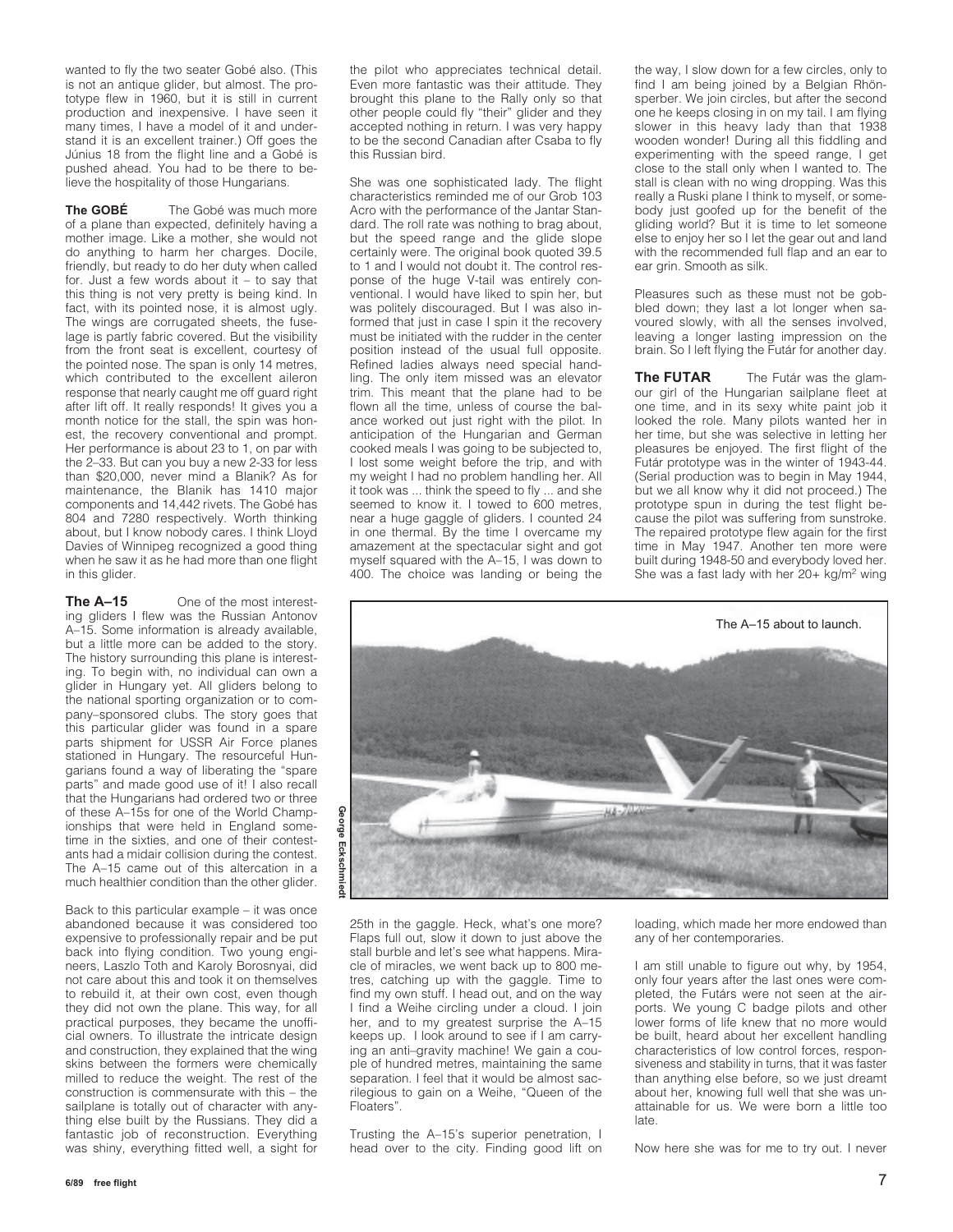asked how old she was, where she came from – you would not ask that from a glamour girl, would you? If she was on the flight line, there must have been a perfectly satisfactory engineering reason why she was entitled to be there. The cockpit was indeed roomy. One of the British chaps who flew her before me said that it reminded him of an English tea garden, with its many little nooks and crannies (whatever that means). In those days blown canopies were unheard of, plexiglass did not yet find its way to gliders and most canopies were made of flat celluloid sheets. These tended to turn yellow in time. The Futár had an improvement over those as the whole canopy was made of flat but slightly curved plexiglass pieces with the very front piece optically flat but bent in a U–shape. These pieces were held together by wood frames, thus the many–windowed look. I remember well that in those days the visibility from the Futár was heralded as one of her many desirable features.

Glamour girls have their own behavioural patterns. One of the first things I noticed about her was when I was ready to fly and looked up; instead of the sky I saw plywood! Good visibility? Of what? While flying the inevitable gaggle this proved itself to be one of her less desirable traits. While I was tying myself in, I noticed that lap harness locking device handle was a small pear–shaped metal ball about the size of a large egg. This was the same on the A–15, but none of the other Hungarian gliders had it. You could kill someone with a thing like that. Why did they put this Ruski stuff in the Futár I will never know. A piece of leather would have been much simpler, lighter and safer. On harnessing myself in, I found this metal pear residing under my right elbow. Not wanting to make a fuss, I proceeded with the takeoff. Well, the airport has a few gopher holes. The wheel hit one of them just as flying speed was reached, the elevator jostled my elbow, hit the pear and the pear opened the buckles. I was only about a foot above ground so I pulled the release immediately and let her land straight ahead. The tug proceeded to take off and completed the circuit. As far as I know, this was the only incident during the whole Rally!

So, the Futár was towed back to the takeoff line with an ancient tractor and was put ahead of everybody else. I felt almost embarrassed for this special treatment. The harness was examined, I resolved that nothing was out of order. As I usually hold the stick very loose (the result of years of back seat flying with students and just following through on the stick; you can do it on the Blanik) I reWe mountain pilots at Hope often fly wingtip to wingtip and practically brush the trees at 4000 feet, but we do not circle in a gaggle very often; so I was very interested in maintaining a reasonable vertical separation. I kept looking up, only to see the piece of plywood. Hey, glamour girl, what kind of form is this? Regardless, we got some safe altitude and I began to pay attention to the controls. As I

The Hungarians presented a newly built primary, the Vöcsök, a newly built two seater, the Cimbora, a Futár – a most handsome sailplane built in 1949, a Június 18, an IS28B2 Lark (nicknamed "Big Iron" in Hungary), and the Gobé trainer. The Antonov A-15 was aerotowed from a club 250 km away. Built in the mid 60s, it's an 18m, V-tail, all metal ship that still flies an honest 39:1! To the best of our knowledge this is the only ship of this type still flying, and it was a privilege for me to be the first Canadian to fly this Russian sailplane. Also among the participating gliders you could find most of yesteryear's great planes: the Wasserkuppe's oldtimers rebuilt a 1936 Habicht (open cockpit, gullwing, aerobatic beauty), a Doppelraab V (two seater trainer with only one control stick!), a Kranich III from the 50s, several gullwinged beauties: the Spalinger S-18 III, Slingsby T-13 Petrel, a Kirby Kite from 1937, and of course the highlight of the show – three Minimoas – one from the States and two from Europe. There was the French Bréguet 900 and a Fauvel flying wing, and the British Slingsby T-31 "Yellow Brick" or "Blue Brick" (according to their colour). I had a ride in the "Blue Brick" with a young British instructor in the back of this open cockpit primary: on tow you must use all controls to their fullest extent to maintain a resemblance of control – the wrestling was accomplished entirely with my right hand and feet, the left hand held alternatively my glasses/hat/side of the cockpit. It took 17 minutes to get to 2000 feet on tow and 6 minutes to land after that – I am almost convinced that aircraft designers discovered the L/D concept after a ride like I just had. **Csaba Gaal**

solved that nothing will move my arm unless I want it to, and holding my elbow conscientiously well above that metal ball, I took off. This time I also managed to avoid the gopher hole. The tow was uneventful, smack into the gaggle. Everyone was circling left, so naturally I had no alternative. The Futár was doing fine for a while, so was I; we were climbing nicely.



was saying, we were circling left, but it felt as if my right foot was stretched more it should have been. Left circle, right rudder. Hmm, something did not add up. The ball was in the middle so I was reasonably clean; they do not use our beloved yawstring, I saw those only on the British gliders. The Futár having in-flight adjustable rudder pedals, I tried pulling them closer, but the effect was the same. Enough of this, let's try right turns. You guessed it — almost full right rudder had to be used to keep the turn clean. I believe this was not characteristic of all Futárs, just this example. After these two minor idiosyncrasies were realized, we got along reasonably well and flew her around for an hour. But I kept think-

ing that it is no wonder that they wanted to further develop her. Her nose, her projected side area, the cute gazebo or English tea garden sized cockpit seemed very large compared to more modern gliders and the rudder is almost shadowed by this wetted area.

After landing we discussed my findings. Other pilots noticed the effect also but did not want to say anything. Others did not notice any problems, they were too enthralled with her. All pilots who flew after me reported confirmation of my observations. We checked the rudder pedal position relative to the rudder and all seemed to be centered. The only speculation we could come to was that the fuselage must have been twisted during storage or some other time–related thing.

I enjoyed having flown her, but I almost thought that I wished I didn't. That way the old dreams of perfection would have remained intact.

Just around the time I started to fly in Hungary, the people at the helm of the gliding movement sold the idea to those in real power, that gliding should be a mass sport. This would assure sufficient cannon (cockpit?) fodder for the airforce. For this they needed more gliders, and for those almost ready to join the forces, the Futár should be further developed. Thus the Június 18 was born, and thus the reason why there were no more Futárs built.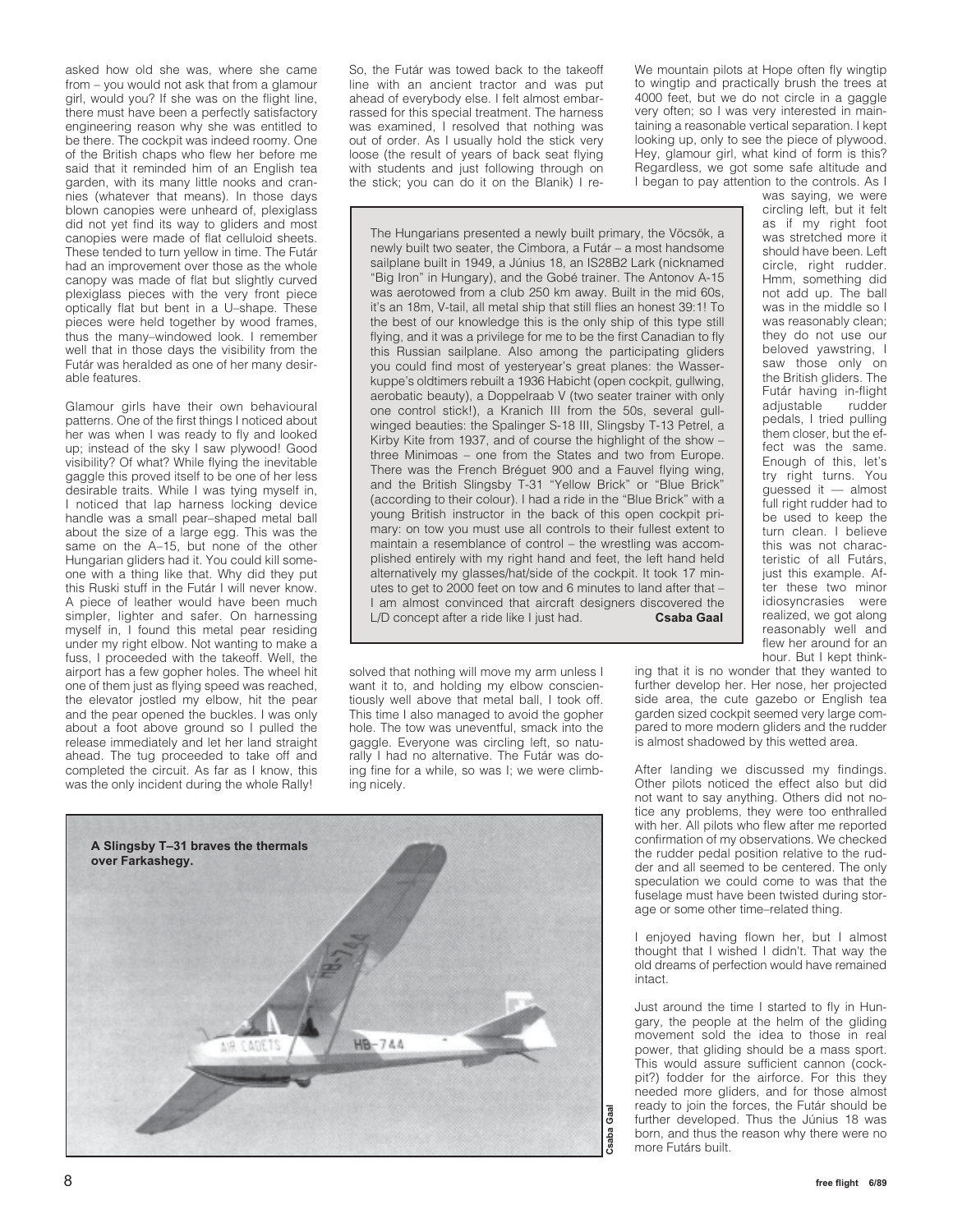**The JUNIUS 18** When my turn came to fly the Június, I don't know who pulled what strings but the plane was pulled ahead of the twenty or so other gliders waiting for takeoff and I got in. Speaking the tongue of the natives and being remembered 33 years later definitely has advantages.

The Június 18 is something else. It is made of wood, of course, and first flew in 1950. It looks very much like the Libelle of much later vintage. It has a much reduced frontal area, allowing directional stability to be derived from the vertical stabilizer instead of the canopy. This example, resurrected from who knows where, looked like a 1954 vintage, with full Schempp–Hirth divebrakes. The earlier versions had an ineffective "Rubik flute" spoiler system, called so because of the sound effects created by it. Each spoiler was made from meshing U-shaped aluminum channel pieces. When open, twelve pieces of aluminum channels subjected to the airflow made the most amazing sounds, but they were inadequate as divebrakes.

A young fellow confided in me much later that the C of A for this machine was issued only for three months, just so that we could fly in it. It would not have mattered if I had known this earlier. I would have flown it anyway — even more gingerly perhaps, but its age would not have mattered. I was in love!

How I remember hearing the stories in 1952 that the glider was slippery (28 to 1!), difficult to handle and a handful to fly and only those with lots of experience should fly it. I got my C badge in 1954 and even in 1956 I still did not have the required qualifications to fly her. I did not have the good connections with the instructors which was so needed to progress quickly. Yet the Június 18 was the aspiration of all glider pilots. Not really their dreams like the disappearing Futárs, but their aspirations as these planes were still realities — all be it far away ones. By now, I thought I could qualify, but still was ready for the worst.

The cockpit was very comfortable, lots of headroom even with my Tilley hat on. I should not even mention the visibility; it is 370 degrees if you wish. My biggest surprise came when the plane began to move. Now I had only one flight in a Ka6 (thanks again Lothar), and I have read a lot about the Ka6 handling. But this Június 18 was so pleasantly coordinated, so nice to fly that I immediately thought of the "6". So this was the big, bad Június 18, the aspiration of 19 year old boys who thought they never would fly in it. But it was so sweet, so responsive but gentle that I felt as a young boy could feel with a more mature lover. She circled beautifully, demanded little from me. She responded to the touch and was appreciative of any attention. Centering her was no problem, and she was not about to drop a wing. I could not find a single negative thing about her. Recovering from my ecstasy, I realized that my thinking was in a time warp — I was looking at this plane from the current state of much more massive and clumsier Jantars, Grobs and ASWs. Sure, the new sailplanes have better performance, but they don't have the class of this middle–aged lady. After an hour of sheer delight I landed the 18 very gently with the greatest of care, being grateful for

the pleasure afforded to me by this old girl. After my flight when I saw anyone else flying her, I felt just a little bit jealous.

My time for the Rally was coming to the end. On the last Friday morning I was hanging around the takeoff line, still soaking in the beauty of it all, watching the Hungarian Cimbora two-seater and the Vöcsök primary.

**The CIMBORA** The Cimbora was very popular during the Rally, she was put to good use for various rides. There I was looking at this old grandmother thinking, should I fly her? My memory contained wonderful illusions, although I had only one ride in her before, sometime around 1952, during which the instructor would not even let me touch the stick. That was the last flying example, "they" were going to scrap her, so I got a ride, a reward for good behaviour. The prototype of the Cimbora first flew in May 1940, with Mr. Hefty senior at the controls. Her fuselage is naturally finished, with a swept-back wing of 15 metres sitting on streamline tubing. The L/D was quoted at 14; minimum sinking speed at I have not had a winch launch for about 15 years, much longer than that with a nose hook, and the Vöcsök, in the line–up behind the Cimbora, was winking at me. I found myself buying the winch ticket and the circuit time for the Cimbora for a checkflight. Once again I was told if I wanted to fly the Vöcsök I didn't need the flight in the Cimbora as I had flown the Vöcsök a lot in my youth, but by now I convinced myself that I wanted the Cimbora too, so I had to convince the duty instructor to come with me for the winch refresher. The whole flight cost me 10 Marks (about six bucks for the whole flight, eat your heart out!).

Well, like all grandmothers, this one did not let me down either. She was rather roomy, friendly and not very argumentative. Most of all, she was breezy. During the launch I was surprised how well I heard the instructor's command to pull harder on the stick. We got to about 270 metres, not enough for anything but a circuit with a 360 on downwind. We did not have a thermal at that spot but did the 360 anyway. She turned politely, courteously,



1.1 m/sec. Because of these figures and the excellent sideslipping characteristics, no glidepath control was incorporated. Could she ever sideslip! That was one of the more remarkable sights I remember when seeing her landing.

As I was remembering my current experience with the Futár I was debating with myself, should I risk shattering my memories with a new experience? Should I rekindle the fires of my first love, the Vöcsök, or should I keep the memories undisturbed? This little lady had already reached the status of an untouchable, priceless, almost holy relic in my mind; I was delighted just to see her and pat her on her pod in 1985.

One of my principles in life that has got me into much trouble already is that when I consider the possibilities of doing something or not, most of the time I tell myself that I will be damned if I do it and I will be damned if I don't do it, so I might as well be damned for doing it instead of later regretting missing the opportunity.

just the way you would expect it from a frisky grandmother. Not too fast, not too slow, just right. Continuing the circuit, I turned to final just a bit higher than needed. Now for that sideslip. Whoaa — better hold onto your head as the wind may just knock it off your neck! Nose high, the ASI reads zero, but your ears tell you otherwise. Slip down to about 6 feet, a touch of opposite rudder and she was straight as an arrow, to the spot a few feet beyond the marker. What a Grand Old Lady this Cimbora was.

**The VOCSOK** The Vöcsök could only be launched on the winch or rubber catapult. Just last Sunday I was watching the nostalgic bungee launch in the hills from the very spot I earned my A badge in 1950, but now we were at the bottom of those hills and bungee launches were not offered any more. Heavens, it took ten men on the rubber ropes, one on the wingtip and one at the back release to get that Vöcsök to float for 30 seconds. This latest Vöcsök replica was flown by many people on the winch, most landing very long. Even the current hotshots were appre-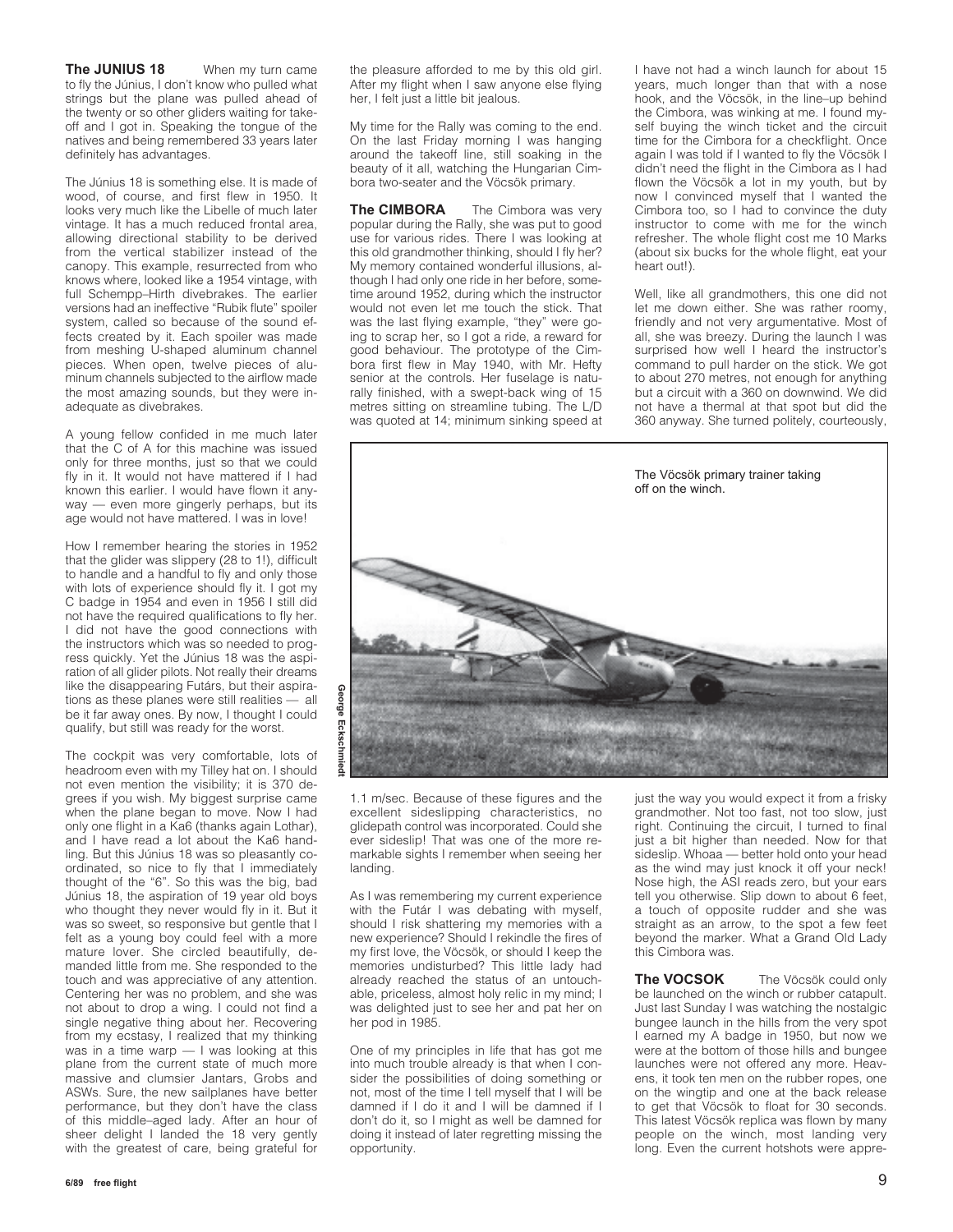

hensive of having no water ballast, no divebrakes, flaps or even a canopy on her, never mind that most participants did not seem to know how to fly even a semi–proper circuit – mandatory for this sort of glider.

By now there was nothing that could hold me back from the Vöcsök. It is often said that we never forget the first one! Now here is the opportunity to re-live that wonderful experience. The Vöcsök, as appropriate for the first timers, was a light, wonderfully youthful glider. She came to life in 1937; her designer was one Mr. Rubik, the father of the cube's inventor. She was light, only 110 kg, her wing span only 11.6 metres. Would you believe an L/D of 15 with Vsink of 0.9 m/sec? Well, that's what she had. What she didn't have was instruments. I recall one of my early soaring flights in her when I discovered only during the flight that someone had installed an altimeter, and I was at 900 metres and there were planes much below me! Believe me, those were heady experiences in those days for 17 years olds. A lot of her sisters were built, over 300. Those were the attempts to make gliding a mass sport, remember? If it would have been up to the Vöcsök she would have succeeded. Trust man to spoil things. Regardless, many thousands of pilots learned to fly on her, as she was the glider to fly, up to and including the 5 hour task. There are few things that more than three Hungarians together can agree upon, but one of them is that the Vöcsök was and still is the world's best glider. Maybe because she was the first to so many of us.

She was really carried by three people, one under the tail (usually the pilot who just landed) and one under each strut. The Rally organizers summoned the current student body to help move the gliders around and I saw the same 15 and 17 years olds as we were, gingerly lifting her and bringing her to the takeoff line.

Now, to re-live the past. We were trained to place our left hand on a certain spot on the pod. I found myself instinctively executing that motion. I would have never remembered that unless I actually got into the cockpit. No need to give the thumbs up signal, you can just whisper that you are ready. I did the cockpit check and a lot of the usual items

were missing! They must have shortened the stick to accommodate the instrument panel as the standard three instruments were there. No trim, no spoilers, no canopy to close. (God, when you think of it, one broken canopy these days cost a lot more than that whole plane did.) As I had never flown her with an ASI, I actually had to ask what speed should I fly – 60-65 km/h was the answer, and that is still fast for her. The minimum sinking speed is at 50 km/h.

The takeoff started. The first thing that almost startled me was the air on my face. Even the Cimbora had a small windscreen that was amazingly effective. In the Vöcsök you sit straight up and literally face the airstream. I recalled that during our training we were not even allowed to wear sunglasses as it was thought that they would distract one's attention from sensing the airspeed. The airflow brought tears to your eyes. When you felt the cooling stream of your tears on your cheeks at a certain place, your speed was good! Only after you had your C exam completed would they allow you to wear glasses!

Well, I was wearing my flip-up glasses and my Tilley hat and they both stayed on, so things were just great. At about 100 metres I started to pull a little, just so that I could try to induce a little of that so well known oscillation, but I did it only a little. The winch operator and the Vöcsök were watching diligently. The towing speed was 65 km/h, just perfect. Towards the top, the application of a little right rudder provided the view of the whole length of the winch cable, from her nose right down to the winch. As I began to consider releasing, she let me know unmistakably that it was time. In the originals the release hook was open, so when the cable slackened it fell off automatically. It was great and never failed. This original hook was installed on the Cimbora, but the Vöcsök had a Tost hook, so the release had to be pulled. I pushed the nose down and pulled the knob. She also let you know that the cable was dropped. I thought that the push over was more than enough, however, a video of the flight did reveal a slight pitch up. This time we got to 290 metres. Wow! I wished for a thermal right now or within the next 20 seconds, but no luck. She started the first turn beautifully. Even during a 90 degree

During the last few seconds I realized that that was the most natural way to learn to fly, much more natural than in our multi–kilobuck metal and glass cocoons.

turn you could feel if you were skidding or slipping — the airflow let you know. Wonderful. You had to force her to turn incorrectly.

I realized that nature and this plane taught us to fly, not an instrument, not a procedure or not an instructor. How unfortunately shortchanged we are by not having this opportunity for all new pilots. During the last decade or so I used to think back, "Gee, we learned to fly solo right away, wasn't that something crazy?"

Half way on the downwind leg, still no thermal. We were taught that that was about the last place where we could still circle, and circling below 200 metres was strictly prohibited. How do you know that you are above 200 metres in a Vöcsök with no altimeter? You learned to judge it by the circuit height half way in the circuit after a normal winch launch. Simple, is it not? Once again, circling was sweet, she was responsive, obedient, good natured, seemed to have enjoyed the flying as much as I did. Continuing downwind, I did the regulation circuit that "they" so diligently taught me (though by now, "they" seldom do it) turned to final at 100 metres. The Vöcsök, despite the relatively small wetted area, sideslipped very well. I slipped her to quite a low altitude and touched her down with full flare just a few feet beyond the landing spot marker "T". We did not even need to lift her, just dragged her to the start line.

I was still grinning from ear to ear when an unknown, or just unremembered person, came to me and very casually said, "You used to fly the Vöcsök a lot, didn't you?" — No person has ever payed me a greater compliment.

My mind never landed for days after. That simple circuit allowed me to re-live a part of my life, a memory that was almost as wonderful as would have been reliving the memory of a teenage love affair. Few men are as fortunate, but I am one of them. Yes, I love that Vöcsök, the frisky, wonderful, youthful, simple little glider. She was very much part of my early life and, as the saying goes, "You always remember the first one."

Some observations about the Rally:

It was reported that over eighty gliders were pre-registered and they lost count how many actually showed up. There were a lot of them, estimated over a hundred.

All costs were expressed in German Marks. Hungary is very much in need of "hard" currency. The national organization is just as short of funds as we are and this was one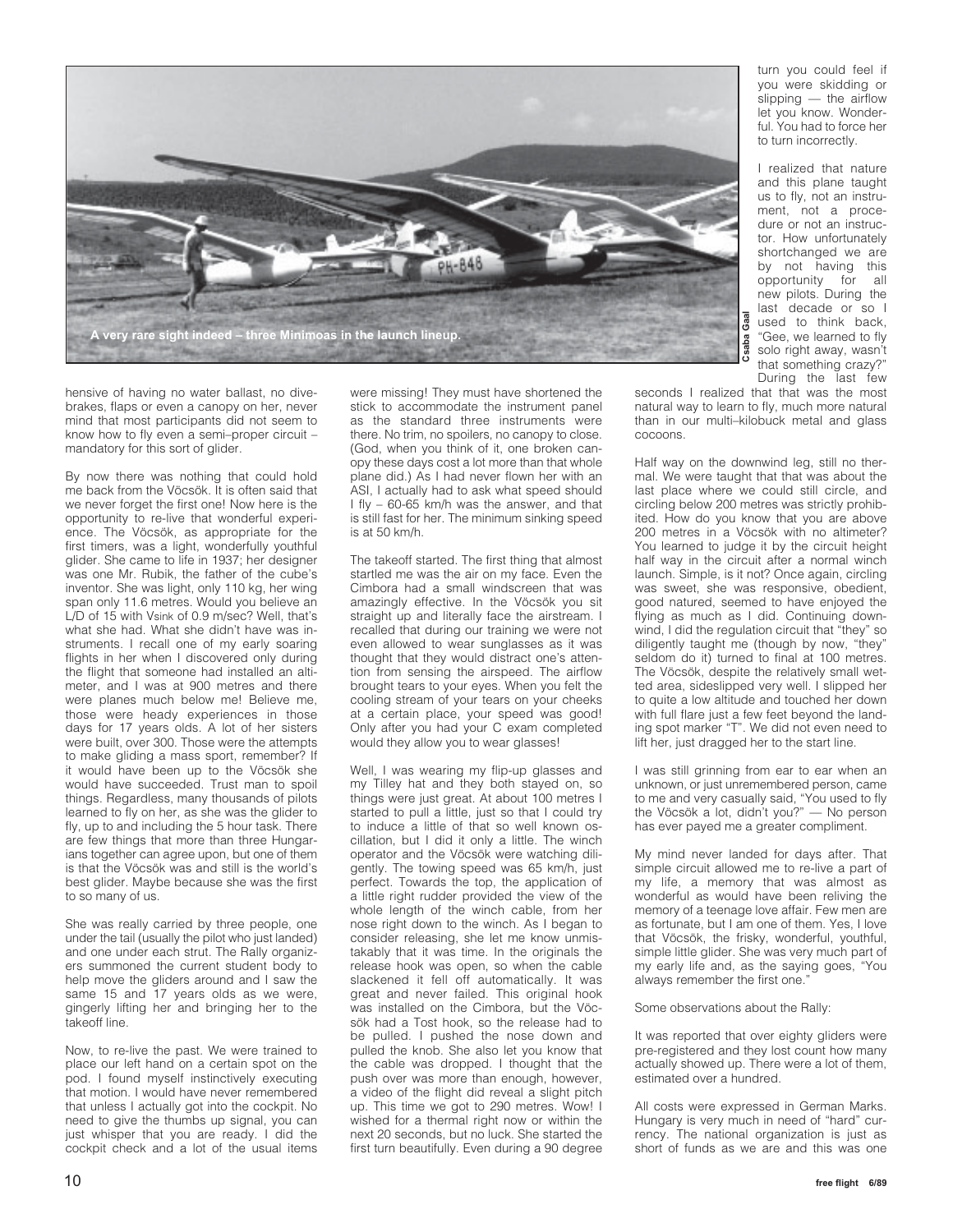way they were trying to gather some cash for new gliders. All of the work for the Rally was done by volunteer labour. They never stopped bragging about this, since the concept is relatively new to them. I kept repeating that in our national organization there is only one paid employee, doing essentially clerical work, and all other work is voluntary. I think it did not even register to most of them.

Aerotows cost 16 Marks to 600 metres. The service provided by the towpilots was really commendable. You almost took them for granted, I am certain many pilots did. The towplanes used were two Russian behemoths (I forgot the type designations), and a Wilga. Some days they had three of the Russian machines. They had a huge radial engine and were able to fly very slowly. The towpilots knew what speed to tow, where to tow; always to a gaggle, if there was not one nearby (seldom happened), then into a thermal. They just seemed to know where to go. They towed relentlessly, all day long. But when they decided to quit, that was it. Once I was sitting in the "Blue Brick", all strapped in, when they decided that the tailwind was too much and they would not tow. I would have launched but there was no appeal. Few people earned my admiration those towpilots did.

When I got trained in Hungary, we never learned about formal cockpit checks. The hangar manager looked at the glider, we got in and flew. We had to know how the controls were connected, had to make neat drawings of them in our work book, but DI's and cockpit checks were unknown. "CISTRSC" was new to me in Canada and was I ever glad I learned it. It sure helped in getting myself oriented in those different gliders.

Csaba and I were somewhat disturbed by the apparent lack of proper circuit and other procedures by most of the participants. For this reason the Canadian participants paid special attention. I actually confronted one of the organizers, who happened to be one of my early instructors, about this. His answer was worth thinking about, because I think it reflects the attitude of a gracious host, anywhere, on any occasion. He said that all these people are the guests of the soaring movement and the guests of a country. You just do not tell guests how to behave. They should know. The host should not try to change the customs of their guest. When they fly alone at the field, they do fly proper circuits and fly according to the international standards and conventions.

Imagine a field with one winch takeoff line and one aerotow line, each fed by at least 20 to 30 gliders. They all have support crew, they are also participants without gliders who want to fly, there was the line crew, the organizers and there were many visitors. All this resulted in wall to wall (well, ditch to ditch) people. People were all over — natives, photographers, visitors — all mixed. Csaba and I were looking at this with amazement as we could never see anything like this at our super–hygienic Canadian airports.

We finally discovered the method in their madness. To begin with, most of the gliders had no radio, even if they did it would have been of little use, remember Babel? But there, on a small, about 10 foot high tower stood the starter. He had a radio, the winch had a radio, and all the towplanes also. Nothing moved until the starter said so. There was no shouting, no pushing people around, no excitement, no hassle. When he said to go, you went. Each starter had a half a day shift and they did a remarkable job. Reminded me of the lifeguards on a beach.

Amazingly, no serious ground or air incidents happened during the whole Rally (I think my seatbelt situation in the Futár was, mercifully, the worst). Looking at the overall situation, the apparent looseness and lack of rigid controls and directives, yet things were happening smoothly — I began to wonder if we in Canada were over-regulating, over-controlling ourselves? Perhaps a question like this should not come from a member of the Flight Training and Safety Committee. But are we getting rigid because of the possible loss of material value in an incident? Does the possibility of lawsuits resulting from accidents frighten us?

The participants made an interesting international mosaic. Most prominent were the Germans and the British. Most of us developed a good rapport with the folks from that sinking island — being able to speak their

and the local's tongue helped. They were charming people, easy to make friends with. Some of the things noticed about them were — unusual. Most of the gaggles were circling left. When British gliders joined it they usually joined it at the top and started circling to the right. We just shrugged our shoulders and booked them in as driving on the wrong side of the street too. One committed the ultimate sacrilege — landed out the Június. Poor show old chap! She had no trailer, so could not be flown for the rest of the day.

The Germans were the most numerous, had the nicest gliders, and brought the best sausages and the most beer for the International Evening. They were also very friendly and let everybody know it. But then everybody was.

The Americans were represented by Ian Scott with his Minimoa (he has eight other antique gliders too), and Bela Szalay among others (Bela was my clubmate for many years in Hungary but I had to see his old logbook to realize that we were once friends). Oh well, he got older, I matured! Ian and his entourage cooked up a giant cauldron of chili for 400 people. Hungarians like hot food, so that choice was an unprecedented success.

Would I do it again? Any time. If I win the 6-49, you are welcome to try MY Vöcsök. •

The weather was beautiful: every day but one was sunny, the cu were forming around 10 am with eventual 4-6 m/sec lift being common. On some days the wind blew perpendicular to the Farkashegy ridge where most of us learnt to fly ridge lift and it was a sight to see so many old birds making figure eights together. And here I must note something: I felt scared to fly the ridge with some of the oldtimer pilots, many of them flew in close proximity to me and more often than not their eyes were glued inside their cockpits, on the vario. They were joining and leaving the ridge like they were the only aircraft for miles. When one of them overtook me no more than 3 metres above my cockpit and started turning ahead of me in sink, I had enough. I aimed the Futár over to the open fields and was lucky enough to be awarded a good thermal at about 800 feet. This thermal then took me to almost 2000 metres. From that height the sight was awe-inspiring: the world's most beautiful city – Budapest – is under your wings. You can see the beautiful Danube flowing through the centre of the city, slender bridges reaching across it, landmarks, the hill of Buda with the Royal Palace and Halaszbastya, the flatlands of the Pest, I could almost touch the neighbourhood I grew up in, the boulevards, churches, airport  $-$  it seemed I could fly anywhere, it was only a glide away!

Down on the ground the operation was in full swing: on the left of the field winching was in progress that alternated with the towing of vintage gliders on the middle. Planes usually landed on the right side of the field, level with the starting line. There were times when – it seemed – all the 50 plus vintage planes were waiting in line for launch. Sometimes delays were unavoidable when the Grunau 9 "Skullsplitter" was winched up to a dizzying height of 100 metres, it could only turn around and land immediately.

To our surprise, George and I discovered the total absence of certain rules there that we take very seriously in North America – it was quite common to see several aircraft flying over on top of each other at landings, "base leg" was approached from any which direction or none. Thermals were saturated by pilots busily looking inside the cockpit, with equally good thermals a few hundred metres away. Several times I was thermalling (and often outclimbing) gaggles of 24-28 planes only a quarter mile away. I guess oldtimer pilots like to live dangerously.

In the evenings, after the long flights during the day, most pilots and their families got together, had supper in the converted hangar and told soar tales to each other. It was also time to renew old friendships with old instructors, make friends with new pilots. Most of us have standing invitations to visit gliderports and pilots in many countries in Europe and the USA. The International Evening was a great success too. Groups of participants from many countries offered their best for tasting: cheese from Switzerland, beer from England, chili from the USA, sausages from Austria, etc. were a resounding success. After that night there were decidedly fewer pilots ready for an early start next day ... We vowed that the friendships we have and the new ones we made will be forever, or at least until we meet<br>again next year at the 18th Oldtimer Rally in Relgium again next year at the 18th Oldtimer Rally in Belgium.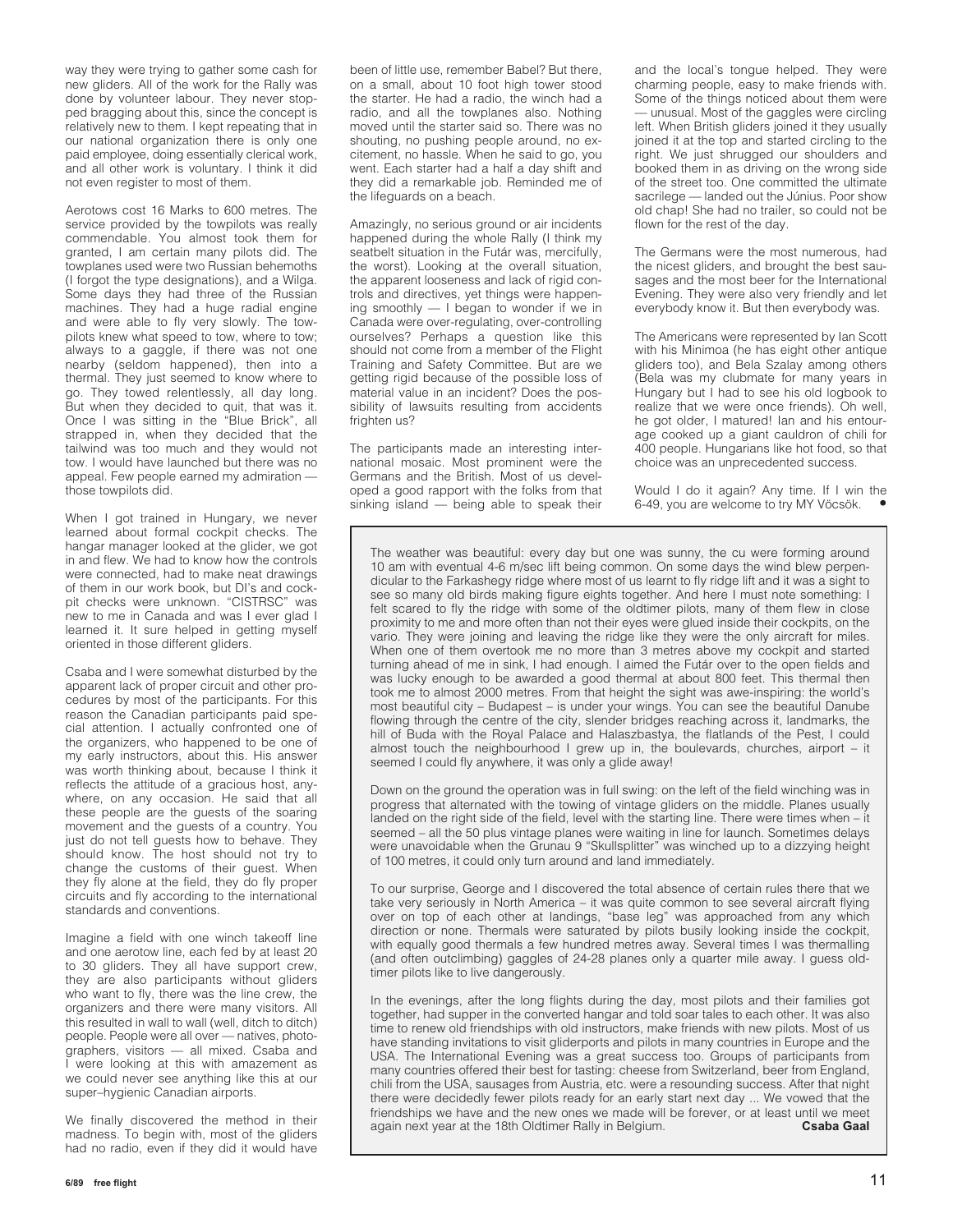### **EVERY CLOUD HAS A SILVER SILVERLINING**

### **Marek Wakulczyk**

Cold Lake Soaring Club

Just the facts? Not really, but this story will describe how this low time pilot mustered up the courage to leave the homefield. Had anyone told me that my upcoming flight would last over five hours, I would have laughed.

07:30 The CFB Cold Lake weather office was right so far: mild temperature, high humidity, and a clear blue sky welcomed the four of us who came to inspect and push out the gliders. The Bergfalke (C–FDLP) and the K7 (C–FHFN) were eventually pushed to the launch point. By 10:30 hazy spots are appearing over the base and we are slowly being encircled by cumulus. Three students are now here, but still no sign of the other 20. Perhaps they were frightened by the forecast of "... possible thundershower activity in the late afternoon." Fred and I return to the bunker to wash and inspect the 1–26.

11:10 "Marek it's your turn to fly," I hear someone say. Who am I to argue. I grab my sweater and position the 1–26 at the launch point. I tell the time keeper that I will get hamburgers when I come back.

11:16 "Cold Lake Tower, Yankee Oscar Whiskey is ready for takeoff from the parallel to 04, glider X–ray, Quebec Lima in tow." ...."Yankee Oscar Whiskey, you're cleared for takeoff."

The roar of YOW's engine fills the air and the 1–26 is soon airborne in the slight headwind. As we climb, the turbulent air plays havoc with my attempts to maintain a proper tow position. Approaching the 200 feet release point, I find that there is no traffic in sight and so pull the release and break right. As I level off I notice that the variometer is still indicating 100 fpm up, and I assume that the lift is coming from the elongated cumulus cloud close by. Proceeding towards its upwind side, my doubts are confirmed as the rising hot suddenly pushes me away with a 30 degree bank. Excited more than intimidated by the show of force, I immediately turn into the thermal. The variometer stabilizes at 800 fpm as I continue my circular pattern.

"Cold Lake Tower, glider Quebec Lima is crossing the button of 22 at 8000 feet asl, heading south." Drifting south, I say to myself. .... "Roger." .... In the distance I see the Bergfalke and the K7 sharing a common thermal over the north side of the base.

12:30 Still gaining altitude at 200 fpm, I intently look at the area I call home. Only in Cowley had I ever made such an altitude gain. I smile at the beauty of the farmland and notice a military helicopter flying several thousand feet below.

Goose bumps snap me back to reality, and remind me of the standard lapse rate as I reach 8800 asl. The goose bumps also remind me that it is quite silly to be so high, on such a nice day, without some sort of goal or objective. Until then my primary objective had always been to maximize the flight duration, but it was becoming obvious to me that such a goal was minor on a day when the sky was filled with powerful thermals. Should I dare venture beyond gliding distance of the nest? Nope. No way! No, not I.

12:30 "Quebec Lima, Cold Lake Tower."<br>"Tower, Quebec Lima." "Quebec Lima "Tower, Quebec Lima." your Glider Ops has cleared you for a five hour flight." "Thank you very much Tower."

A simple message, but one that implied many items: the confirmation that no one else wanted to fly the 1–26; an amiable reminder of the Silver badge time requirement, and support from the CFI and the others on the ground. It was also a way of being told to stop hovering like a helicopter, and start using the 1-26 for its intended soaring purpose.

13:45 I decided to choose a target destination as soon as I had completed my crosscountry checklist: Water? none. Food? none. Maps? none. Barograph? no. \$0.25? no. Crew? none. Camera? no. "Cute", I comment to Murphy, "but had I brought everything, I bet you would have brought me to the ground 90 minutes ago."

Faced with the list of missing items, and my own nervousness, I declared that my target was the shore of Cold Lake. Okay, so maybe the 8 mile target was not exactly a 300 mile triangle. Big deal. Having finally established a goal, I looked towards the patch of clear blue sky that lay between the lake and I. Breathe in, breathe out, scan and turn towards Cold Lake. No sooner had I established the new course, the altimeter began circling counterclockwise. Three thousand feet later, and no closer to the lake, I begrudgingly retreated back to the security of the thermal I had left. Far from being beaten, as the altimeter climbed back to 8500 feet I once again got on course for the lake.

14:45 "Well I didn't break any speed records that time", I said while I circled at 8800 over the southwest shore of the lake. And although it had taken nearly an hour to cover the short distance I felt proud of having reached the target destination. Besides, I had learned many lessons. The first was that a straight line was not necessarily the best way to get somewhere – especially if it entails surviving the mental stress of seeing the variometer pinned at 1000 fpm down. That lesson also meant associating such sink with cumulus clouds that have a flatter top and a wispy bottom. The second lesson still dealt with cumulus clouds: those with a bubbly, white top and a dark grey bottom are actually

camouflaged vacuum cleaners; but those with both a white top and a white bottom are at some stage between the two.

At this point those competition class pilots have either rolled their eyes and moved on to another article, or are laughing energetically.

15:00 Being limited due to the absence of my VFR map, I decided to go west along highway 55 until the point where the road turns south. I estimated the distance to be 15 miles upwind. I was again quite determined to reach this new objective, and to put to good use the lessons that I had learned. As I once again left the shadowy security of the thermal and entered the bright sunlight, I looked up in awe at the white, colossal cloud that had given me lift.

15:30 "Quebec Lima, Cold Lake Tower." "Tower, Quebec Lima." "Quebec Lima, Glider Ops would like to know your health status.' "I'm feeling fine, thank you."

Well, actually, now that I think about it, my legs are stiff, I would not refuse a drink and peanuts, and the ballast bag that I am sitting on has probably marked me for life. But other than that I am feeling fine.

15:40 Having successfully put my new cloud hopping techniques to the test, I returned to the invisible barrier at 8800 feet. At that point I had become quite content with observing the marsh lands south of Ardmore. I was quite fascinated to clearly see the path where a river used to flow. I wondered how long it had been since it had dried up. As I looked east towards the base I saw what I believed to be the setting sun's reflection off one of our gliders.

"I want to go home and play with the others," my heart said. And so I looked around and plotted a cloud hopping course back towards the base. As if to help me home, the westerly winds had increased to 10 knots.

16:17 "Quebec Lima, Cold Lake Tower." "Tower, Quebec Lima." "Quebec Lima, Glider Ops would like to congratulate you for crossing the five hour mark." "Tower, thank you very much." "S-U-C-C-E-S-S..." someone cried out, breaking the silence.

16:30 "Cold Lake Tower, glider Quebec Lima is entering the training zone at 8000 feet asl." "Quebec Lima, roger, altimeter setting is 30.07 and winds are 270 at 10 knots gusting to 15."

It was good to be home. A mile ahead I could see the K7 ascending rapidly, and below me I could see the Bergfalke approaching the circuit entry point. Yes, I think it is more enjoyable in the company of other gliders. There is something special about sharing a good flying day.

16:49 Back on the ground five hours and thirty two minutes later. Wow! How time flies when you're having fun. The handful of club members congratulate me. It was quite heart warming. ... Between you and me, had you thrown a rock high enough, it too could have stayed in the sky all day. •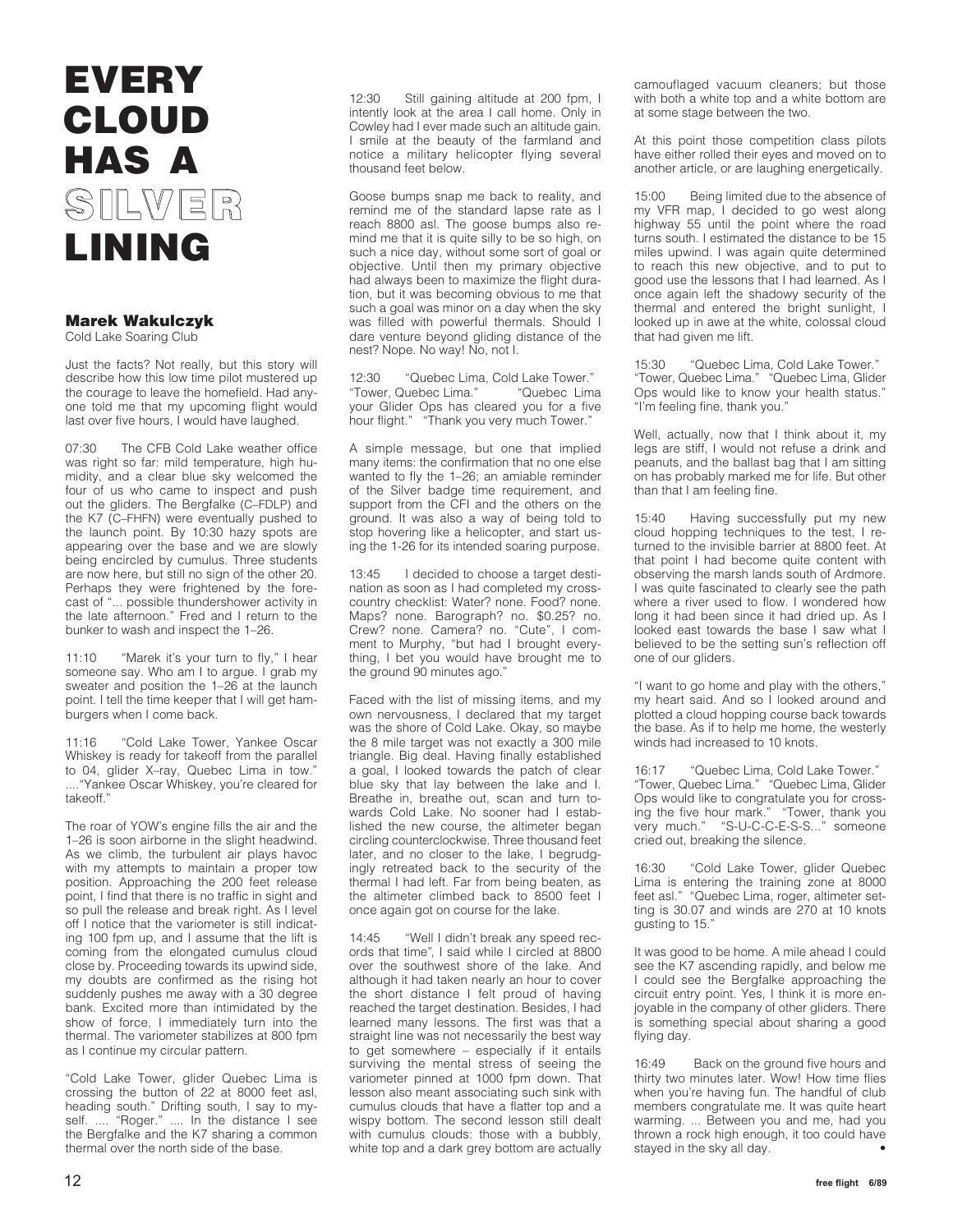# **A CAT AMONG THE PIGEONS**

photo unavailable

### **A HOT NEW AEROBATIC GLIDER FROM SOUTH AFRICA**

### **Trish Durbin**

IMAGINE BEING ASKED to design and build a new, custom built aerobatic glider that would turn the world of sailplane aerobatics upside down. Then imagine starting work in January 1989 and having your baby ready to fly in the World Glider Aerobatic Championships in August that same year.

It was during a tea break at the 1988 CIVA meeting in Amsterdam that the late Helmut Laursen and Carl Berger approached South African aerobatic power champion Peter Celliers and asked if he felt like designing and building an aerobatic glider. Celliers chuckles at the memory.

"When they suggested it," he says, "Up to that stage I had never watched an aerobatic glider perform, been in an aerobatic glider or even seen an aerobatic glider. So I said give me your aerobatic glider catalogue so I can see what you want.

What they wanted – and got – was a fully certified, not experimental, aircraft which was christened the Celstar GA-1, after Celliers' company, Celair. Celliers is a dynamic man who flew his new glider to a second and a first place on two out of three days at the Third World Glider Aerobatic Championships in Hockenheim in 1989 with virtually no soaring hours under his belt.

"I just got my glider pilot licence in time to test fly it," he says. "I had less than an hour in it when I came to Hockenheim. I'm still not allowed to leave the circuit!"

He has a little more time and experience in power aerobatics however – nine years. He attended his first Power World Championships in 1982, flew the Hilton Masters in Miami in 1985, and has been South Africa's Unlimited National Champion from 1984 through 1988. He became the South African delegate to CIVA and is currently their second Vice-President.

Flying began as a hobby that became quite useful during working hours, bearing in mind South Africa's vast spaces. As with many people captivated by the challenge and freedom of flight, it also became a major love.

Born to be an entrepreneur, Celliers qualified as a Civil Engineer, and has had a remarkably diverse career. He inherited a farm called Roodewal (Red Bank), being near the River Vaal on the East Transvaal near Johannesburg, on which he raises cattle. He once owned a coalmine and now runs a construction company concentrating on township and housing development. Based on his farm, his business started life as an aircraft maintenance organization that has expanded into the development, manufacture and export of power aircraft and is the South African agent for new and used Pitts and Husky aircraft.

The suggestion that Celliers might develop an aerobatic glider came with fortuitous timing. Celair was in the process of producing a six seat, high wing, single engine tail dragger, already christened the Celair Eagle. All the research, business contacts and manufacturing capability were in place. When Celliers originally contacted the Council for Scientific and Industrial Research (CSIR) regarding the design of the Eagle, he met François Jordaan, who had a fun job as an aerodynamic designer using CSIR's wind tunnels. In July 1988 Jordaan joined Celair as production manager and in November 1988 the aerobatic glider suggestion came along. It would make a great time-filler while they awaited certification of the Eagle.

Jordaan was with Celliers at Hockenheim, and willing to talk with pride about the design of the little ship. He takes up the story:

"Since we had all the manufacturing facilities for comprehensive aircraft construction,

**continued on page 15**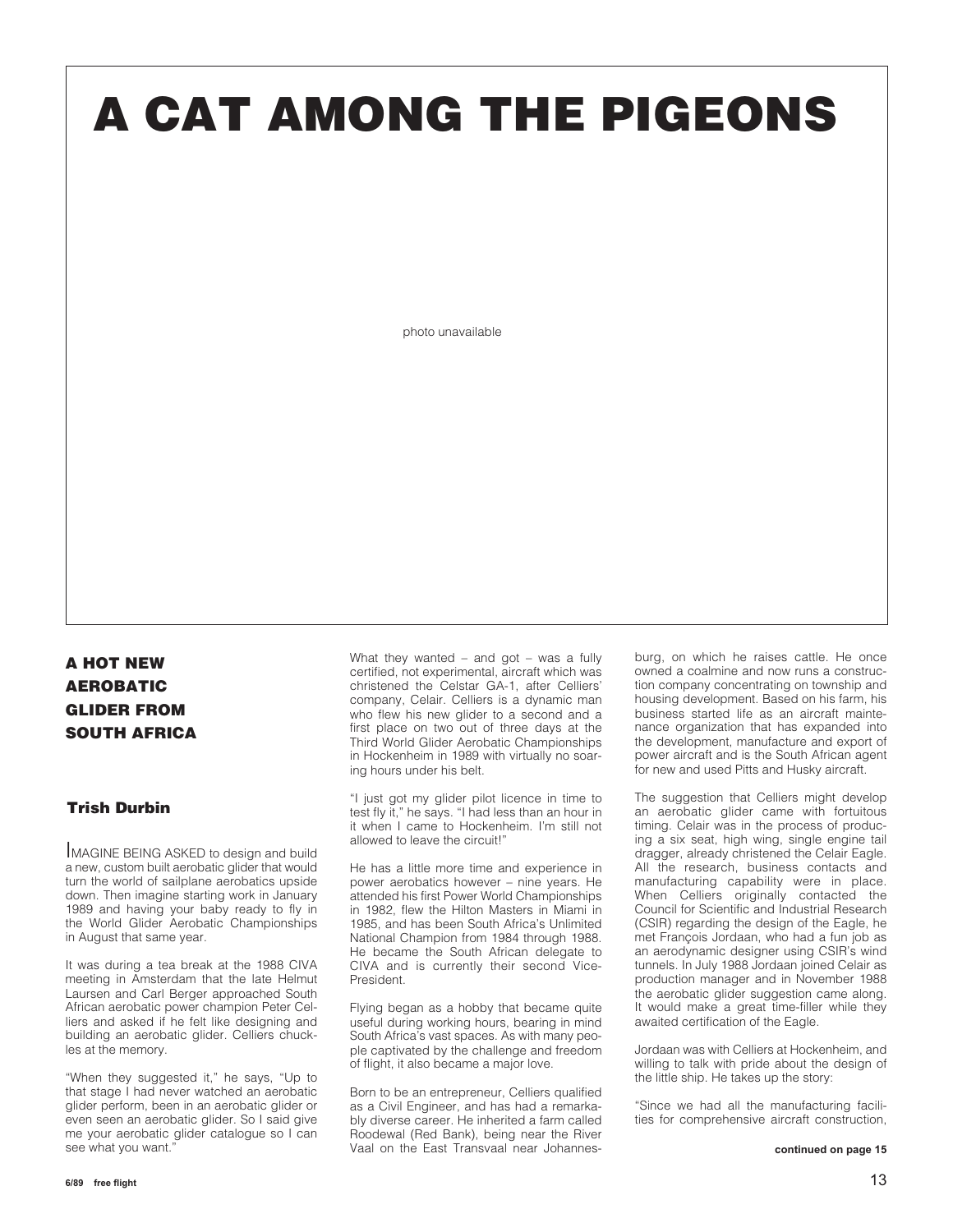### **REQUIEM FOR TWO LADIES REQUIEM FOR TWO LADIES AND A TRAMP AND A TRAMP**

### **David McAsey**

Cu Nim Gliding Club



EVERY WEEKEND MORNING (and three weekday evenings as well in summer), the two gliders sat stolidly on our club's flight line, unlikely symbols of man's ancient dream of free flight. Their bulbous noses were fibreglass, but with a hole like a large single nostril at dead centre, topped by a pitot tube like a stiff, misshapen whisker. The overall effect was anything but graceful. Below the nose was the long, ugly line of a nose skid.

Swelling like a pouter pigeon's chest, the canvas exterior then tapered off to small angular slabs at the tail. Metal wings with massive chords seemed far too ponderous to ever become airborne. Reinforcing the impression were struts that looked sturdy enough to prop up a small house.

These were our 2–33As, but most of us who soloed in them remember them differently. To the student, they were like perfect Victorian maiden aunts, devoting their lives to the tactful improvement and protection of their callow nephews. They underwent violent if unintended abuse without a whisper of complaint, and made the dream of solo flying a reality for generations of ham–handed and lead–footed members. Persevering on a bit of duct tape and the occasional squirt of WD-40, they impoverished our local mechanic.

Above all, they were ladies and never forgot it. Sporting their massive struts like sturdy Oxfords, they were indestructible in situations that would have sent almost any pretty young ship to the emergency ward.

Gently mushing behind a tug, the 2–33 made it almost easy for a new student to believe that someday he too could fly in formation. Thermalling, the 2–33 was transparent in her intentions, loudly protesting to warn the neophyte that he was close to the stall. "Flying by attitude" was a cinch: the difference between 45 and 60 miles per hour seemed like about 45 degrees. Nor was there anything subtle about a slip. The aircraft flew sideways as eagerly as it did forwards, and the ASI always told the truth during the process, relieving the seating student's anxieties about a stall on final. What other glider would (or could) put up with being dropped vertically from 20 feet above the runway on an over–enthusiastic flare, leaving the student and aircraft unharmed and (with a little luck) the instructor intact for yet another tour of volunteer duty?

What is more thrilling for a beginner than thermalling steeply in light, narrow lift and outclimbing glass slippers, unless it's floating well above the airstrip on a marginal day, watching the Blanik launch, scratch and land?

If the 2–33 is the maiden aunt of soaring, the 1–26 is a flying Auntie Mame, her twin sister who insisted on living life in the fast lane. Our 1–26, MJM, would never have been chosen for an Oil of Olay ad. Her pockmarked, scratched and dented metal skin was a testament to her misspent life. She wore it like a badge of honour, and never missed a chance for thrills.

To me, MJM was the first – and to date only – glider that I could fly as an extension of my arms and legs, letting the right brain take over the controls.



"point-and-shoot"

machine, and her dainty shoves to the seat of the pilot's pants were often more accurate than the variometer. If she had a vice aside from her unique trim system, it was a yen to run into sink downwind, like a drunk sneaking to a bar. Press the stick and nudge the rudder pedal and the 1–26 responded instantly,

abolishing the long lag between action and reaction that was the greatest weakness of her twin sister. Nor did it hurt the ego to know that some of North America's great pilots deliberately pass up the delights (and expense) of state-of-the-art sailplanes to compete in 1–26 competitions, like a gaggle of Grand Prix drivers battling it out in Mini– Coopers.

Progress is often painful, and seeing our three Schweizers leave forever at the end of the 1988 season was particularly so. However, if we are to learn how to fly high performance aircraft safely, we must pay the price. That, at any rate, was the conclusion of our club Elders. Fully supported by a democratic vote, they banished the Schweizers in favour of Blaniks.

Yes, dammit, the L–13 DOES require a much more delicate touch than the 2-33. Yes, it DOES seem to make sense to train students on an aircraft which reacts to control inputs in less than 30 seconds. And yes, if they're going to graduate to glass, students like me should learn to fly a craft which requires more finesse than a stevedore's roundhouse swing. But these self–evident facts do little to blunt the pain of my loss.

As for the 1–26, she was middle–aged, a capital sin in our society. She was as unfashionable as bloomers, and her L/D was an affront to current technology. Clearly, she had to make way for a Madonna of the Air.

Normally more mild–mannered than Clark Kent, last year I had to fight hard to resist rearranging the teeth of an even less experienced student when he referred to one of the 2–33s as "a pile of junk".

> I'm sure that our club Elders have made the right decision. Learning to fly accurately in the Blanik will nip careless habits in the bud and underline the necessity of surgical precision in our sport.

But the ghosts of our 2–33s and 1–26 are too sturdy to be exorcized. Scratch a hotshot driver of a state-of-the-art ship and not far below the surface you may find someone who hears the ghostly echo of the wind whistling past the struts of a 2–33. You

may also find a pilot who made an unforgivable error early in his flying career, only to be saved from harm by his doting maiden aunt.

Perhaps a requiem is premature. It's entirely possible that the three sisters, each having launched a post–retirement career, will frolic in the skies for a few decades to come. •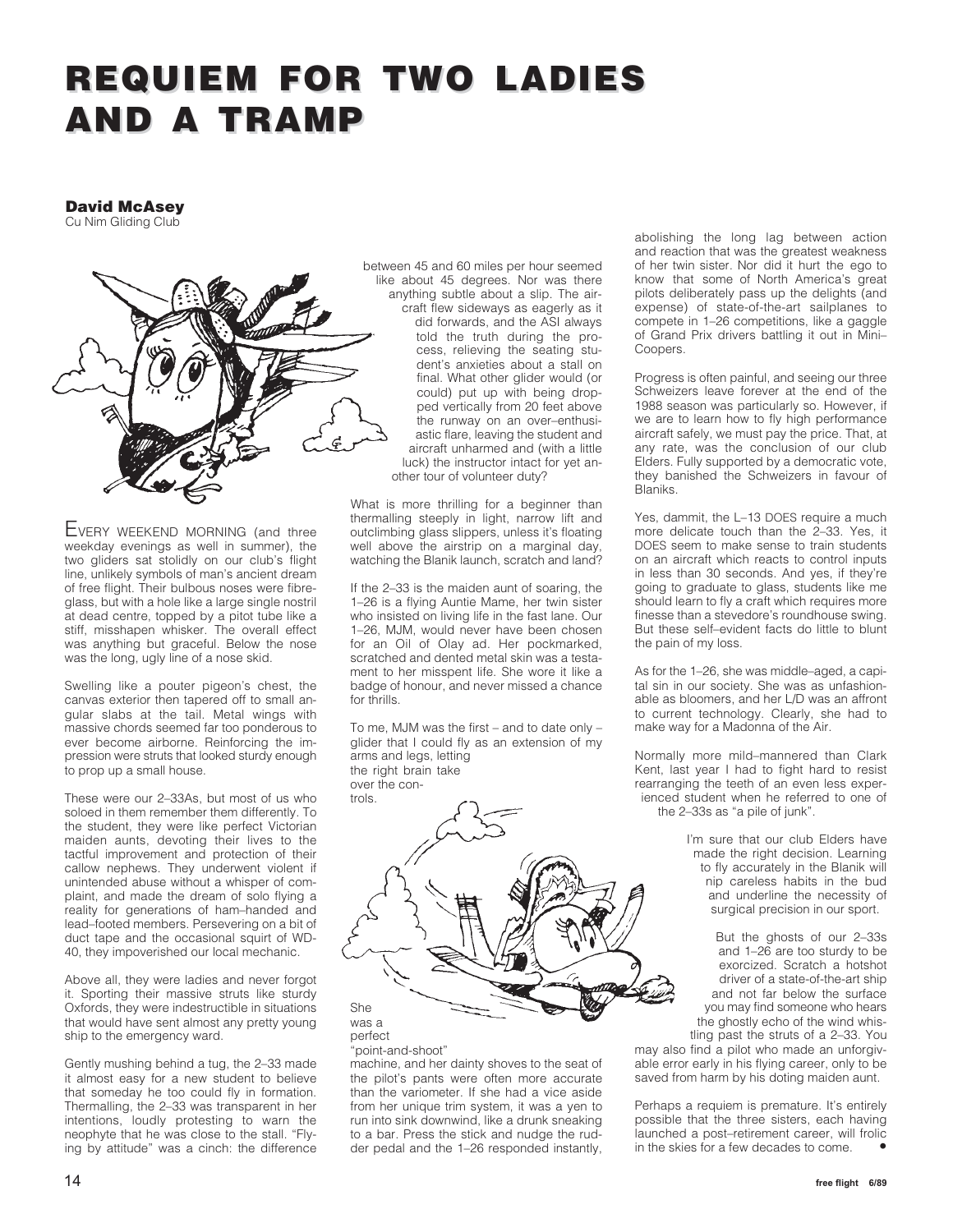### **A CAT AMONG THE PIGEONS**

Peter asked me whether I thought it was feasible to design, build and fly a custom– made, unlimited aerobatic glider for the coming World Championships."

"I spent my Christmas holidays working on a design concept study. We were pinched for time, obviously. We thought at first we'd fly it as an experimental model only and even that we might offer it to the market in kit form for amateur construction. Then, about half way through the project, we realized it would be to our advantage to have it certified."

Celliers explained, "The process is high tech, and we got scared that the average home builder might not have the right equipment and facilities, which would put a big risk on serviceability. We could have cut \$10,000 or \$12,000 off the price if we didn't certify and we could have cut another \$10,000 or \$12,000 if we'd only gone to 6g. But where do you draw the line? With certification, you know what you're getting."

We were using Joint Airworthiness Regulations Part 22 (JAR 22) for sailplane and powered planes, which are the European airworthiness standards," continues Jordaan. "Registration of the project for certification immediately put the obligation on us to demonstrate compliance with JAR 22."

The glider was computer designed to withstand ±10g and as part of the certification process they conducted load limit tests in their own laboratory. Maximum pilot weight plus parachute was to be 110 kg (242 lbs).

"The Celstar had to be cleared for flutter," continued Jordaan. "The ground vibration tests were done in four days. CSIR came to our works at the farm to do it."

Selecting the material could have taken months but they had already gone through extensive research and testing for the Eagle project and the Low Pressure Elevated Temperature (LPET) cured glassfibre composite selected proved an obvious choice for the Celstar also.

Celliers had seen such materials used in commercial, military and power aircraft. He had no autoclave so the mold and 120°C method appealed. An electronically controlled, programmable oven was easily built. He wanted to use a pre-impregnated, half cured material which removed the need to mess with liquids and catalyzation limitations. If a pilot accidentally damaged wing or fuselage, existing fibreglass repair techniques were fine. LPET and the vacuum bagging technique were suitable in every respect.

Surprisingly, the Celstar project overtook the Eagle, which is expected to have its first model flying in February 1990. The Celstar first flew in South Africa on the 8th July, three days after Celliers got his glider pilot licence. South African Airways liked the idea of a sailplane in their colours – navy blue and orange – and their emblem, the elegant South African Springbok, adorning the large rudder. They

sponsored the project by bringing the ship air cargo to Germany for the contest and providing tickets for Celliers and his team.

Everything was going so well, but there was disappointment in store. It's tough when governments use talented and innocent sportsmen as pawns in political maneuverings, and even tougher when it hits something as previously unsullied as soaring. To their credit, the pilots at the Third Aerobatic World Championships in Hockenheim held a

**A brand-new glider pilot flying a brand-new sailplane scores well in this summer's World Glider Aerobatic Contest.**

democratic vote and unanimously professed themselves happy for Peter Celliers to fly his new ship under the South African flag.

In his first contest task in his new, barelyflown ship, Celliers took second place.

Unfortunately, it was later realized it was not the place of his fellow contestants to decide whether he flew as a South African team member or as a P.E. (Private Entry). The decision was reversed higher up the ladder, and with incredible timing, Peter was informed of the new decision minutes before he launched for his second contest flight. He took off with tears in his eyes.

| <b>Technical Information</b>                                                                                               |                                                                                                                                       |  |  |  |
|----------------------------------------------------------------------------------------------------------------------------|---------------------------------------------------------------------------------------------------------------------------------------|--|--|--|
| Type:<br>Wing span:<br>Wing aspect ratio:<br>Wing section:<br>Straight tapered wing<br>Length:<br>Height:<br>Construction: | single seat<br>aerobatic glider<br>11.05 m<br>11.7/1<br>FX 71-L-150<br>6.50 <sub>m</sub><br>1.70 <sub>m</sub><br><b>GRP</b> composite |  |  |  |
| Mass –<br>Empty equipped:<br>Maximum flying:                                                                               | 265 kg (580 lbs)<br>375 kg (825 lbs)                                                                                                  |  |  |  |
| Stall speed:<br>Vne speed:<br>Best glide angle:                                                                            | 80 km/h (43 kts)<br>324 km/h (825 kts)<br>23/1                                                                                        |  |  |  |
| Max. acceleration:<br>Roll rate:                                                                                           | ±10g limit load<br>up to 160°/sec                                                                                                     |  |  |  |
| Flight controls:                                                                                                           | Conventional<br>including spoilers                                                                                                    |  |  |  |
| Large rudder tail volume                                                                                                   |                                                                                                                                       |  |  |  |
| Retractable single main landing wheel<br>which, when retracted, protrudes suffi-<br>ciently for fuselage to clear ground.  |                                                                                                                                       |  |  |  |
| Structure: pre-preg glass/epoxy with<br>aramid fibre core material in LPET cur-                                            |                                                                                                                                       |  |  |  |

ing process.

"That's not Peter flying," said his wife as she watched anxiously from the ground. She was right, he wasn't himself and he fell out of the bottom of the aerobatic box and was heavily penalized."

"If I'd had more experience at this," said Peter later, "I would have discontinued the sequence and lost fewer points." A lesser man might have blamed the colossal disappointment delivered immediately before that flight.

Somewhat recovered for his third contest flight, Celliers made a brilliant comeback and took first place. Feeling vindicated, he looked forward to further contest flights during which he could again prove himself and his airplane. Tragically, Poland's Krzysztof Wyskiel, in one of the four wooden Kobuz 3 gliders, was killed when it broke up during his sequence. The Poles consequently withdrew the remaining Kobuz gliders from the contest and were declared the winners. The contest was over.

An international contest was then declared but the weather didn't really cooperate and that too ended early. The Celstar continued to fly, however, and to draw attention. The nice thing about Celliers and Jordaan is their excitement and enthusiasm for the project. They know they have something major here, and so do the other World Championship contestants who were lining up to fly it.

Watching America's 1987 National Aerobatic Champion, Les Horvath, close the canopy and tow up into lowering rain clouds, Celliers said, "There's a cat that has been allowed into the pigeon coop. Sailplane aerobatics has been stagnant for fifteen years. There's been no development of equipment. Pilots thought they were developing but they were not. They were overstressing and over-utilizing old machines. Now, all of a sudden, they realize how far the existing machines used in world contests are behind modern aerobatics. The world championships will be won by the guy with the best aircraft and the best equipment."

Horvath lands and declares the ship performs well – even in the heavy rain he found aloft. He likes it enough to consider a dealership arrangement in the USA. It's comfortable too. The pilot position is more horizontal than other aerobatic ships and the straps hold you in the seat rather than compressing your .<br>vertebrae.

Despite the unfortunate political fallout he encountered, Celliers must have taken his ship home happy. He intends making a few minor ergonomic modifications, purely personal taste suggestions that won't effect the aerodynamics. A shorter stick. A modified canopy. Slight changes to the ailerons. He is contemplating stiffening the wing, possibly to 15g. Designer Jordaan says it's unnecessary but Celliers doesn't like deflections, saying deflection is directly related to fatigue. He's sold several already and can expect it to sell well in the future.

The general consensus of opinion is that the little ship will turn aerobatic soaring upsidedown. ● ●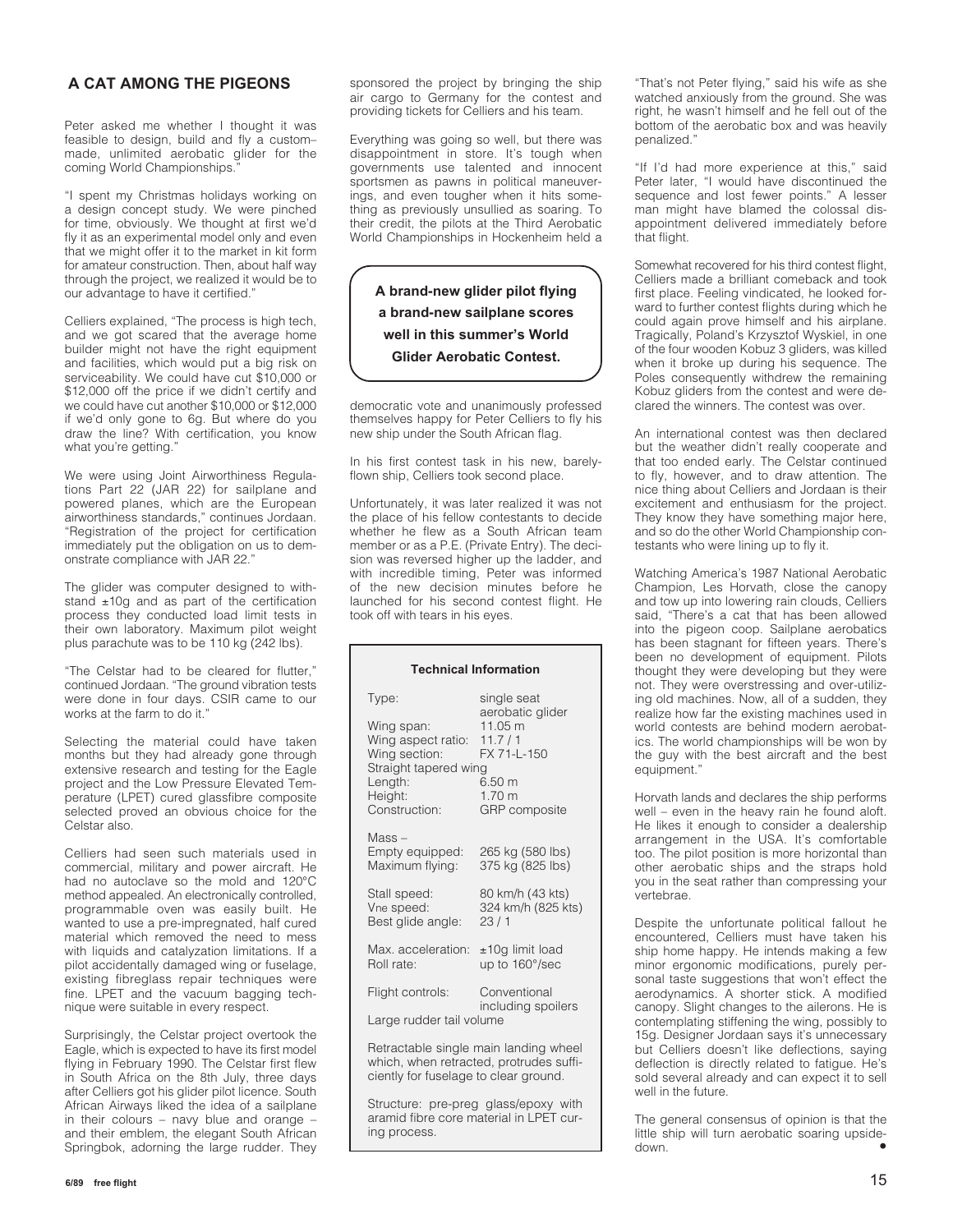# PLACARD SPEEDS

### **Steve Smith**

reprinted from West Wind the Pacific Soaring Council journal

AS A GENERAL RULE, I think soaring pilots are more aware and better educated about technical aspects of flying than other recreational pilots. The sport demands greater technical knowledge, and most soaring pilots, even those without a technical background, seem hungry for more detailed understanding.

Occasionally, I overhear conversations or read articles which reflect a technical misunderstanding or misconception, and I ponder whether it is my place to set them straight. I've been writing an article in my mind for some time, and I guess I'm ready to try to explain a few of the more common misconceptions of placard speeds and limits on my hit list.

There are four key speeds on an aircraft flight envelope that the pilot should know and understand. They are the stall speed, the maneuvering speed, the rough–air redline, and the smooth–air redline.

The pilot knows that the lifting ability of a wing increases in proportion with an increase in angle of attack, and in proportion with the square of an increase in the airspeed. So, twice the speed gives four times the lift, three times the speed gives nine times the lift, etc. At a certain angle of attack, the wing stalls and will no longer increase lift with angle of attack. OK, that's pretty basic ... everyone with me so far?

Now, you can imagine that if we fix the wing at the angle for maximum lift and slowly increase the speed (as you might do in a wind tunnel), we will find a speed where the lift is the same as the weight of the airplane. This means that the lift will exactly balance the force of gravity, and the airplane will fly. We call this the stall speed. I don't find too many misunderstandings about this – most everyone knows that this is only the stall speed for steady flight when there is no additional acceleration over and above gravity (we call this 1g flight). Pilots know that the stall speed will increase if you turn or pull up, because more lift is required to balance the additional acceleration, and it cannot be produced by increased angle of attack, so more speed is needed. Some people call this the accelerated stall.

Suppose we want to do maneuvers that produce larger and larger accelerations (more g's). We will find that more and more lift is required, and more speed. At some point, we will find that the amount of lift force we need is more than the structure of the wings can support and the wings break. The key point here is that the wing breaks at a certain amount of lift force, not at a certain amount of g's. This value of lift is called the ultimate load. To provide a safety margin to protect against flaws in materials, manufacturing defects and design approximations, this ultimate load is reduced by a safety factor (usually 2/3) to the allowable or limit load. The ultimate load and the limit load are translated into g's based on the certified gross weight. One reason that g's instead of actual loads are used to define the flight envelope is that g–loads can be sensed by the pilot and measured by an instrument. The maneuvering speed is the speed at which the wing lift equals the limit load for the angle of maximum lift. If you fly slower than the maneuvering speed, it is impossible to exceed the limit load, because the wing will stall before generating the limit lift load. If you fly faster than the maneuvering speed, it's possible to exceed the limit load without stalling.

Gusts increase the lift load on the wings by causing a sudden increase in the angle of attack. As we fly faster, the angle of attack doesn't increase as much, but the increase in angle of attack causes a greater increase in lift load. It turns out that the additional lift caused by the gust increases in proportion to the indicated airspeed and in proportion to the gust strength. To provide a guideline for how large a gust a sailplane should withstand, some engineer some time ago chose a particular gust strength of 24 feet per second. At a certain speed, the normal 1g lift plus the additional lift from a 24 ft/sec gust will equal the limit load. This is the maximum structural cruising speed, or rough–air red line speed (some people call it the yellow line). Remember that there is nothing magic about the 24 ft/sec gust – a stronger gust will produce the limit lift load at a lower speed. However, the additional lift is based on a sharp gust that is sudden enough that the sailplane can't react to relieve the load. (I can tell you that 24 ft/sec is one hell of a gust!)

The maneuvering speed and the rough–air redline speed are both based on speeds where it is possible to exceed the structural limits of the sailplane by generating too much lift. If you fly in smooth air and don't maneuver abruptly, the only additional limit on airspeed comes from flutter. Flutter is a structural resonance which occurs when the airspeed is so high that changes in lift from small motions (bending and twisting) are bigger than the damping or cushioning effect the airframe can absorb. A similar resonance occurs when you run your finger around the rim of a wine glass just right, and it rings like a tuning fork. Some types of flutter are

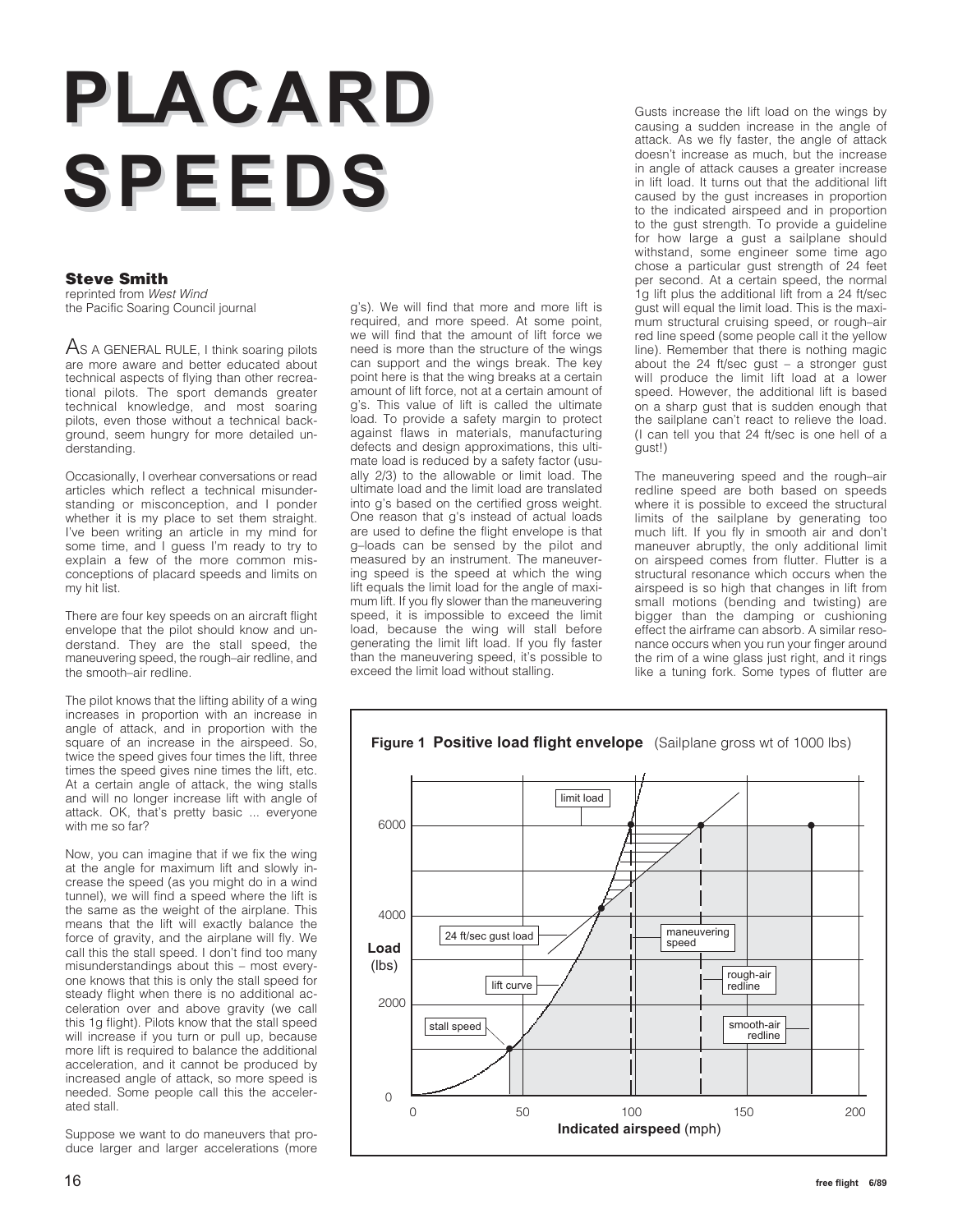from the basic structural design, and some are aggravated by loose control hinges. When a new sailplane is flight tested, the test pilot may fly faster and faster until flutter is encountered, or just demonstrate that no flutter occurs up to a certain airspeed. The smooth–air redline speed is set at 90% of the maximum demonstrated flutter–free speed. The flutter speed is not affected much by g–loads, but it is affected in a complicated way by altitude. Aside from the relationship of lift force and airspeed, the damping ability of the air decreases with altitude because of its lower density. If you fly at 18,000 feet at an indicated airspeed equal to your smooth–air redline, you are flying too fast. But, if you fly at a true airspeed equal to your smooth–air redline, you are reducing your redline too much (although there is nothing wrong with the extra safety). It turns out that about halfway in between is close to the right answer.

We have now completely defined the positive load flight envelope, and a similar process would do the same for negative loadings. A sample flight envelope is shown in figure 1.

Now, let's see how well I did at explaining these things. The following questions highlight some common misunderstandings about placard speeds.

Question 1 What happens to the maneuvering speed of a sailplane if it is flying heavier or lighter than the gross weight?

To answer this, let's go through an example. Suppose the sailplane has a certified gross weight of 1000 lbs. It is designed with a limit load factor of 6g and a safety factor of 1.5. It has a 1g stall speed of 40 mph and a maneuvering speed of 98 mph.

Okay, let's see: the limit load is 6000 lbs, so the wings were designed to withstand 9000 lbs before they break. I'm going to fly this sailplane at gross weight, and fly at 98 mph. If I do an accelerated stall by turning or pulling up, I feel 6g. The wings are producing 6000 lbs of lift.

Now, I'm going to land and take 100 lbs out of the sailplane and go flying again. Now I find that I can pull 6g at 93 mph with the wings on the verge of stall! Does this mean that the maneuver speed is now 93 mph? NO! That 6g maneuver at 900 lbs only required 5400 lbs of lift. If I speed up to 98 mph again and stall, I feel 6.67g, but the wings produced 6000 lbs of lift. The maneuvering speed is now affected by changes in weight.

If I were a very bad person and flew the sailplane at a weight of 1100 lbs, I would find that I could only pull 5.33g at 98 mph with the wings on the verge of stall. But, the wings still produce 6000 lbs of lift, and I still have the same 50% safety margin before the wings break.

If you decided that the maneuvering speed must be 102 mph because you have to go this fast to pull 6g without stalling, you will put 6600 lbs of lift on the wings, exceeding the limit load of the sailplane.

**6/89 free flight** 17

Question 2 What happens to the rough–air redline if you fly heavier or lighter than gross weight?

Suppose the sailplane described in Question 1 has a rough–air redline of 130 mph. If I fly at this speed, a 24 ft/sec gust will produce 5000 lbs of lift in addition to the 1000 lbs of lift to fly level, and I will feel 6g. So, this gust produces the limit load on the sailplane. If I fly at a weight of 1100 lbs at 130 mph, this gust still produces 5000 lbs of extra lift, so the total load is now 6100 lbs. I have exceeded the limit load. Interestingly, I will only feel 5.5g  $(6100/1100 = 5.54)$ . If I slow down to 127 mph before I hit the gust, it now produces 4900 lbs of extra lift plus 1100 equals the limit load of 6000 lbs, and my g-meter shows 5.45g. So you can see that flying too heavy is really dangerous – not only does the rough–air redline go down, but the allowable g–loading goes down, too.

But wait a minute ... my sailplane has a higher rough–air redline when I have water ballast. Doesn't that mean that the higher wing loading reduced the added load from the gust? NO!! The added weight of the water ballast doesn't affect the stresses in the wing because it is spread out along the wing. The extra lift needed is balanced by the extra weight at that point on the wing, so the bending moment doesn't change.

So now suppose that I have 300 lbs of water ballast in the example sailplane, and its gross weight is 1000 lbs. Since 300 lbs of the lift is cancelled by the weight of the water, the wings think the sailplane weighs only 700 lbs. A 24 ft/sec gust produces 7100 lbs of extra lift at 185 mph, but 1800 lbs of this lift is cancelled by the g–loading on the water, leaving 5300 lbs of added lift applied to the fuselage, plus the original 700 lbs, equals the limit load of 6000 lbs. Now look, all this is only approximately right, because the weight of the water isn't distributed along the whole span, and because I've ignored the moment relief from the empty wings in both examples, and some other subtleties, too. The point is that the weight of the non–lifting parts of the sailplane is the weight that really affects the bending loads. This is a part of the weight and balance which is often neglected. On high performance sailplanes equipped to carry water ballast, it may be possible to exceed the maximum allowable weight of the non– lifting parts, and not exceed the gross weight. This is extremely dangerous.

Question 3 What happens to the rough– air redline at high altitude?

As altitude goes up, the air density goes down, so that the lift produced by the wings goes down. To compensate for this, the aircraft naturally flies faster. All the aerodynamic forces on the airplane will be the same at any altitude if the indicated airspeed is the same. The added lift produced by a gust of the same strength will actually be lower because the sudden change in angle of attack is smaller since the true airspeed is higher. When I fly 130 mph (IAS) at 18,000 feet, my true airspeed is about 180 mph, but a 24 ft/sec gust only produces 3600 lbs of added lift, so I could fly faster before that gust would exceed the limit load. So, strictly speaking, the rough–air redline indicated airspeed should go up at higher altitude. However, at higher altitude, higher gust strengths are likely to be encountered, so it is convenient to think of the gust speed as an indicated speed, too, so the rough–air redline speed does not change with altitude. In any case, it makes no sense at all to say that I am flying 50 mph above redline if my true airspeed is 180 mph at 18,000 feet.

We have already talked about high altitude flutter speed. If your glider's flight manual has no instructions for smooth–air redline at high altitude, then I recommend making a chart like the one shown in figure 2.

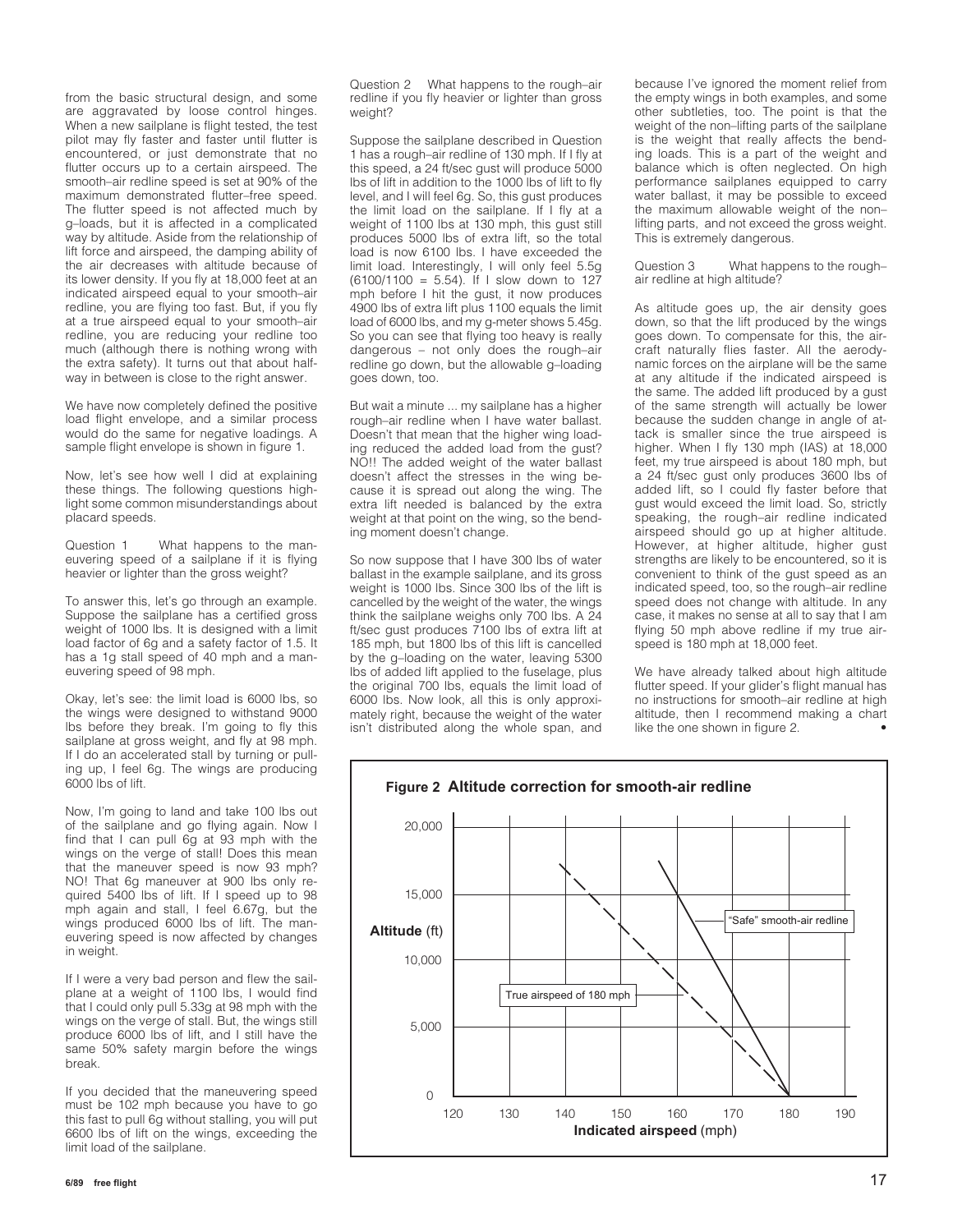### **REPORT ON INTERNATIONAL GLIDING COMMITTEE**

### **Colin C. Bantin**

Chairman Sporting Committee

A meeting of the IGC was held in Frankfurt on 6-7 October 1989. The meeting was not fully attended since the delegates from Australia, New Zealand and South Africa were not present. A lot was accomplished, however, and progress was made on most items.

**FAI General Conference** IGC President Peter Ryder summarized the proceedings of the FAI general conference which he attended. In summary:

• The changes to the by-laws of the Statutes and the General Section of the Sporting Code were approved.

• France indicated its willingness to host the Air Games in 1991 with support from the French government. They are basing their budget for the gliding activity on participation from 27 countries with a total of 300 sailplanes at \$US220 per entry. The French gliding authority, FFVV, however, is still not in favour (more later).

• Many ideas were discussed for getting sponsors for various air sports.

**Sporting Code and Rules** The latest amendments to the Sporting Code (the one with corrections to all the typos etc. that a lot of you have seen) was sent to the FAI by the rules chairman Tor Johannessen. It has not been seen since! Tor is following up.

Revisions are needed to Section 3 (Gliders) of the Sporting Code. Inputs from the delegates will be considered at the March 1990 meeting. Please forward any comments that you may have to me for coordination as much in advance of this date as possible.

It is desirable to have a common set of rules for soaring championships that can apply to all events with specific exceptions as may be noted. This is in contrast to the recent trend where the world championships rules are "redone" by the hosting country, which then need approval of the IGC. The difficulty here is that the rules are in a state of flux because of the introduction of new tasks and scoring schemes (more later). Suggested revisions to Annexes A–D for the World Championships rules in Section 3 are required by 15 November, 1989. This is not much time but the organizers of "Ameriglide" (the pre-Worlds competition in Minden in 1990) and the 1991 Worlds need the input as soon as possible.

A committee is investigating the incorporation of electronic barographs into the rules in a manner similar to the inclusion of time-back cameras. The meeting was given an opportunity to see two of these devices and to listen to presentations from company representatives. These are the EW Avionics barograph and the Alto Print barograph. I have information on both if anyone is interested.

A long discussion was held on the definition of motorglider, and whether this definition should include gliders with sustainer engines in addition to those which are self-launching. The meeting was attended by Hans-Werner Grosse as an observer, who gave a presentation on why sustainer engines should be included. There was no resolution, in part because there is no chairman at present for the Motorglider Sub-committee who could take the lead in proposing a position to adopt.

**Events** A summary of the successful 21st World Soaring Championships at Wiener Neustadt was given by Max Faber. Summaries were also given of the 6th European Feminine Championships and the 1st European Youth Championships.

Bulletin #1 from the 22nd World Soaring Championships was issued by Bernald Smith from the USA. I have sent a copy to Al Schreiter for distribution to the next Canadian team.... The [competition] rules were not approved by the meeting as was hoped by Bernald. The main problem is that the scoring system does not appear to be as advertised, ie. not simple, fair and easy to understand! In fact considerable concern was expressed over the introduction of POST tasks and the scoring scheme which has not been tried in any contest. I took this opportunity to summarize for the meeting the experience we have had in Canada with new tasks and a new, very simple, scoring scheme. I took care to note that the scoring scheme was preliminary and still had problems but it was well received. I don't believe that the Americans will be impressed but we do have an opportunity to comment on their scheme. The biggest hurdle is coping with the concept that there is no normalization to 1000 points and there is no associated day factor. The normalization factor is where the proposed USA scheme runs into trouble. The rules will be resubmitted to the IGC Bureau for approval in March 1990 and will apply to "Ameriglide" and the World Championships.

A brief report was given by the organizers of the 23rd World Championships in Sweden and even briefer reports on upcoming European championships.

**Air Games** For the discussion of the FAI Air Games the meeting was honoured by the presence of both Mr. von Kann, the President of FAI and Dr. Kepak, the Director General of FAI. Their presence was, I presume, the first confrontation between the FAI and the FFVV through its delegate to the IGC, François Ragot. Mr. Ragot restated the position of the FFVV: it is the body which approves all gliding activity in France, a mandate given to it by the French government, it has nothing against the Air Games but they should not interfere with existing or scheduled soaring events (they in fact do interfere), it will not organize the Games and it would take a high level political decision to change this. Apparently, for the FFVV to organize the gliding part of the Air Games, some other event would have to be dropped and extra money would have to be allocated. The issue, as I see it, is that the FFVV is putting a price on the fact that they were not consulted by the FAI on the Air Games, they were not given sufficient notice, and it would appear that a soaring activity was being organized outside their auspices. Mr. von Kann made a brief statement that was intended to leave the door open for negotiation. These were just the first salvos in what may be a long battle.

**World Class Glider** The last revision to the technical specifications for the World Class Glider and the Rules for Entry into the design competition were submitted to the meeting. (Copies are available on request from Colin if you have not seen one. ed.) I have received some inquiries in the past but I have not had a good copy of the specifications or rules until now.

The specifications and rules are approved now and ready for distribution. The scheduling is as follows: Feb '90 last date for submission of intention to enter, Mar '90 IGC selects panel of reviewers, Aug '90 last date for entry, Mar '91 date and site set for prototype testing, Aug '92 final testing of prototypes, Oct '92 selection of winner, Oct '93 type approval for winning design. The issue of money management does not appear to be a problem since no sponsorship has been found yet. The legal aspects are of concern to the IGC and, after expressing our views and some further urging on my part, I received the personal assurance from Dr. Kepak that the FAI, being the legally responsible body, will obtain the appropriate legal opinion.

The committee will proceed with the announcement of the competition. A motion from Bernald Smith was passed to form a management group to oversee the competition. The committee has already approached such notable people as Dr. Morelli (Italy), Judge Lattimore (USA), Mr. Johannessen (Norway) and Cedric Vernon (UK) who could be part of this group.

**Other Items Tom Zeally (UK) gave** his usual in-depth report on airspace matters. Except for the ongoing problem of encroachment by controlled airspace, there is nothing new in this area.

The proposed 40,000 km round-the-world cumulative distance badge concept was finally rejected in that it did not reward any essentially new soaring skill or achievement.

The concept of an international ranking scheme, similar to tennis for example, was introduced. Any thoughts on this that I can carry back next March?

The next meeting of the IGC will be held in Paris on 23-24 March 1990. •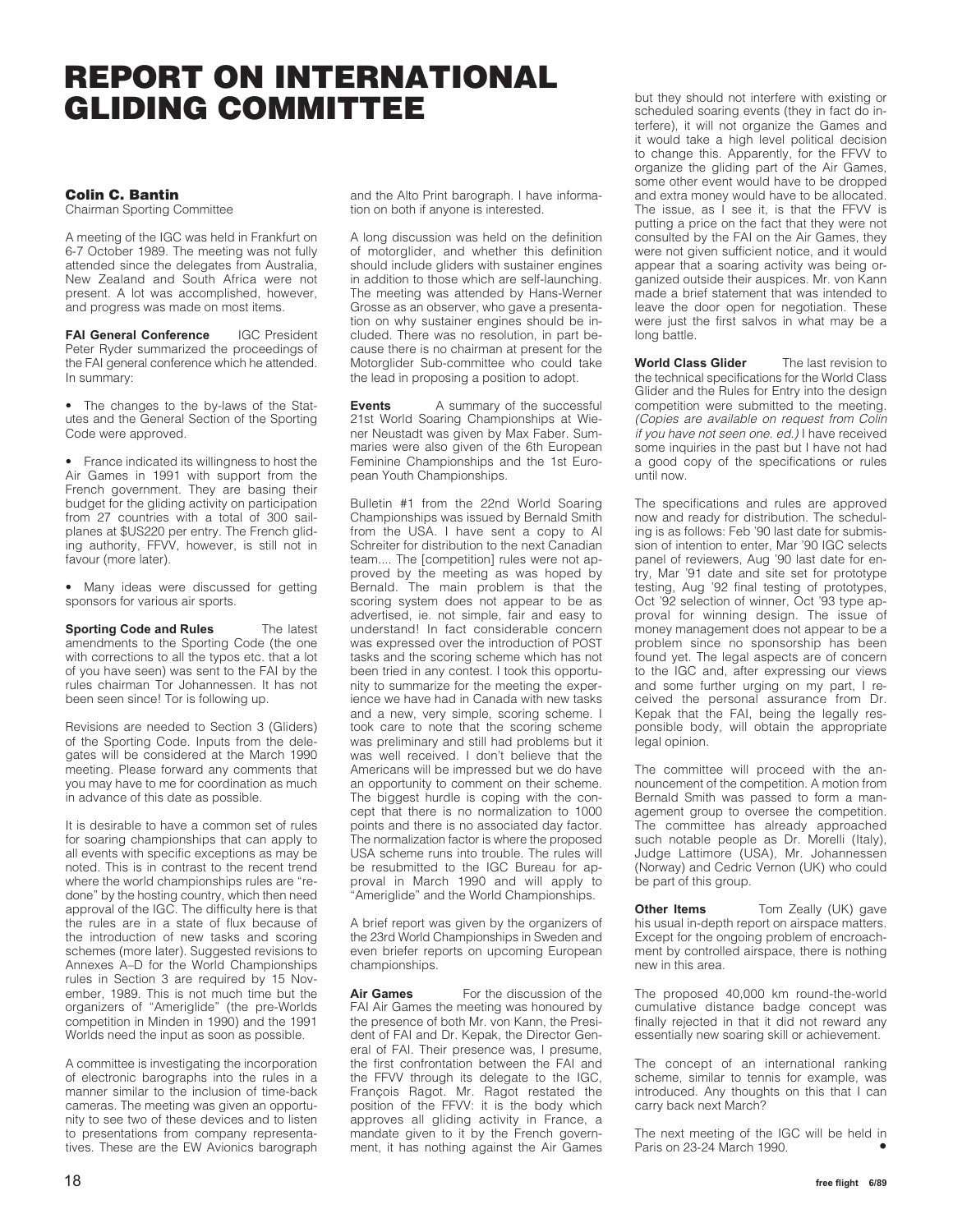### **HOPE FOR WESTERN INSTRUC INSTRUCTORS**

#### **Marek Wakulczyk**, Cold Lake **Tom Schollie**, Edmonton

Hope, BC is a bustling town of 4000 people, 96 miles east of Vancouver. Beautifully situated amongst the mountains, its most recent "claims to fame" include the filming of Rambo and hosting the SAC Western Canada Instructor Course as sponsored by the Vancouver Soaring Association.

The course itself was ably and patiently coached by Mike Apps of the Edmonton Soaring Club (candidates came from Alberni, Vancouver, Dawson Creek, Edmonton, Grande Prairie, Cold Lake, Regina, and York). As we formed a gaggle in the VSA clubhouse at 9:00 am on August 6, we were given the chance to introduce ourselves and briefly state our experience levels. We would subsequently choose the same seating arrangement at each session to assist Mike in linking names to faces.

Our introductions complete, Dave Baker, VSA President, greeted us and then used a scale model to identify "the Bowl", Dog Mountain, Hope Mountain, Jake's Peak, and "the Knoll". He also clearly indicated where we would usually find thermals, wave, ridge lift, sinkholes, and high flying power lines. Dave also informed us that his club had a special deal for the course members: \$25 for up to 30 minutes of flight from a 2000 foot tow, on either Blanik or the Grob 103.

The formalities now complete, Mike called upon volunteers to prepare short talks on such topics as weight and balance, aerodynamics, towplane upsets, instruments, and sub-gravity sensations. We were then informed that the typical flying schedule for the course was between 8:00 am and 1:00 pm, followed at 7:00 pm by ground school until 11:00 pm.

As those who had never flown at Hope were given their site checks, the most common comments included "where's the horizon?", and "I can't believe you brought me that close to the mountain!" Nevertheless, as people became accustomed to the presence of the mountains all agreed that there was some quality flying to be done. And to start the trend of quality flying, a surprise appearance by Manfred Radius led to everyone having an Unusual Attitudes flight with either him or Ray Maxwell. These flights gave everyone the chance to experience a loop, wing overs, and sub–gravity sensation.

As the course progressed, the weather was nearly perfect every day. By noon it was very warm, and as some people studied, others relaxed, and a group of fanatics regularly continued to fly.

The ground school taught by Mike included judgement training, learning patter, meteorology, and how to thoroughly plan a flight lesson. Those evenings also gave all a chance to discuss an upcoming flight with their partner/student/instructor, thereby ensuring that each team would get the most training value out of each flight. The ground school also offered a great forum for listening to the previous day's flights tape recording and analyzing instruction techniques. Everyone agreed that listening to one's own teaching technique helped to use the proper words and phrases. At one of the ground school meetings the following story was told:

"After listening to a lecture on aircraft stability the past evening, "X" and I went up to test the theory, but that's not really the truth.

We were coming back from a nice flight of some rather careful attempts of ridge soaring where we got enough height to repeat some of our air exercises: 360 degree turns, slow flight, stalls, and CALL of course (not necessarily in that order). We started our downwind leg in good position and I as the "instructor" asked the "student" to do the downwind checks. While I was listening to him calling out the SWAFTS (with his head in the cockpit), I was making the downwind call on the radio.

I noticed that the sailplane flew rather erraticly, the nose from the sailplane going up and down averaging between 55 and 65 knots. In general we were still flying in the direction of the downwind leg but with perhaps 10 degree variation in either direction, and also rather sloppy coordination. With me sitting in the backseat wondering, "What the heck he is trying to pull on me now", I resisted the temptation to grab the stick.

As we had by now covered 2/3 of the downwind leg, I reminded the student that he should not get so carried away with his SWAFTS as to neglect the attitude and directional control of the aircraft. The reaction was quite startling: a very indignant X raised hands and said, "I am not flying it." "I am not either!" I replied. "I have control", was his next comment since the "student" was supposed to be learning the circuit and the instructor planning it. We arrived at final rather high (playing it safe now), which gave a chance to practise a steep approach with full flaps.

As far as we can reconstruct, there was a missing link in communication at the beginning of the downwind leg, and as a result the sailplane flew the better part of the downwind leg with no one in control but the aircraft engineers in Czechoslovakia.

The lesson to be learnt: do not assume make sure."

After that story we were all believers in "You have control", "I have control".

There were several things at Hope on which we could count: a gentle morning east breeze, a brisk afternoon west wind and windshear, and the L-19 flown by Peter Charak from 8:00 am until the evening. Taking only a short break for lunch, the energetic Peter seemed to enjoy towing as much as we did soaring.

The Friday evening saw a wind–up barbeque with good attendance, and presentations to Peter Charak and Mike Apps. The party was an ideal way to prepare for the next day's very thorough exam.

Looking back on the entire course, there was a feeling that the course injected more discipline into everyone's flying. It also taught or refreshed our knowledge of the theory behind the flying. There was an excellent spirit of operation and friendship, and good discussions without argument. Having been given the basics of instructing, we now move to real instructing, ready to learn as we teach others to fly.

Members of the VSA are to be congratulated for being excellent hosts during the course. They gave up their quarters for our lectures, made their equipment available, and were very helpful in every way.



Course attendees: in Blanik, Gary Chapple (MZCSA); back row l to r, Keith Crawford (York), Mike Apps (ESC), Bob Moragne (VSA), Peter Charak (towpilot), Bill Walden (VSA), Dick Dejong (ESC), Roman Ledicek (RGSC) and brother, Walter Mueller (GPSS);

on ground l to r, Perry Stadler (CLSC), Jim Watson (VSA), Doug Moore (AVSA), Marek Wakulczyk (CLSC), Denis Hamel (CLSC), Tom Schollie (ESC).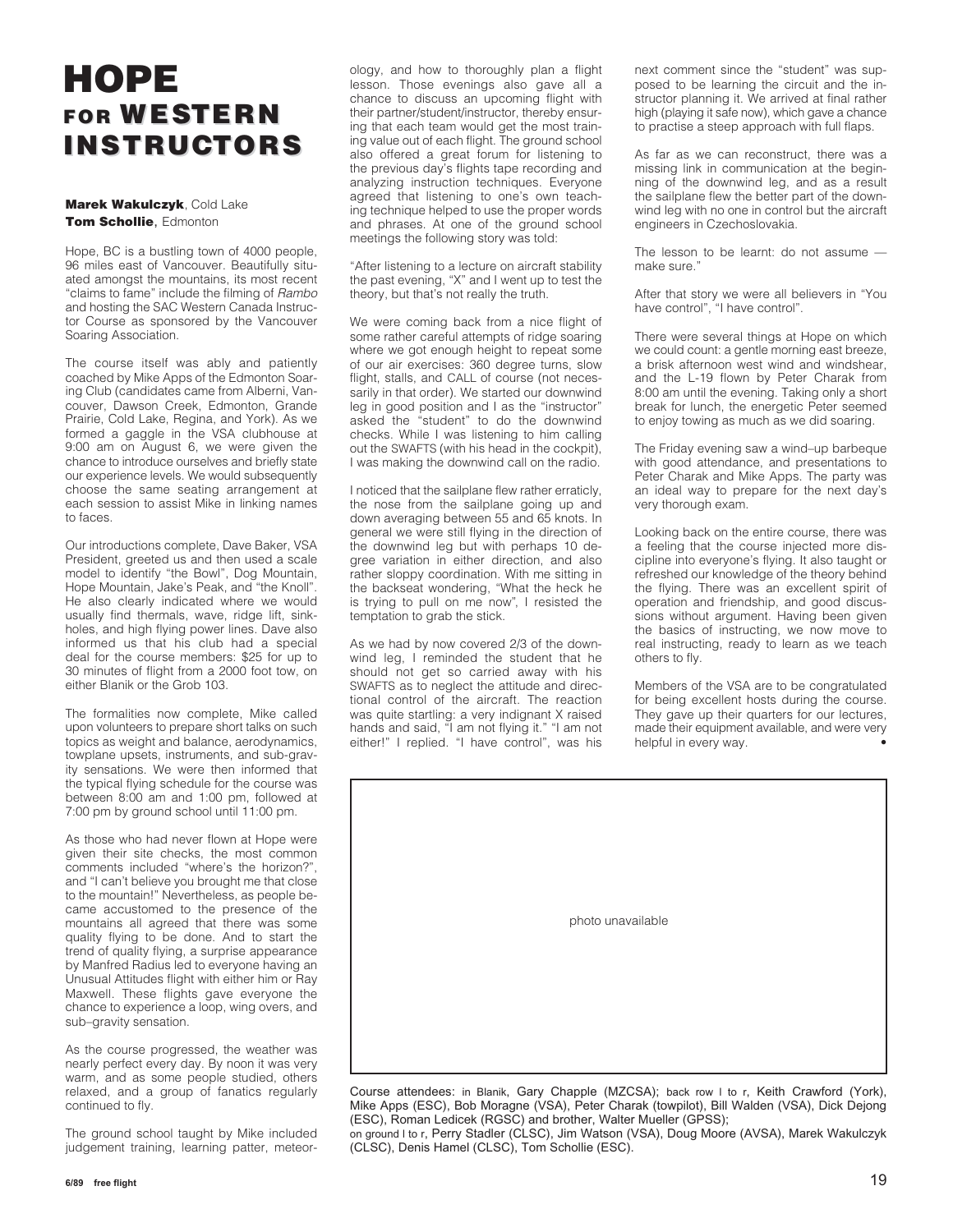### **Cl ub N ews**

### **BC SOARING SOCIETY NEWS**

We have received \$3335 in government funding for 89/90... in spite of the fact that we are still a bit short of the minimum membership required. Where possible we direct the money to the clubs rather than individuals and expect the clubs to reimburse the members as appropriate.

We hope to expand the "Vancouver Soaring Scene" (the VSA newsletter) to become the "BC Soaring Scene", but this requires cooperation for mailing labels as well as, most importantly, input of club news and views from around BC.

The Windermere Valley Soaring Society have been unable to establish a reliable towing service in their local area, and the active members are involved with Cu Nim in Calgary, who own three Blaniks. As a result they offered VSA first refusal on their Blanik and it has been repurchased by VSA.

We are pleased to welcome a new member club: 353 (Mile Zero) Squadron from Dawson Creek who have also joined SAC and whose instructor was able to attend the Western Instructor School at Hope. The Port Alberni club were also represented at the course which was great to see.

Bulkley Valley (in Smithers) were reviving their activities.

The Vancouver club has increased its student population almost to capacity. The additional Blanik will be a welcome addition as some of them approach solo and licence stage.

**Christine Timm, BCSS secretary** 

### **2 DIAMONDS IN COWLEY WAVE**

The Wave Camp worked this year again with some plusses and minuses. The Alberta Soaring Council extended the camp through the week and two weekends beginning on Thanksgiving in order to provide more opportunity to catch the wave (Murphy had usually provided one on the "next" weekend). Having a longer camp also encouraged more pilots to attend from further away — Regina and Winnipeg was well represented, and three members of Bluenose Soaring in the Maritimes, Ian McKenzie, Dick Vine and Tony Toole, made a long trip to fly here. Even Eric Durance of Windsor dropped in one day.

The Thanksgiving weekend was the best, with strong surface winds accompanying the wave however. The sky was solid with lenticulars, and two Gold climbs and three Diamond climbs, by Chris Apps, Stewart Midwinter, and (I believe) a VSA pilot, were made on Sunday. Young Chris, on his first solo wave flight, won't be able to claim his Diamond though because the barograph stopped!

Very strong winds on Monday afternoon caused the operation to be shut down. Dick Mamini, slowly taxiing a Cu Nim Scout to the tiedowns, was blown onto his back. Luckily he wasn't injured, but the towplane was substantially damaged.

Midweek wave conditions weren't as good, but Friday produced one to 24,000 feet. Gary Bozek in the Regina Grob didn't quite connect on release and landed out. So did Neville Robinson of Winnipeg in his BG–12B, but he did it on purpose by heading downwind to Claresholm airport just for the hell of it. That was a surprise to Bob Sturgess and Dave Woodcock of Medicine Hat who were there at the time to pick up their Blanik which had had some maintenance work done on it.

One never knows what the weather will be like at Cowley in October — sometimes it is T-shirt and shorts — this time it ended with long johns and all the socks one owned, and frozen slush and snow had to melt off the club ships before they could be derigged on the last day.

**Tony Burton**, Cu Nim

### **BULKLEY VALLEY GREETINGS**

We write to let you know that our club is once again very active and is enjoying every soaring minute of it! We have logged close to 300 flights this season and are hoping for a long autumn full of activity. Three of our students soloed [at the end of August] and a couple more are close behind in their progress. The senior members have been excellent with both their time and their patience.

We have been working at promoting the club to the public. Weekend introductory "sightseeing" flights are helping us get back on our feet financially. The majestic Hudson's Bay Glacier and Twin Falls are a spectacular side show along the gliding tour.

#### **Susan Jones**

### **1990 NATIONALS** date change

The date of next year's Nationals to be held at Starbuck, Manitoba, has been moved up three weeks to June 12-21 with practice days June 10-11. Two main reasons are given: the soaring conditions are expected to be optimum at that time, and the earlier dates will allow Canadian pilots to also attend certain other major soaring events in the USA if they wish.

from **Dick Metcalfe** Chairman, Organizing Committee

### **LANDING OUT WITH A DIFFERENCE !**

#### **Al Schreiter**, SOSA

After thermalling in zero sink for about 20 minutes at 900 feet, I realized that I would not get away from this undesirable position, especially as the afternoon was progressing past the best lift time. A large plowed field was nearby, while "home", the Rockton airfield, was 10 km away. Landing out seemed the prudent thing to do.

A concession road formed the north end of the selected field, and a farm house was no more than 1-1/2 km along this road. Great place as land–out fields go. I set up my circuit for a routine landing. On final I noticed a white car coming along the road, but lost track of it as I passed over the road. The landing was uneventful and I got out of the cockpit.

To my surprise I noticed the white car on its side in the ditch! I ran up to the car just in time to help a young man out of the passenger window. The driver, a young woman, was still in the car and complaining of leg and back pains. Because gasoline had spilled out of the tank it did not seem a good idea to leave her in the car, in spite of her possible injuries. With some effort we managed to get her out and away.

I set off for the farmhouse and a telephone. The farmer was quite surprised to find he had a car accident on his road and an airplane in his field. I phoned for an ambulance and the police, and then to Rockton for a retrieve, and went back to the accident scene. I had some misgivings about the cause of the accident because I assumed the driver had run off the road watching me land. While waiting for the ambulance. I casually inquired as to the reason for running off the road. Much to my relief the young lad informed me that they had had an argument which got so heated that the girl almost hit the ditch on one side of the road, then overcorrected and skidded into the ditch on the other. They had not even noticed me landing and still had not noticed the sailplane sitting in the field nearby!

As a matter of fact, the argument was being revived, with added complication of the husband blaming his wife for the accident, and the wife accusing the husband of being more concerned for the damage to the car than her injury. I decided to keep my mouth shut and stay out of it. Soon the ambulance, a wrecker, and the police arrived and did their thing. And in the midst of the confusion, flashing red lights, and people running around, my crew appeared, no doubt wondering what had happened. Just as they arrived the ambulance, wrecker, and police departed with sirens screaming.

One policeman remained behind, and only then did he notice the sailplane in the field, and the strange trailer contraption on the road. "God", he said, "I never noticed that airplane crash! Did anyone get hurt?"

We derigged and departed for Rockton.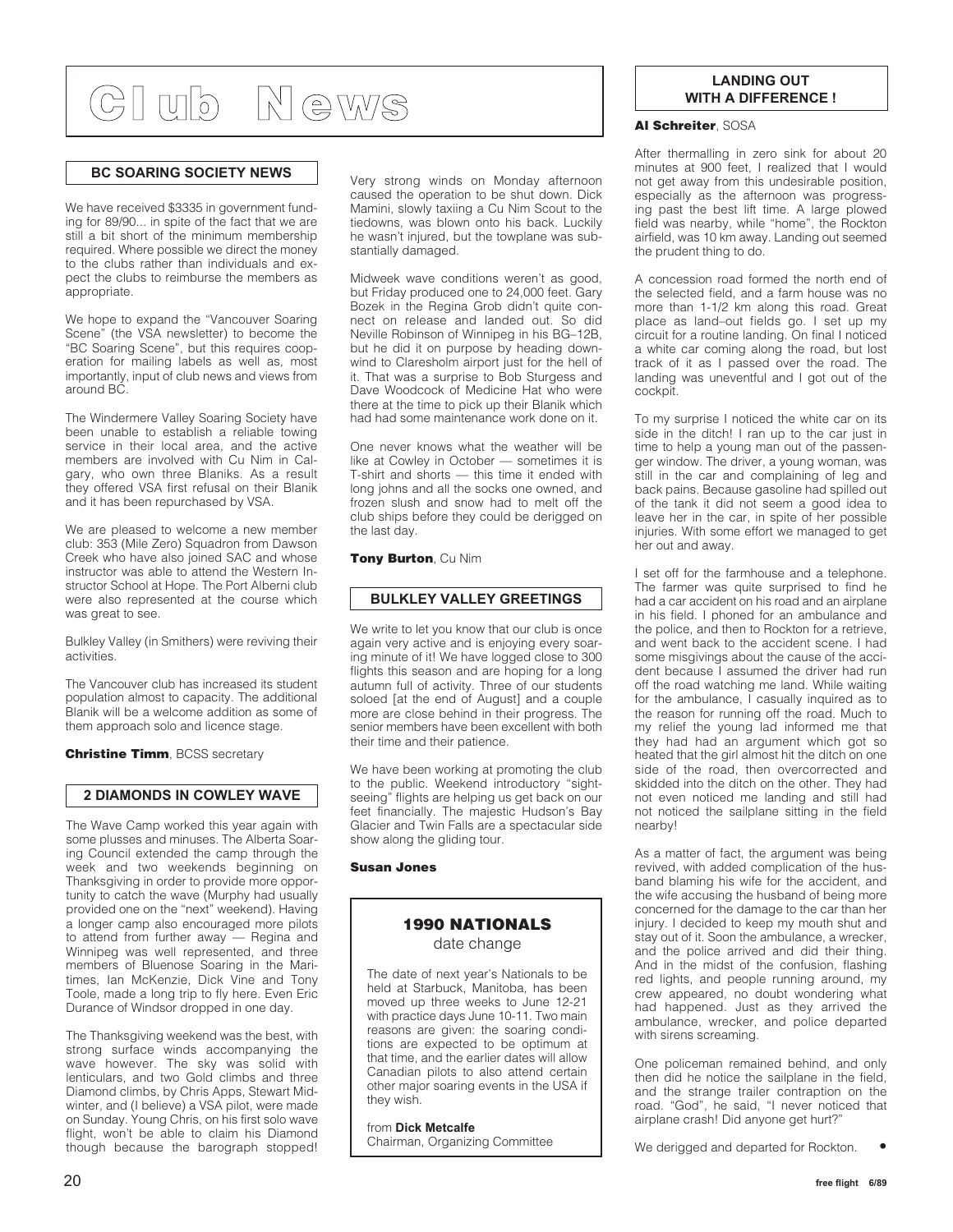### **FOR THE INSTRUCTOR INSTRUCTOR**

### **Paul Moggach**

SAC Flight Training and Safety Committee

THE WINTER IS USUALLY A PERIOD for assessing the previous soaring season and planning for the coming one. With this in mind I'd like in particular this time to talk to the CFIs and the instructors out there. Many clubs hold an instructors meeting before the flying season starts. I have attended a few of these in the past and have witnessed some that were a success, while most were disappointing. Here are a few suggestions to make these sessions more productive.

First of all, some advice on holding meetings in general:

Start by giving some thought to the goals of this year's meeting and prepare an agenda for the discussions. Next, set aside enough time to cover all of the topics that you have come up with. If you feel that this is the year to review your entire operation, then don't try to do it in two hours. Hold two sessions, or a whole day–long meeting. Some time before the meeting, send out a copy of the proposed agenda to everyone who will attend. Some changes to this agenda may be suggested at the meeting itself. This is fine, however, fit them into your agenda before you start. Finally, get someone to chair the meeting and keep everybody on track.

What should you discuss? Instructors get rusty over the winter months and most of these meetings should include a quick review of the current operational practices at your club. Along the same lines, all of the instructors should be teaching the same basic circuit and everyone should know what this is. This is probably the single area that students complain about most, the lack of consistency in the teaching of circuit planning and judgement. How about leaving some time to talk about new instructional techniques? Every year I learn something new. These meetings are a good time to pass on this information to everybody else. However, limit the topics you choose, to a few that you think are most appropriate to your operation. In the same vein, perhaps you might try selecting one training exercise (ie. incipient spins) and then hold an open discussion on how to teach it. The SAC materials, the SAC Instructor's Manual, Air Instruction Notes, and audio cassettes, are a good foundation for any such session, however there are more tips and tricks of the trade that may come to light in such an open forum. Again, however, resist trying to cover too much at any one meeting.

One topic that you might like to tackle this year is the effect of the new Category 4 Medical and Student Pilot Permit (SPP) procedures as covered in the Aeronautical Information Circulars 0/8/89 and 0/10/89 on your operations. On the plus side, most glider pilots will now only have to fill out a declaration (forms 26-0297 English; 26-0301 French) in lieu of the previous medical examination. Further, it appears that Authorized Persons (CFI) may issue the SPP on site if this form is completed and kept on the student's file.

Both of these moves will help make things more convenient. On the minus side, instructors are still required to have a Category 3 Medical. This I believe will present some barriers in the future in attracting new instructors and holding on to the present group. There is no logic attached to this ruling as presumably anyone who takes a passenger has the same basic responsibility regardless of whether or not they are giving instruction. These Category 3 and 4 rules are basically the same ones that apply to the Ultralight pilots and it seems that DoT is trying to kill two birds with one stone. The basic question in the end is whether or not your club policy should require all passenger carrying and/or dual flights to be done by holders of Category 3 Medical regardless of the DoT regulations.

Finally, save some time to discuss any problems that you have encountered in the past season.

If you have generally had smooth sailing, then if time and interest permit, you might try using the risk management techniques that were discussed at last year's AGM. While this may sound a little "Hi Tech", these are simple techniques that anyone can learn that help you to analyze and perhaps anticipate problems in your flying operation. Copies of this talk can be obtained either from the National Office, or members of the Flight Training and Safety Committee, and was in 3/89 free flight.

Well, I hope that I have given you some useful ideas for this year's meeting. If you want any help in any of these areas, why not contact a member of this committee. I for one would be glad to attend any such meeting that fits my schedule and I am sure that the others feel the same.

### **The National Office Report**

I suppose everyone is now busy putting away their gliders for the long cold winter. Ella and I are busy cleaning up the insurance and membership files and will soon be getting ready for the new season.

"Soaring Stuff" orders are keeping us busy. We have had a very good response for both the German and US calendars. Send your order form as soon as possible to avoid disappointment. The cost is \$23 for the German calendar and \$12 for the US calendar.

If you're looking for an ideal Christmas gift for that special soaring pilot, why not order a sweatshirt? You may order either hooded or crewneck style. We also have T-shirts available in navy blue or, our newest style – the "Bee" T-shirt. Your support is appreciated.

The 1989 tax receipts and the 1990 membership cards will be mailed out shortly to your home address. If you will not be rejoining in 1990 simply destroy the card.

The Winnipeg Gliding Club has been working hard to make the 1990 Annual General Meeting a success! The AGM will be held at the International Inn in Winnipeg, Manitoba. The hotel is located just next door to the airport. Rooms will be \$56 single / \$60 double. Please make your room reservations early. You may reach the hotel by calling 1-800-528-1234 (toll free). When calling, please indicate that you are with SAC.

Thanks to Alex Krieger, Quebec Zone Director, Accident/Incident forms

will be available in French for the 1990 season.

Would you like to assist the National Office in finding our oldest and youngest instructor in Canada? Please have someone in your club write, call, or fax the National Office with this information. The result will be printed in our next report.

Have you recently moved or are planning on moving in the near future? If so, please send your new address to us. We have been getting 40–50 copies of free flight returned each time an issue is sent out. That amounts to quite a bit of money wasted due to incorrest addresses.

The Office will be closed between Christmas and New Year.

**Nancy and Ella**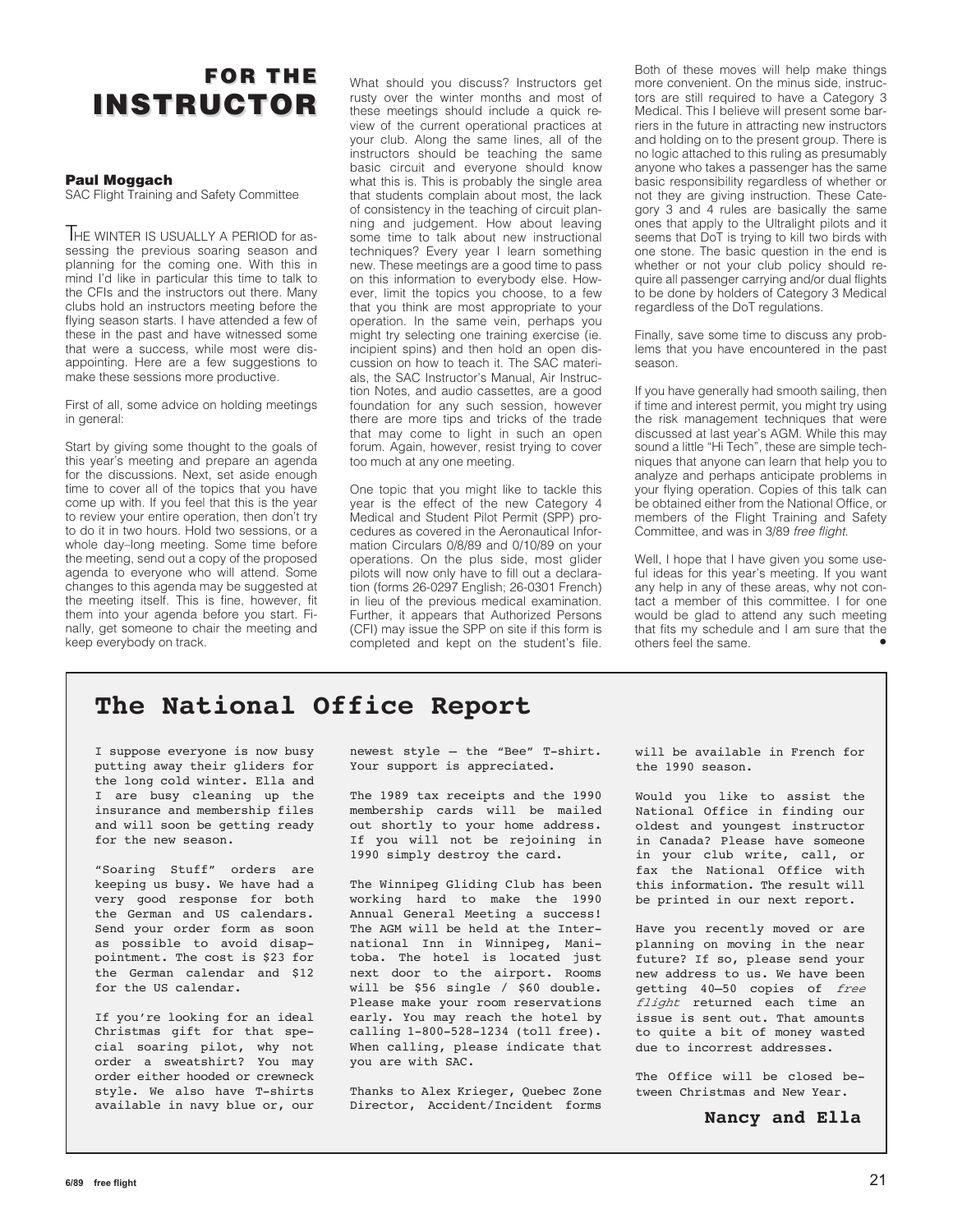### Opinions **from page 5**

There are no doubt other conclusions to be drawn for this book but I'll limit myself to these for now. So what does this mean to SAC at this point? First and foremost we need more members. Not to get the government support that Mr. Midwinter suggests, although I know he has less cynical motives as well, but because more members mean that we can exist closer to the fee level that we see with SAC and provide more value for our dollar. I don't think however that Mr. Midwinter would want to join our organization at the present fee levels (let alone with a \$10 increase). The federal government is probably wise in requiring membership at the 3000 mark. A \$50 membership fee would be possible at those levels and would be easier to live with for all of us. I'll discuss the membership problem later.

Failing attracting or amalgamating with other groups to gain more members I feel that we should start acting like the small organization that we are. The alternatives being explored by Mr. Werneburg I feel will not solve the basic problem of the membership. To this end, I think that we should cut back on all of the services that are not visible to our general membership; however, the insurance program, instructional materials, the National Office, and free flight are used by everyone. If at all possible we should try to maintain these services.

Meetings and travel expenses are probably the area that should be looked at closely. As a small organization, I suggest that we should only have one set of meetings per year organized around the AGM. The people who run things should arrive a few days earlier and hash out whatever policies are necessary to run the organization for presentation to the membership. After all, how many things should an outfit of our size really meet and hold discussions about? If we have more things to discuss then let's start learning about the art of correspondence or use free flight as the forum. Recently the Flight Training and Safety Committee had its fall meeting cancelled. Rumour has it that money allocated for this event will now be directed to getting the members of this committee out to the clubs themselves. While the committee work is important, it could as well be centred on the AGM. In summary, the meetings only directly benefit a few. Let's cut down on their scope.

If all of this seems like a call to lower our goals, then you would be right. Unless we take this course then we will continually be facing fee increases. While for many this may seem like a surcharge to the basic insurance that they pay on their sailplane, for many this seems like an awful lot to pay for a subscription to free flight.

If you are of the opinion that we should not lower our goals as an organization, then we must in my opinion increase our membership. Unfortunately I don't think that we can look to the USA for the answer to this problem. I think that the commercial operators in the USA in the '60s and '70s were the prime reason

that the sport flourished and provided the SSA with the membership base that has made it successful. In North America it is obvious that soaring is a relatively obscure sport and the continuous presence of the commercial operations more than any other single factor allowed for the growth in the sport. The commercial operators were able to provide a service at a reasonable cost and were generally more visible than the gliding clubs to the public. The slower growth of SSA in recent times is probably a result of the decline in both the number and the cost effectiveness of the commercial operators.

So what do we do about our problems? A viable short term move would be to amalgamate with some other group. This would help with the administrative side of our problems and probably lead to a decrease in our fees. I personally would suggest that we should align ourselves with the SSA or our own Canadian Owners and Pilots Association, although efforts along these lines seem to have met with some resistance in the past.

If amalgamation is not our chosen course, then we must increase our membership on our own. There are a number of resources that we have ignored in the past. The principal one is the Air Cadets. While the government has not been a reliable source of support they have maintained a fleet of eighty plus gliders for the past ten years and trained thousands (yes thousands) of glider pilots. Admittedly most Air Cadets do not take up the sport, however we have been missing a great opportunity in getting those that are interested into our system of clubs sooner. I suspect that most of the Air Cadets who are interested in pursuing the sport of soaring do not join a soaring club for five to ten years after they have been licenced as glider pilots as they are busy with school and other pursuits. I know that we could keep them in the sport, or at least get them to return to it sooner if we as clubs and an association had stronger ties with the Air Cadet League. As a minimum we should start "advertising" to this group by sending at least one copy of free flight to every squadron. Unfortunately, I think that we have lost the initiative to develop stronger ties with this organization, and I think that even if the will is there, it will take considerable effort to forge better bonds in this area.

At the club level itself, aside from attracting new members, we must do a better job in keeping them. The sport is about flying, so that's what we must do. Get them solo, licenced, and in an aircraft. To this end we must provide more, competent instruction. I would gladly divert travel and expense money to any senior instructor who would like to attend a SAC instructors course for the purpose of learning how to give such courses. Ultimately I would like to see every club in Canada with at least one such person qualified to train other instructors.

Well, in the end this is just my opinion. We can either continue to muddle along, raising fees, lowering services, seeking handouts, et cetera, and SAC will surely die a slow death. I don't know when the point will be reached, but sooner or later the individual clubs will do without SAC if it continues on its present course. There will be no swell of members from commercial operators to save us as it did for SSA. On the other hand, we can change our direction. Which will it be? I'd like to hear your opinion in this our national forum.

#### **Paul Moggach**

York Soaring Association

### **FLYING YOUR HOMEBUILT IN THE USA NEEDS FAA OK**

It would be appreciated if you would enclose the below information in free flight regarding the requirement for a Special Flight Authorization for owners of amateur–built gliders intending to fly in the USA.

Canadians wishing to fly their amateur–built aircraft in the USA should contact:

Federal Aviation Administration Herschel C. Jones, ANE 180 Manager of Manufacturing & Inspection 12 New England Executive Park Burlington, Mass USA 01803 phone (617) 273-7108

United States citizens should contact:

Transport Canada, AARDFG Centennial Towers 200 Kent Street, Ottawa, ON K1A 0N8 phone (613) 952-4387/4388 fax (613) 996-9178, telex 053-3130

The information requested is as follows (some relate only to powered aircraft, of course):

- 1 Aircraft make.
- 
- 2 Aircraft model.<br>3 Aircraft serial n Aircraft serial number.
- 
- 4 Nationality and registration mark.<br>5 Name and address of registered 5 Name and address of registered owner.<br>6 Purpose of flight (briefly)
- 
- 6 Purpose of flight (briefly).<br>7 Place departing from
- 7 Place departing from...<br>8 Place arriving at
- 8 Place arriving at...<br>9 Bouting (include Routing (include fuel stops and border
- crossing if applicable).
- 10 If aircraft IFR equipped.<br>11 How long authorization How long authorization should remain in
- effect (normally 90 days).
- 12 Who should authorization be made out to
- 13 Who should authorization be sent to.
- 14 Name and telephone of contact person.

It is best that this information be sent several weeks prior to the date of intended departure to give the issuing office time to mail the Special Flight Authorization to you. This must be carried in the aircraft.

#### **Glenn Lockhard**

General Aviation Inspection Airworthiness Branch Department of Transport

Glenn remarked during a phone call I gave him to get some background information that he is trying to have the Authorization extended to more than 90 days. This reciprocal agreement between FAA and DoT has actually been in effect for some time but few persons have been aware of it. A recent Canadian amateur–built glider accident at Sugarbush brought this to light during the subsequent FAA investigation. Tony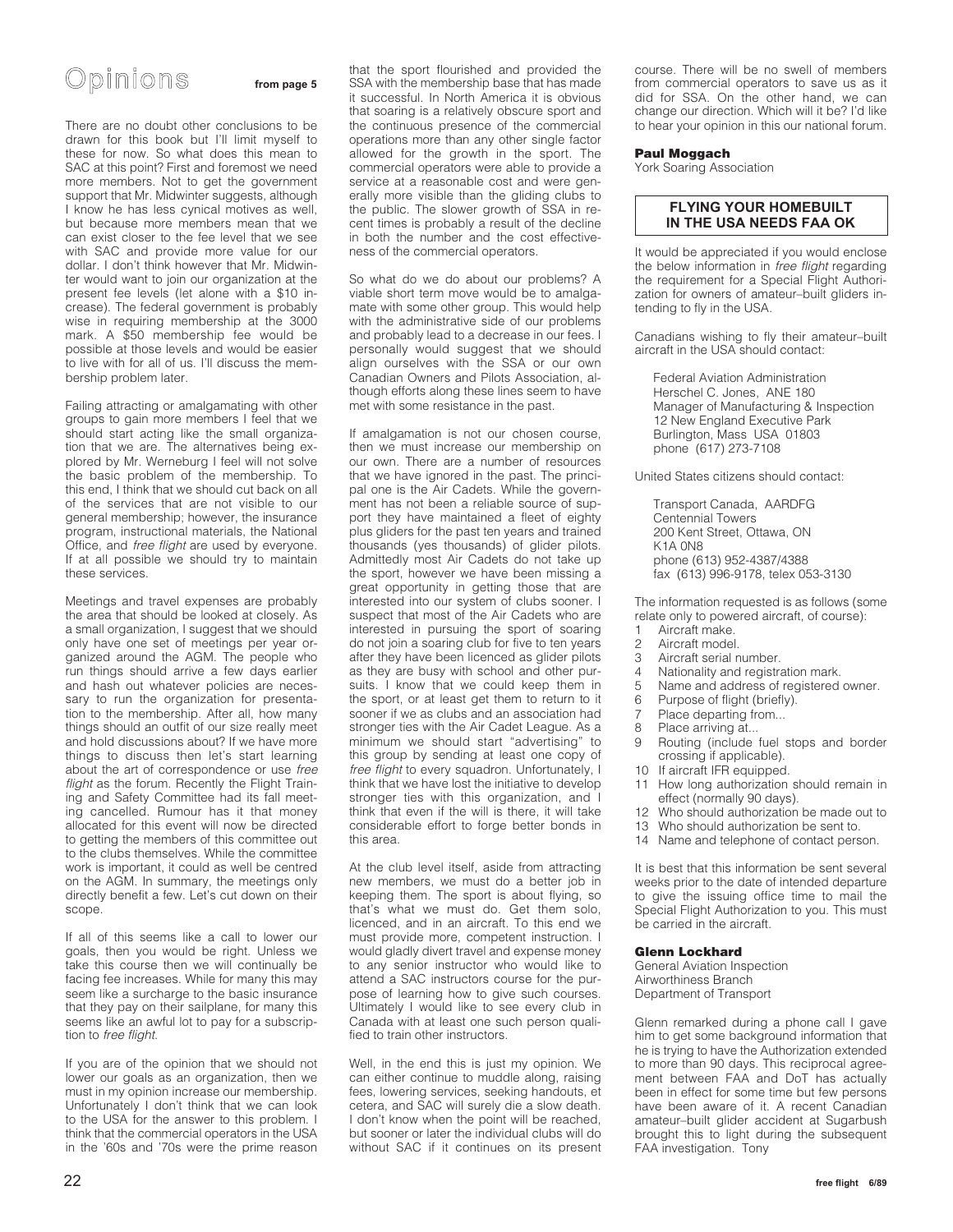#### **GRUNAU BABY UPDATE**

We enjoyed your interesting article about the War Prize Gliders (in 4/89) and thought you might like a postscript.

Restoration has begun on CF–ZBH. The empennage has been stripped and the entire airframe has been inspected by an AME. Original drawings for three–quarters of the aircraft have been found and letters have been sent in an effort to locate the missing drawings, suitable building materials, original instruments, etc.

The inspection revealed that CF–ZBH has retained its original wings and empennage. The airframe is basically sound and in remarkable shape for its age. It's interesting to see the different glues and materials that were used for repairs throughout the aircraft's life. The original glue (Resorsinol) is still airworthy.

Five layers of different coloured dope were removed (one layer at a time) from parts of the elevator. We felt like archaeologists sifting through layers of time. The last layer was a dark green colour. After checking with different sources and matching some ancient paint chips it was determined that the colour was 1940s–era camouflage green. We were not aware that Germany camouflaged sailplanes.

Does anyone have any information regarding this? It is our intent to keep a small section of this original colour intact on the finished aircraft.

#### **Loraine and Dave Fowlow** Cu Nim





### Coming Events

Jan 17, and following 10 weeks, **Toronto Glider Pilot Ground School**, Bathurst Heights Secondary School. For registration info, call (416) 789- 0551. Course instructor, Paul Moggach (416) 656-4282.

Feb 15–17, **SSA National Convention**, Indianapolis, Indiana. For information, contact Donald Taylor, Capital Center Ste. 1950, 201 N. Illinois Street. Indianapolis, IN 46204. See ad on page 26.

Mar 2-4, **SAC AGM,** Winnipeg. International Inn (it is walking distance from the airport), 1–800–528- 1234, \$56 single, \$60 double. Final details in 1/90. Contact: Paul Moffat (204) 633-5221.

Jun 10-21, **1990 Canadian Nationals**, Starbuck, MB. Hosted by Winnipeg Gliding Club, contact Dick Metcalfe for advance information (204) 269-2916.

5546 Sentinel Square Halifax, Nova Scotia B3K 4A9 phone (902) 455-4045

| Name and description | running time |  |  |
|----------------------|--------------|--|--|
| The Quiet Challenge  | 28 min       |  |  |
| Running on Empty     | $22$ min     |  |  |

Professional productions featuring the world's best soaring pilots flying the world's best sailplanes in American contests.

Riding the Mountain Wave 27 min

Produced by CBC Edmonton and features a Cowley Wave Camp. Excellent quality.

(Note: items 1, 2 and 3 are fully protected by copyright)

| 1982 Nationals at SOSA | $29$ min |
|------------------------|----------|
|------------------------|----------|

Some good airborne shots. Good quality.

| The "World's", Benalla 1987  | $15 \text{ min}$ |
|------------------------------|------------------|
| Manfred Radius (aerobatics)  | 7 min            |
| Janet Foster flies in a 2-33 | 7 min            |
|                              | $29$ min         |

The "World's" is a very interesting video. Fairly good quality. The Manfred Radius item is a "promo", played over local TV stations just before one of his airshows. Fair quality. The Janet Foster bit is a nice little clip from one of her famous travelogs. Good quality.

Bluenose Soaring Club, 1986 Bluenose Soaring Club, 1987 Club de Vol à Voile de Québec, 1986

The Bluenose tapes document the year's activities with ground and airborne shots around Stanley, NS. The Quebec tape covers a day's visit around St. Raymond, PQ. Tapes are of good amateur quality.

| Spring soaring on the prairies         | 4 min  |
|----------------------------------------|--------|
| A "Fam" flight at Winnipeg club 23 min |        |
|                                        | 27 min |

A charming little "lifter-upper" by a Winnipeg TV station followed by a typical fam flight at Starbuck gliderport. Good amateur quality.

| TV interview, Tony Burton and  |                  |
|--------------------------------|------------------|
| Ursula Wiese                   | $32 \text{ min}$ |
| Building the AV-36             | $11$ min         |
| Soaring in Alberta in the '50s | $26 \text{ min}$ |
|                                | 69 min           |

Good interview, answering many layman's questions about soaring in general and is useful in introducing the public to soaring. The next two items are classics. They tell about the construction of the Fauvel AV–36 "flying wing" gliders by the "Tenardee" club members in Calgary in the early '50s, and the flying activities in Southern Alberta that led to the discovery of the wave at Cowley. Ursula edited this material from old homemovie films by A.W. (Bill) Riddell, one of the AV–36 builders, who does an informative "voice-over". Considering the origin of the basic material, the quality is fairly good.

| Chasing Phantoms               | $5 \text{ min}$            |
|--------------------------------|----------------------------|
| (glider slides and music)      |                            |
| Aerobatics in British Columbia | 3 min                      |
|                                | $\overline{8 \text{ min}}$ |

These are short but sweet. The first one is composed of 35 mm slides cleverly put together with a musical background. Different, but good. The second is aerobatics in a Grob 103 somewhere over the Fraser River. Both by the VSA and of good quality.

If only I had wings 25 min

Man's old-age dream to fly – expressed in ballooning, gliding, and parachuting.

Soaring 27 min

A history of soaring going back to the Wright brothers. Some excellent footage taken at the Region 5 contest in 1988.

Soaring, harmony with the wind 14 min

The latest soaring tape by SSA. Excellent ridge soaring shots from Stowe, Vermont.

Silent Sky 17 min

Oscar Boesch's soaring movie made in California. Aesthetically very pleasing.

| Soaring in Hawaii | $19$ min |
|-------------------|----------|
|-------------------|----------|

My visit to "Soar Hawaii" of Oahu in Mar '89.

Regina Gliding and Soaring 12 min

My visit to the Regina Club in October '88.

Bluenose Soaring Club, 1988 33 min

The above videos are now available for sale or rent to members of SAC through myself. I am prepared to make copies of these items and sell or rent them to clubs or individuals in the Association at cost (buy for \$10 plus shipping from Halifax – rent for two–way shipping cost only). There are some items which are protected by copyright, eg. "The Quiet Challenge"; in these cases the club will be expected to pay the cost of shipping both ways and, if damaged or lost, to pay the replacement cost, which is about \$50.

Some of the items have been grouped together on one tape to make a showing length that would be convenient for a club meeting, say 30–40 minutes. Others are long enough to stand on their own.

The quality of the items vary. Some of them are very good, but if the copies that I have are second or third generation, then no matter how good your copying equipment may be, the final product will be mediocre. I am always on the lookout for originals to improve the basic quality of the library.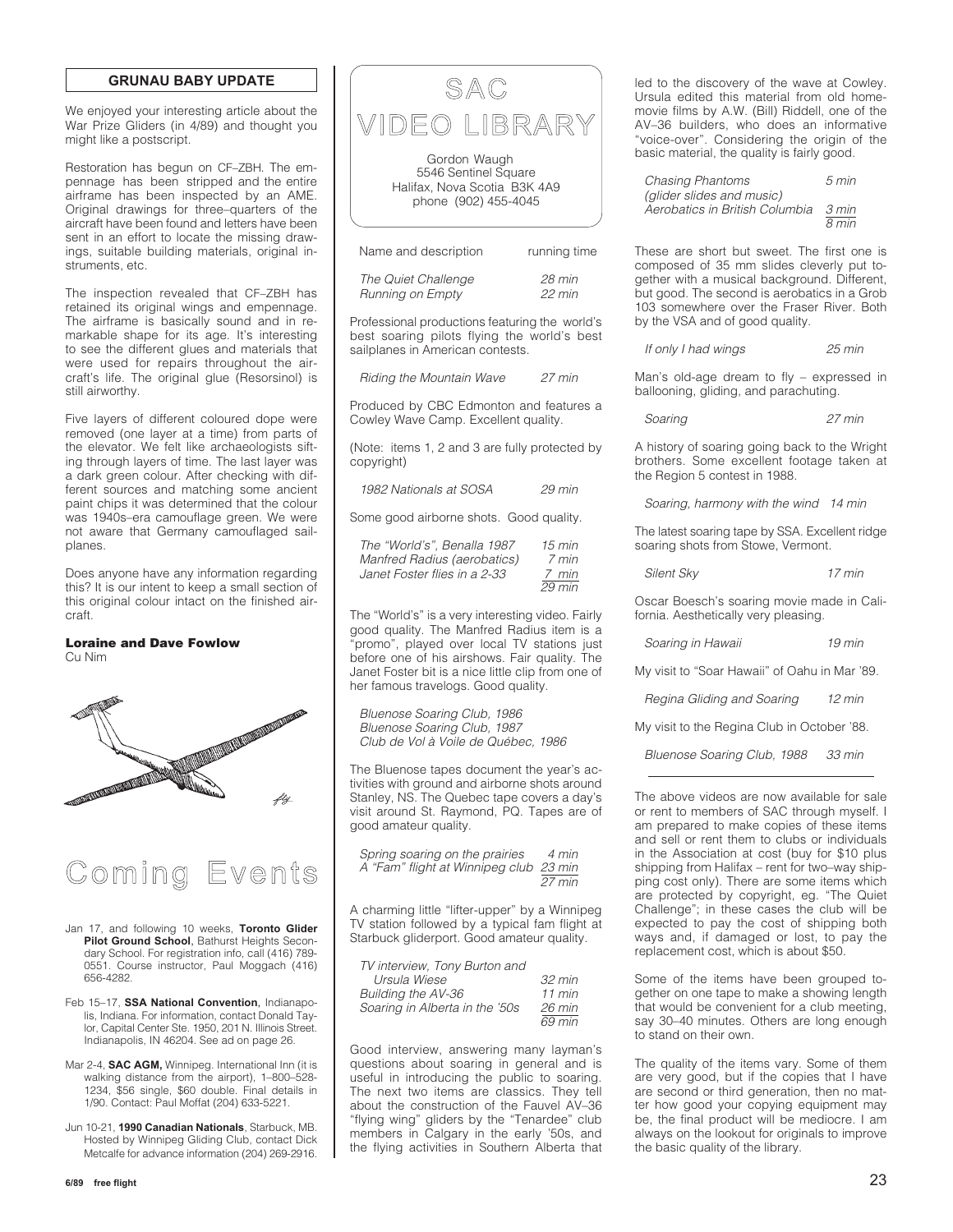### **FAI Badges**

### **Larry Springford, 45 Goderich Street Kincardine, ON N2Z 2L2 (519) 396-8059**

The following Badges and Badge legs were recorded in the Canadian Soaring Register during the period 1 September to 31 October 1989.

| 246<br>247<br>248              | <b>DIAMOND BADGE</b><br>Richard Zabrodski<br>Dugald Stewart<br>Peter Rawes                                                                                                                                                                                                                                           | Cu Nim<br><b>SOSA</b><br>Erin                                                                                                                                                                       | 784<br>785<br>786<br>787 | <b>SILVER BADGE</b><br>lan McKenzie<br>Merrick Dawe<br><b>Christine Futter</b><br>Heinz Portmann                     |                                                                                                                                                                           | <b>Bluenose</b><br>Edmonton<br>Gatineau<br>Alberni Valley                                                                                                                                                                                |  |
|--------------------------------|----------------------------------------------------------------------------------------------------------------------------------------------------------------------------------------------------------------------------------------------------------------------------------------------------------------------|-----------------------------------------------------------------------------------------------------------------------------------------------------------------------------------------------------|--------------------------|----------------------------------------------------------------------------------------------------------------------|---------------------------------------------------------------------------------------------------------------------------------------------------------------------------|------------------------------------------------------------------------------------------------------------------------------------------------------------------------------------------------------------------------------------------|--|
|                                | <b>DIAMOND GOAL</b><br>James Fryett<br>Richard Zabrodski<br>Dugald Stewart<br>Peter Rawes<br>Heinz Portmann                                                                                                                                                                                                          | York<br>Cu Nim<br><b>SOSA</b><br>Erin<br>Alberni Valley 303.0 km                                                                                                                                    |                          | 319.0 km<br>307.0 km<br>305.5 km<br>306.5 km                                                                         | <b>Std Libelle</b><br>Ventus b<br>Std Cirrus 75<br>Pilatus B4<br>DG-400                                                                                                   | Arthur, ON<br>Black Diamond, AB<br>Rockton, ON<br>Julian, PA<br>Invermere, BC                                                                                                                                                            |  |
|                                | <b>DIAMOND DISTANCE</b><br>Paul Moggach                                                                                                                                                                                                                                                                              | York                                                                                                                                                                                                |                          | 511.0 km                                                                                                             | Std Jantar 2A                                                                                                                                                             | Arthur, ON                                                                                                                                                                                                                               |  |
|                                | <b>DIAMOND ALTITUDE</b><br>Richard Zabrodski<br>Thomas Foote<br>Mike Thompson                                                                                                                                                                                                                                        | Cu Nim<br>Bluenose<br>Vancouver                                                                                                                                                                     |                          | 5030 m<br>5270 m<br>5130 m                                                                                           | Ventus b<br>Open Cirrus<br>Grob 102                                                                                                                                       | Cowley, AB<br>Warren, VT<br>Cowley, AB                                                                                                                                                                                                   |  |
|                                | <b>GOLD DISTANCE</b><br>James Fryett<br>Richard Zabrodski<br>Dugald Stewart<br><b>Peter Rawes</b><br>Heinz Portmann                                                                                                                                                                                                  | York<br>Cu Nim<br><b>SOSA</b><br>Erin<br>Alberni Valley                                                                                                                                             |                          | 319.0 km<br>307.0 km<br>305.5 km<br>306.5 km<br>303.0 km                                                             | <b>Std Libelle</b><br>Ventus b<br>Std Cirrus 75<br>Pilatus B4<br>DG-400                                                                                                   | Arthur, ON<br>Black Diamond, AB<br>Rockton, ON<br>Julian, PA<br>Invermere, BC                                                                                                                                                            |  |
|                                | <b>GOLD ALTITUDE</b><br>Richard Zabrodski<br>Mike Thompson                                                                                                                                                                                                                                                           | Cu Nim<br>Vancouver                                                                                                                                                                                 |                          | 5030 m<br>5130 m                                                                                                     | Ventus b<br>Grob 102                                                                                                                                                      | Cowley, AB<br>Cowley, AB                                                                                                                                                                                                                 |  |
|                                | <b>SILVER DISTANCE</b><br>lan McKenzie<br><b>Jack Humphreys</b><br><b>Christine Futter</b><br>Heinz Portmann                                                                                                                                                                                                         | Bluenose<br>York<br>Gatineau<br>Alberni Valley                                                                                                                                                      |                          | 60.0 km<br>60.0 km<br>52.5 km<br>110.5 km                                                                            | K <sub>8</sub><br>$1 - 23$<br>Skylark 4<br>DG-400                                                                                                                         | Stanley, NS<br>Arthur, ON<br>Pendleton, ON<br>Invermere, BC                                                                                                                                                                              |  |
|                                | <b>SILVER ALTITUDE</b><br>Jason Beattie<br>Lloyd Weber<br>Heinz Portmann                                                                                                                                                                                                                                             | Kawartha<br><b>SOSA</b><br>Alberni Valley                                                                                                                                                           |                          | 1820 m<br>1460 m<br>1600 m                                                                                           | Cherokee II<br>$1-26B$<br>DG-400                                                                                                                                          | Omemee, ON<br>Rockton, ON<br>Invermere, BC                                                                                                                                                                                               |  |
|                                | <b>SILVER DURATION</b><br>Marek Wakulczyk<br>Jason Beattie<br><b>Tillman Steckner</b><br><b>Merrick Dawe</b><br><b>Charles Gower</b><br>Heinz Portmann                                                                                                                                                               | Cold Lake<br>Kawartha<br>London<br>Edmonton<br>SOSA<br>Alberni Valley                                                                                                                               |                          | 5:27<br>5:11<br>7:10<br>5:20<br>6:02<br>5:13                                                                         | $1 - 26$<br>Cherokee II<br>$1 - 34$<br>Libelle<br>$1 - 26$<br>DG-400                                                                                                      | Cold Lake, AB<br>Omemee, ON<br>Embro, ON<br>Chipman, AB<br>Rockton, ON<br>Invermere, BC                                                                                                                                                  |  |
| <b>C BADGE</b><br>2194<br>2197 | 2188 Marek Wakulczyk<br>2189 Marc Stevens<br>2190 Jason Beattie<br>2191 David Dubas<br>2192 Mark Waldie<br>2193 Robert Bell<br>Marc Bernuy<br>2195 Aza Gagnon<br>2196 Michel Ravary<br>André Baril<br>2198 Sylvain Sergerie<br>2199 Ed Mitchell<br>2200 David Reyenga<br>2201 Heinz Portmann<br>2202 Allyn Takahashi | Cold Lake<br>York<br>Kawartha<br>Air Cadet<br>York<br>Champlain<br>Montreal<br>Outardes<br>Outardes<br>Outardes<br>Outardes<br><b>SOSA</b><br><b>COSA</b><br>Alberni Valley<br><b>Rideau Valley</b> |                          | 5:27<br>1:05<br>5:11<br>1:10<br>1:10<br>1:25<br>1:18<br>1:03<br>1:26<br>2:35<br>1:13<br>1:12<br>1:07<br>5:13<br>1:25 | $1 - 26$<br>$1 - 26$<br>Cherokee II<br>$2 - 33$<br>$2 - 33$<br>$1-26C$<br>$1 - 26$<br>K8B<br>$2 - 22$<br>K8B<br>Blanik<br>Blanik<br>$2 - 33$<br><b>DG-400</b><br>$1 - 26$ | Cold Lake, AB<br>Arthur, ON<br>Omemee, ON<br>Arthur, ON<br>Arthur, ON<br>St-Antoine, PQ<br>Hawkesbury, ON<br>St-Esprit, PQ<br>St-Esprit, PQ<br>St-Esprit, PQ<br>St-Esprit, PQ<br>Rockton, ON<br>Chemong, ON<br>Invermere, BC<br>Kars, ON |  |

### **THE FAI SPORTING LICENCE**

An FAI Sporting Licence is required for: 1) an "open" national, international or world sporting event, 2) a national, international, or world record, 3) an event sanctioned by the FAI requiring an FAI Sporting Licence (this is at the discretion of the FAI).

At the present time an FAI Sporting Licence is not required for badge flights or provincial championships in Canada. Sporting Licences re-

### LIFTIN' the BLUES

video ad

ceived by Canadians from the Soaring Society of America are not valid unless the Canadian is a permanent, working resident of the United States. If a Canadian flies for another country, she/he is bound to that country for three years before she/he can fly for Canada. A "National" sporting event that allows foreign competitors is, by definition, international. Only national "closed" championships are free of the need for a Sporting Licence.

FAI Sporting Licences are issued by the Aero Club of/du Canada, Suite 306, 1355 Bank Street, Ottawa, ON K1H 8K7 (613) 739-1368, fax 739-1826.

**Records** A national aero club alone has the right to certify a record in its country. Only a record recognized by the Aero Club of/du Canada as a National Record may be certified by the FAI as a World Record.

**Sporting Licence forms** Forms are available from the SAC National Office as well as the Aero Club of/du Canada. If you cannot find a form in a pinch you could mail or fax the following information:

- 
- Name Address and postal code<br>• Birth date (month/day/year) Place of birth (city and co
- 
- National organization (SAC)
- 
- Birth date (month/day/year) Place of birth (city and country) Hair and eye colour National organization (SAC)
	-

**1990 Sporting Licence price** Normally a Sporting Licence costs \$10; however, for "RUSH" or last minute requests less than two weeks before an event, the cost will be \$25 plus costs (minimum \$10). Rush requests often impose higher costs on the office (telephone calls to straighten out details, extra mailing charges, trips to the office, and so forth). The office only operates with one part–time person, one (variable) day a week. In the interest of avoiding needless frustrations,